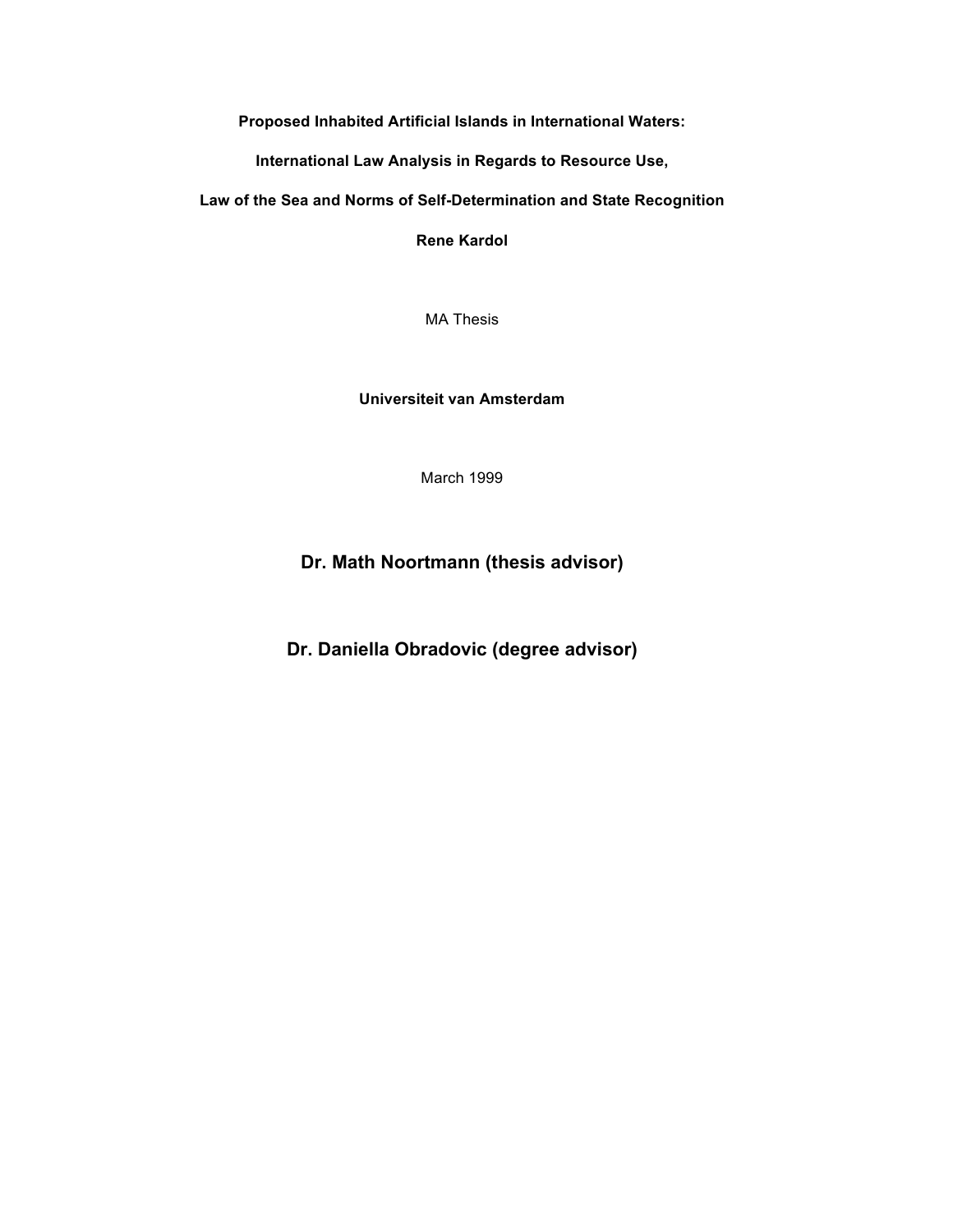**1. Introduction**

- **2. Discussion of proposed project**
- **2.1 Technical aspects of the project**
- **2.2 Resource use and sustain ability**
- **2.3 Project assumptions - Law of the Sea and resource use**
- **2.4 Project assumptions - self-determination**
- **3. Theory, case law, and analysis of proposed project**
- **3.1 International waters and resource use**

**3.1.1 Law of the sea, common property and the International Seabed Authority mandate**

- **3.1.2 State practice and discussion of relevant cases**
- **3.1.3 Analysis of proposed project**
- **3.2 Islands in international waters**
- **3.2.1 Articles of international law in relation to islands and artificial islands**
- **3.2.2 State practice and discussion of relevant cases**
- **3.2.3 Analysis of proposed project**
- **3.3 Self-determination**
- **3.3.1 Articles of international law in relation to self-determination**
- **3.3.2 State practice and discussion of relevant cases**
- **3.4 International recognition**
- **3.4.1 Theoretical overview and state practice**

**3.4.2 Self-determination and international recognition in regards to the proposed project**

**4 Conclusion**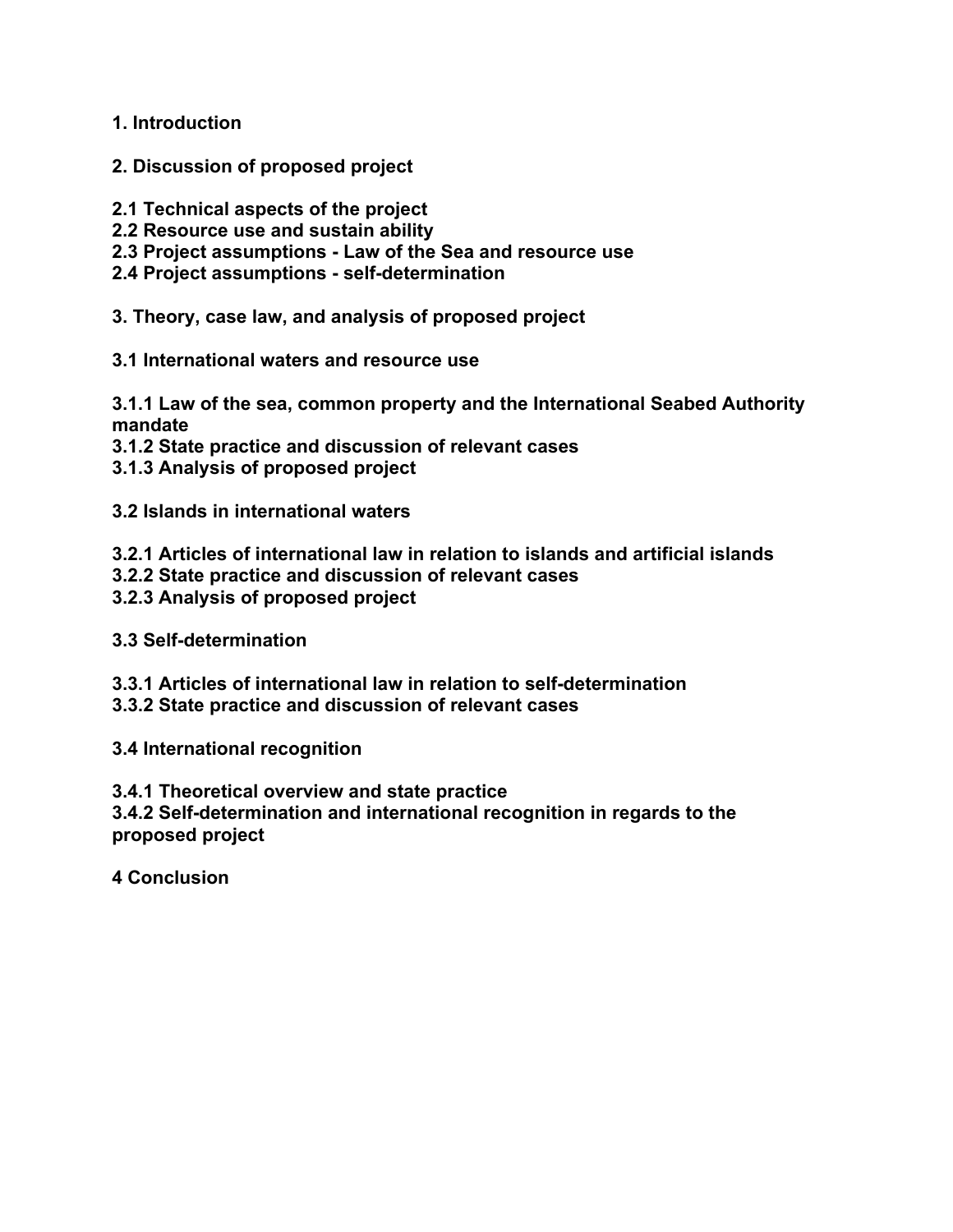## **1. Introduction**

The opportunities and benefits that could be obtained from exploiting the vast mineral resources of international waters have already been recognized by United Nations Conference on the Law of the Sea, with the creation of the International Seabed Authority and the formation of several commercial groups for obtaining raw materials from the seabed. Temperature differentials, nitrogen rich deep sea levels and vast. A "free space" could also be used to produce energy, food and provide a housing platform for earth's geometrically growing human population. However, the means of tapping these resources may require a novel way of social and financial control of the extraction method and also in how these resources are processed and consumed.

In this thesis I will fabricate a situation in which a hypothetical law firm, specializing in cases related to international law, is approached by an organization that wishes to construct an artificial island in international waters. The success of their project depends on the ability to use the raw materials of the sea unhindered, and, more fundamentally, on the creation of new type of society free from the ties of any traditionally recognized entity in international law. They have asked the law firm to research the basis, for first, determining the legality of constructing artificial islands in international waters and use of resources in international waters, and second, to provide an overview of the policies on self determination and to review the possibility of international recognition of their new community.

The problem is to determine which principles of international law and policy apply to the proposed project, which cases of state practice have relevance and what would they predict for the project, and finally, to offer a reasonable legal summary of what possibilities exist for a group of people from various states, building an artificial island in international waters and using the resources of such, within the confines of a new, independent Astate $@.$ 

To answer this question the methodology I will employ is to review the relevant legal materials derived from United Nations resolutions and academic discussions of the principles on international law and bring in some recent examples of state practice and discussions of related cases in three main categories; international resources, the law of the sea, and self-determination and international recognition. Finally, I will analyze the proposed project in terms of these arguments and give an interpretation of the literature as it relates to the project.

The first part of the thesis is an outline of the project including the technical aspects, a brief overview of the assumptions of the project and an introduction of a critical points in the analysis of these assumptions.

The second part of the thesis will concentrate on relevant issues of theoretical and practical international law and relate this to the proposed project. Each of these sections will first discuss the theoretical background, including articles of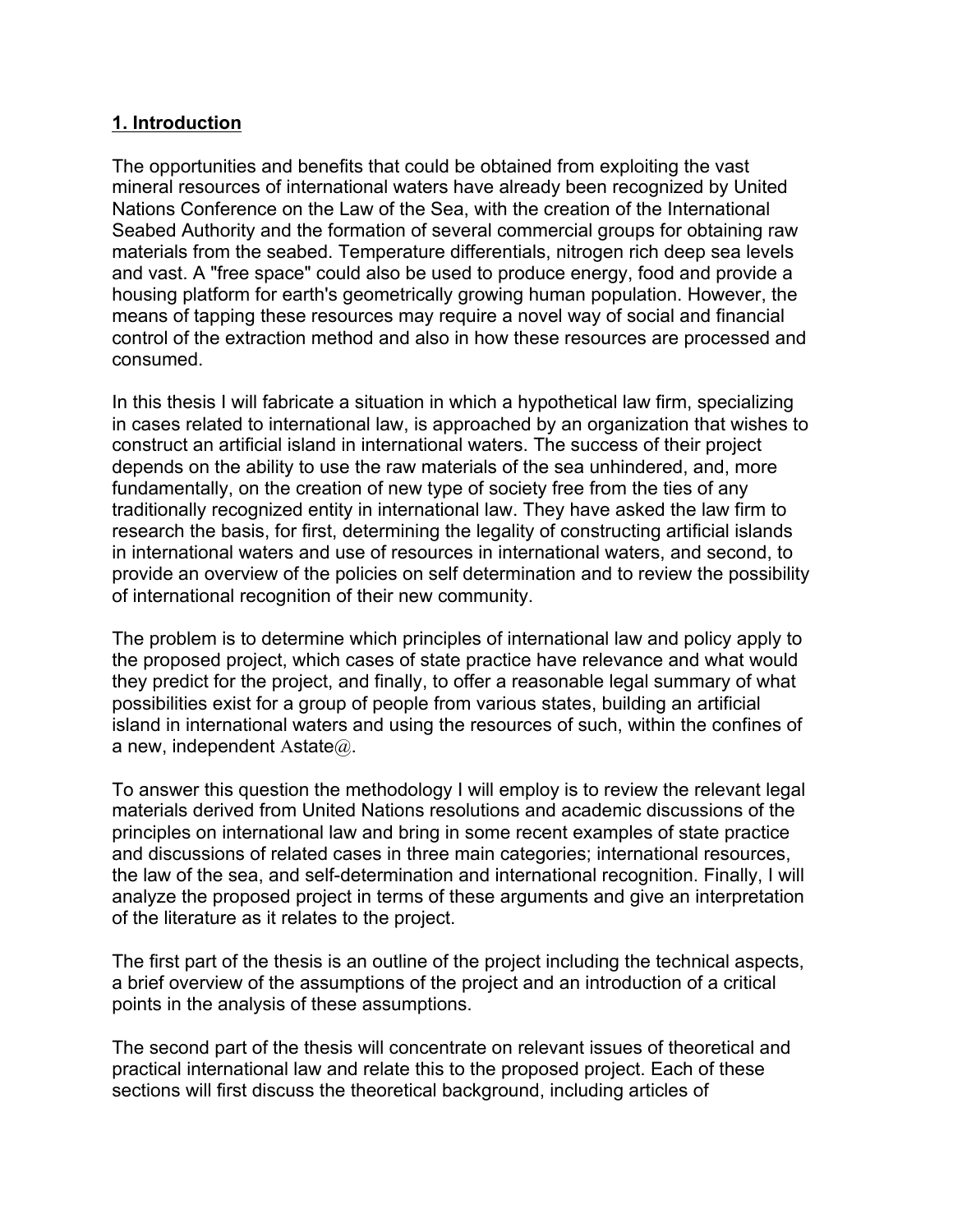international law and policy and go on to outline some of the current, ongoing academic arguments. Each section will also contain an outline of recent state practice and a discussion of relevant cases. Finally the information obtained in the preceding sections will be used to analyze the proposed project, especially in terms of the project assumptions.

The final section of the thesis will discuss current issues of international recognition and relate this to the possibilities of recognition for the project and outline what alternatives may exist and what types of problems, if any, this may entail for the international community.

## **2. Discussion of Proposed Project**

# **2.1. Technical Aspects of Project**

The artificial island proposed by the organization consists of a self-sustaining structure composed of "sea concrete." The island could indefinitely support a population of about one hundred thousand people who would, for the most part, be engaged in processing the materials produced on the island, as well providing the services necessary to support the infrastructure, educational and administrative needs of the residents. Each artificial island would have an area of about one hundred square kilometers and a mass of about eight million tonnes. The energy requirements would be met solar power and by seven OTEC generators at the core (center of above diagram) which would supply the Asea city $\omega$  directly above it and the surrounding productive area that would produce the food and material resources necessary for the support of the population. The projected production would be far in excess of that required by the island=s population and surplus products would be exported around the world.



The central power generators (OTEC - Ocean Thermal Energy Converters) are based on the conversion of temperature differentials in tropical waters. Cold water is drawn from a depth of between eight hundred and fourteen hundred meters into the converter and mixed with the warmer surface waters. The steam created by mixing water temperature differentials spins a turbine which in turn produces electric current. The anticipated net power production of seven OTEC generators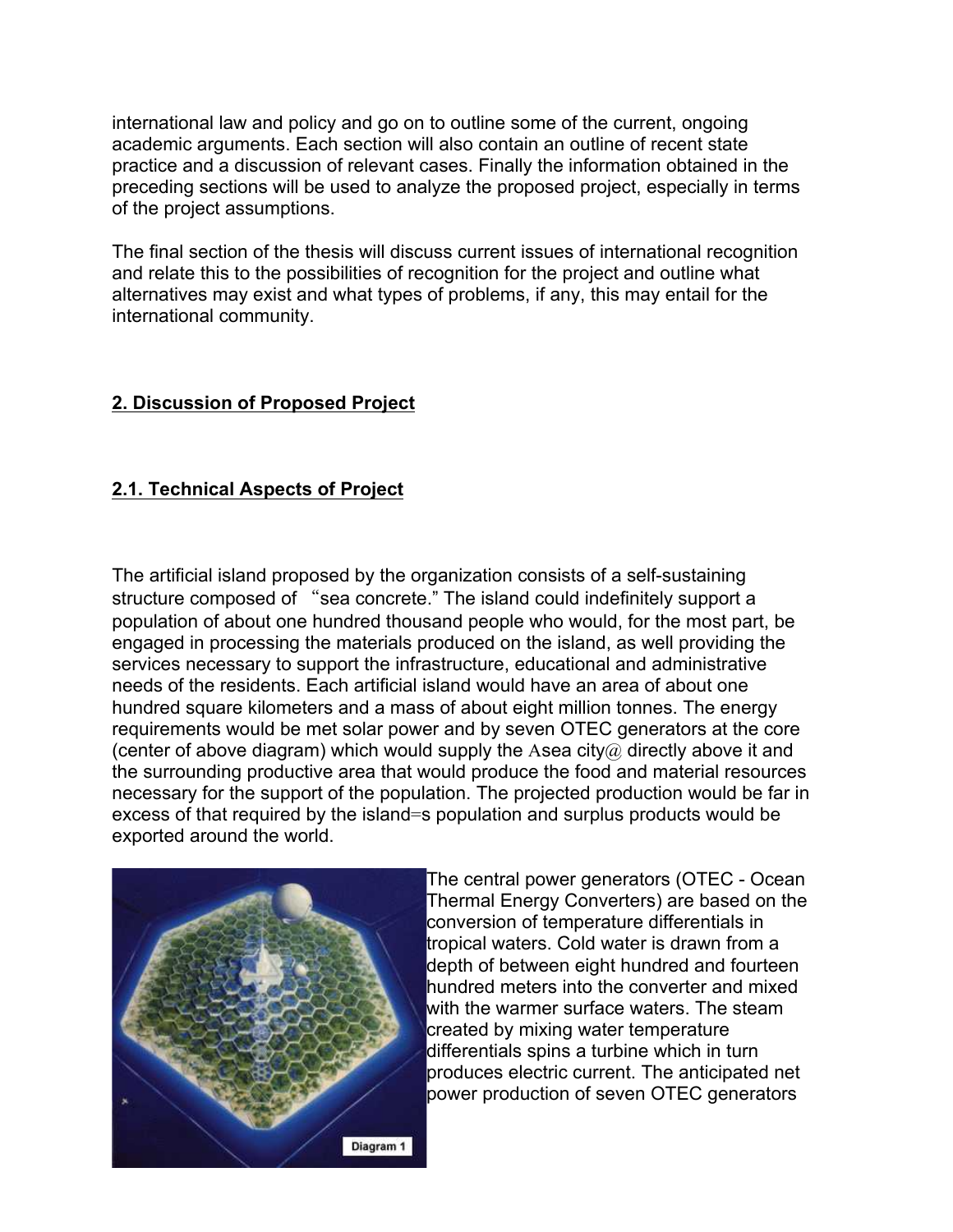would be about four hundred megawatts. OTECs of such a scale have already been proven feasible with the construction, testing and operation of facilities in Japan and an experimental facility in Hawaii.

The initial OTEC would be used to Agrow $@$  the platforms on which the city and remaining OTEC generators are anchored. The OTECs should produce surplus power and the waste products of shellfish, calcium carbonate, and sea water are the component elements of magnesium production. The electrical energy is applied to pre-formed magnesium-manganese alloy wire mesh, which attracts minerals from the surrounding waters (much like reinforced concrete). The magnesium central conducting rods and the attached mesh would form the base of each successive structural element eventually producing an island pictured above. The ongoing process of sea-crete accumulation will eventually form the central core of the island and the surrounding breakwaters of the artificial island. As the process of mineral accumulation occurs, the size of the island would also increase. Each section would be anchored with Teflon cables to the ocean floor to prevent the island from drifting and also to provide lateral stability. Once the island is accreted, magnesium production would be continued and would actually be one of the industrial outputs of the island. The OTECs should produce surplus power and the waste products of shellfish, calcium carbonate, and sea water are the component elements of magnesium production.

The cooler, deep water pumped up by the OTECs is very rich in nitrogen. This nitrogen rich water, surrounding the core island, is used to grow algae and in turn more complex organisms such as fish, shellfish and algin rich seaweeds (used for manufacturing textiles) for consumption by the inhabitants and eventual export. In fact, the anticipated industrial output of the island is far greater than the material needs of islanders, in fact magnesium production alone could supply 25% of the global requirement. Raw materials, pre-processed industrial inputs, food and finished goods would become important income generating exports. In terms of potential economic strength these artificial islands (if enough were built) could have a tremendous effect in international economics - for the production of food, raw materials and minerals, textiles, and surplus electricity. It is for this fact alone that, if these islands were built and became feasible, they would cause an uproar in not only international law but global political economy as well.

## **2.2 Resource use and sustain ability.**

As outlined above, the raw materials of the sea would be of central importance to this project. The energy and raw minerals of seawater would be the initial use of resources. With the completion of the construction, the temperature differentials of deep tropical sea, ultimately solar energy, would continue to supply the island with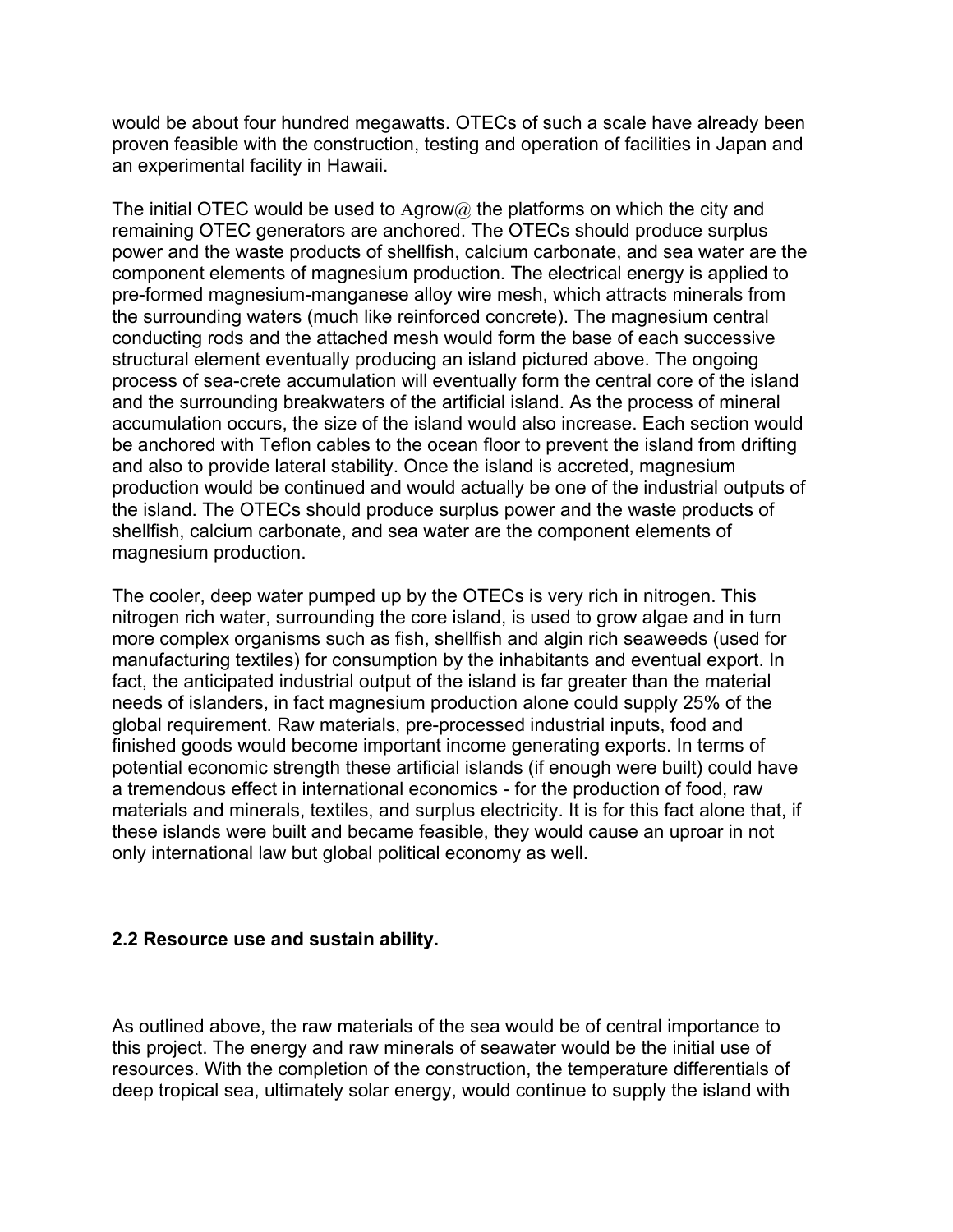unlimited and sustainable power, aside from the required periodic maintenance. The structure of the island itself is indefinitely sustainable with any structural damage simply being repaired with surplus electrical power and sea minerals.

The second most important resource input (after sea/solar energy) is nitrogen, obtained by pumping up nitrogen rich deep sea water. This nitrogen along with solar energy would be the primary components of organic (algae, both for food and textiles) production. Higher forms of organic matter, such as fish and shellfish, use the naturally occurring (with sunlight and nitrogen) elementary food particles and sea minerals (especially calcium) to grow. The above water vegetation is also grown with the assistance of sunlight, nitrogen and trace minerals available from the sea. This is also indefinitely sustainable, since the amount of nitrogen fixed in deep sea water is continually replenished from the air.

In actual figures, the amount of raw resources required for the construction of the island would amount to about .0000004% of the total amount of solids dissolved in the world=s oceans. Other than the harvesting of small amounts of manganese nodules for the production of conducting reinforcing rods for the initial construction of the island and the production of magnesium (which would affect world magnesium markets, although anyone with access to their own territorial sea could make magnesium) the actual amount of resources consumed would be quite minuscule (even if a thousand islands were built).

## **2.3 Project assumptions - Law of the Sea and resource use**

The organization quotes the 1958 Geneva Convention of the High seas as the legal basis to construct artificial islands in international waters, A...no State may validly purport to subject any part of them [the high seas] to its sovereignty. Freedom of the high seas is exercised under the conditions laid down by these articles and by the other rules of international law. $@$  They interpret this clause to mean that the 1958 convention gives any person (or non-state group) the freedom to place structures in international waters, and prevent state(s) action on these Aspecial territories $@$ . They propose that the island be constructed on the Coco Mer sea-mounts, due north of the Seychelles, off the East coast of Africa and outside of the two hundred mile economic zone of any nearby country. Due to the technical anchoring requirements of the artificial island in its current conception, the island should be positioned over sea-mounts, which lie closer to the sea surface. What is of primary importance is the groups= assumption that: A..international waters, unclaimed by any sovereign power ...are still available for colonization. $@$ 

The group is also aware that it may be possible to build the islands as floating cities that are not anchored to the seabed. In this regard, the international law for ships (an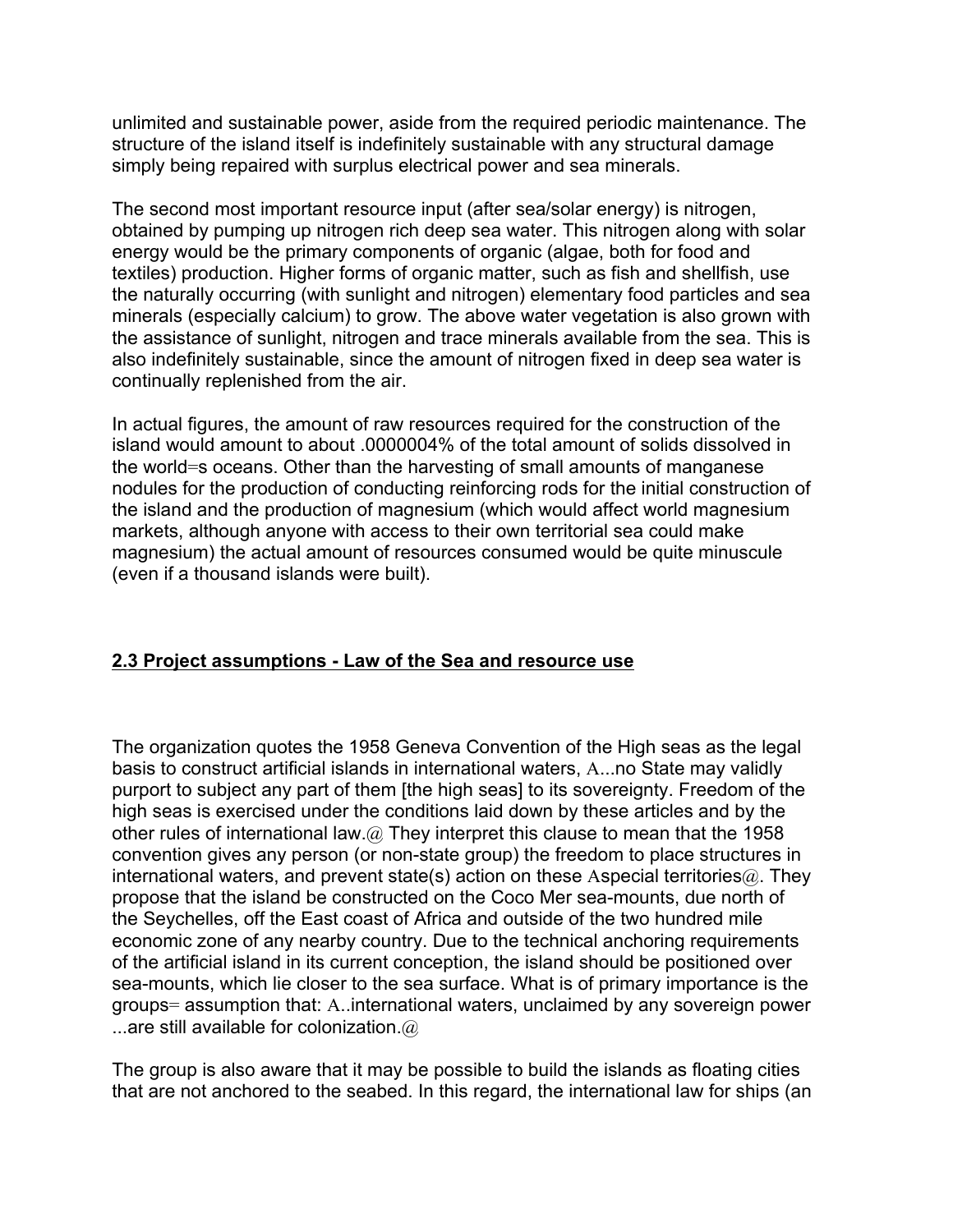unanchored, movable platform or floating device) is quite substantial, clearly defined and generally accepted by the international community. However, the technical requirements for this would increase the costs dramatically and also compromise the safety of the island. For this analysis it is understood that the islands will be permanently anchored and defined by international law as >artificial islands=.

The second assumption of the group is that the 1958 convention inherently includes the freedom (right?) to gather mineral deposits; magnesium, manganese (from the seabed) and calcium carbonate and to employ these minerals as the Acolonists $@$ see fit, including the freedom to sell or trade surplus production of these minerals as well as the sale of surplus electrical production and aqua-culture products. As such, the group understands Article 2, sections 1 and 3, regarding fishing and laying of pipelines and cables, to be the main legal principles permitting the establishment of the enterprise. They also want to point out that Section 3, regarding living resources, is especially applicable; A1. All states have the right for their nationals to engage in fishing on the high seas...@ and due to the sustainable nature of the island, they would fall within the principles of Article 2. As a side-note one could point out that the gathering and sale of these items has historically been accomplished by people or companies operating from or through specific, established states -- multinational corporations notwithstanding.

The primary focus of the island is to be an economically profitable and sustainable enterprise and as such, the ability to freely engage in trading activities, free from the Aclutches $@$  of any state form an important part of the legal philosophy and figures largely in the economic feasibility for the construction of this island. The group is not completely aware of the provisions of later treaties, including the UNCLOS treaty and the mandate of the International Seabed Authority. The point of this research is to discover what these principles are and to advise them of the possible legal ramifications, as well as offer a criticism of their assumptions.

## **2.4 Project assumptions - self-determination**

The primary assumption for the social-political organization of the one hundred thousand colonists on the island is one of Aindividual sovereignty.@ By this the founding group would like to establish a Afoundation  $\hat{a}$  in which each member of the new colony is A...entitled to live his life with perfect autonomy. The individual must be free of coercion and interference, free to choose his or her own ways and means, and free to express their own unique character. $@$  While this may seem like either anarchy or utopia, the secondary intention of the organization, aside from sustainable resource use, is one of establishing a new type of social organization that would eventually replace the modern state (at least on the island).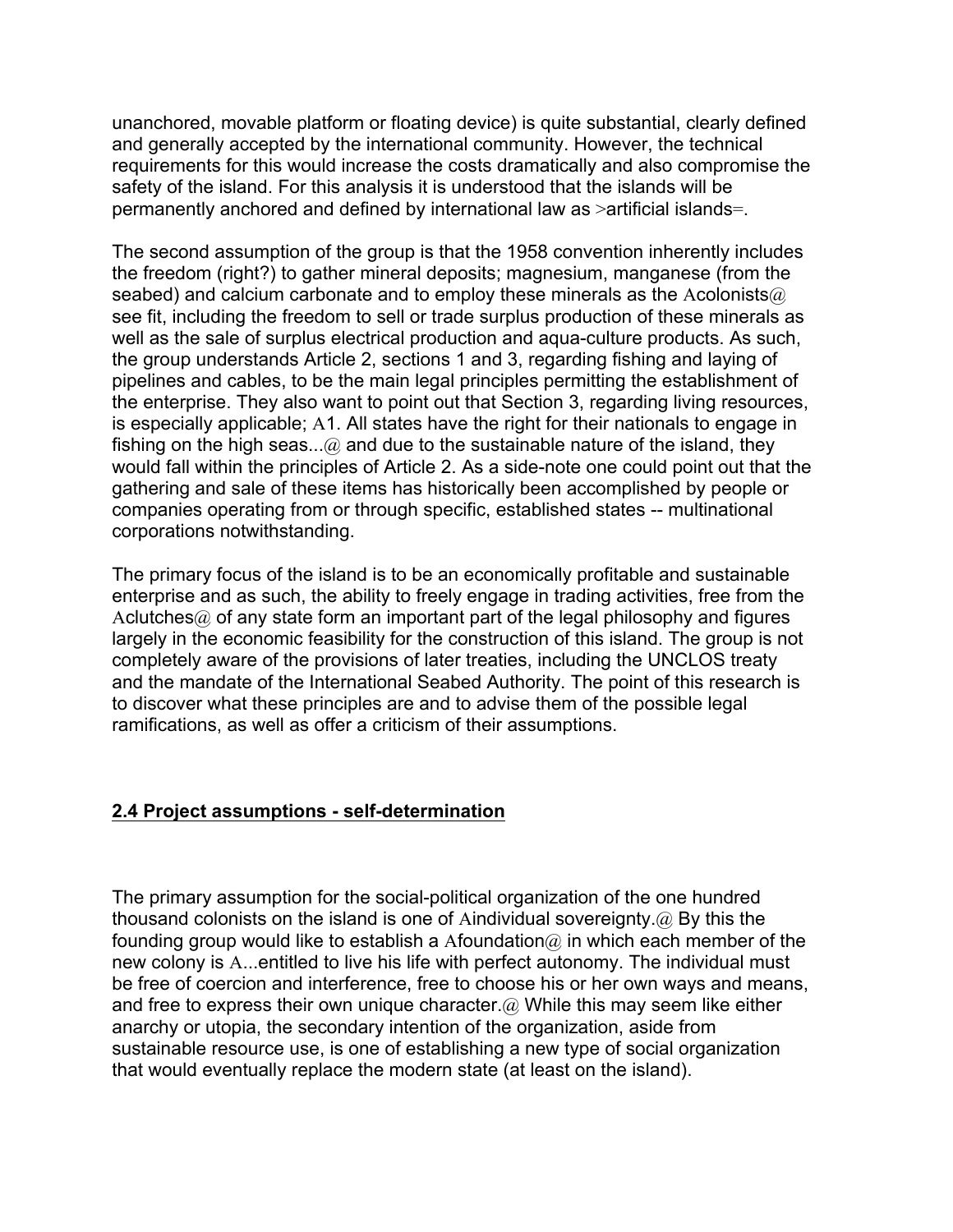The administrative and organizational structure of the island would be embodied in a type of corporation. This corporation would initially have a monopoly in the provision of goods and services for the inhabitants of the island. The author envisages that the corporation would be owned in whole and exclusively by the residents and would in effect be controlled by them. Revenue earned from the production of goods and services would first go to the colonists to provide for their needs and the surplus profits used to either construct more colonies or used to expand the colonial experiment into space.

As a legal basis for their assumptions, the group quotes the UN General Assembly Resolution 2625, section 2; Aall peoples have the right to freely determine, without external interference, their political status and to pursue their economic, social and cultural development...@ They interpret this to mean that any group of people (including one or two hundred thousand artificial island colonists - coming from an existing states), have an inherent right to form new political associations - leading to the formation of a new state, especially in areas, like the high seas, in which no particular state has control. As opposed to traditional societies based on the rule of few over many, the group proposes a society based on individual, absolute power. AThe limitations of this power are defined only by the corresponding and equal powers of every other individual sovereign.@

For the analysis following, I will interpret this Aprofit sharing $@$ , resident owned corporation and the idea of political autonomy from other states and individual sovereignty, as a new concept of nation or state, although not in the usual historic treatment of these terms. It is the assumption of the organization that it is possible and legal for a group of one hundred thousand people to form a new, autonomous community based on individual and corporate freedom, in international territory, outside of the jurisdiction of any current state. It will be my conjecture that this group may have to form a traditional type of Amicro-state  $\omega$  to enable it to have legitimacy in international law and to enable it to trade in goods and services.

## **3. Theory, case law, and analysis of proposed project**

#### **3.1 International waters and resource use**

## **3.1.1 Law of the sea, common property and the International Seabed Authority mandate**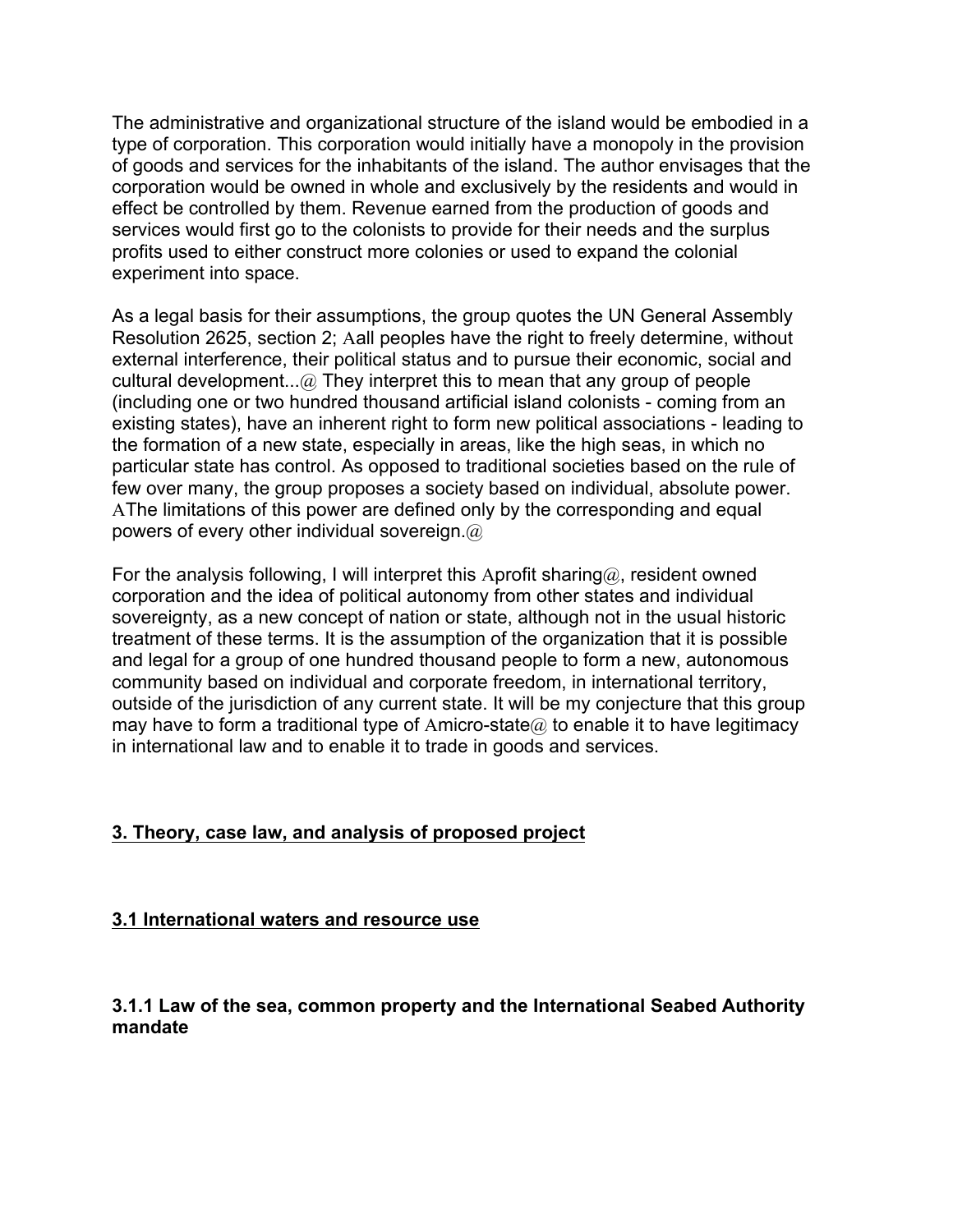According to the International Court of Justice there are three main sources of international law and several secondary sources, A...such as judicial decisions, and teachings of the most highly qualified publicists of the various nations.@ The three main sources include: treaty law (international conventions), customary law (state practice) and Ageneral principles of law recognized by civilized nations. $@$  The third source of law, although not necessarily binding in all cases, and as Czaplinski and Danilenko arque: A...only constitute evidence of international practice..@) is derived from Judicial decisions and more specifically for the case at hand, the Tribunal for the Law of the Sea. This tribunal is a relatively new institution and so far has heard few cases and none relating to the subject matter of this case. For the arguments considered here, treaty agreements, and UN General Assembly resolutions should take priority over accepted practice, due to the non- existence of established artificial islands (at least inhabited and self sustaining) outside of any exclusive economic zone (200 mile limit). The customary law that does exist in relation to the case discussed here, is scarce and the cases cited in this paper can generally be taken to be analogies of customary law in this regard. The 1958 Geneva Law of the Sea convention could be applicable in some cases despite being superceded by the 1982 UNCLOS agreement, with both being qualified by state practice and acceptance. In addition to this, as stated by Malanczuk, treaties are becoming more important in international law and have A...to some extent, replaced customary law.@ Although there is a move to codify customary law, the behavior of the United States and its opinion in regards to the UNCLOS agreement (to be discussed) and the mandate of the ISA, would certainly cause a substantial problem in trying to determine whether customary law informs treaty law or vice versa.

Before the acceptance of the UNCLOS, the Geneva Convention on the Sea, was generally regarded as the legal basis for rights and obligations in International waters. Under the 1958 Geneva convention, Article 2 states that:

AThe high seas being open to all nations, no State may validly purport to subject any part of them to its sovereignty. Freedom of the high seas is exercised under the conditions laid down by these articles and by the other rules of international law. It comprises, inter alia, both for coastal and noncoastal states: 1. Freedom of navigation; 2. Freedom of fishing; 3. Freedom to lay submarine cables and pipelines; 4. Freedom to fly over the high seas. These freedoms, and others which are recognized by the general principles of international law, shall be exercised by all States with reasonable regard to the interests of other States in their exercise of the freedom of the high seas. $\omega$ 

Due to the fact that the UNCLOS agreement has not been universally ratified, this paper will employ both the 1958 Geneva convention and the 1982 agreement in the analysis of the foregoing model.

The 1982 UNCLOS agreement also outlines the formation of the International Seabed Authority (ISA) and provides a further definition of international waters (The Area) dealing specifically with resource extraction and exploitation. Resources, defined by Part XI, Article 133, are: A...all solid, liquid or gaseous mineral resources in situ in the Area at or beneath the sea-bed, including poly-metallic nodules $@$  and as such, Article 136 states that: AThe Area and its resources are the common heritage of mankind.@ and (Article 137): A1. No state shall claim or exercise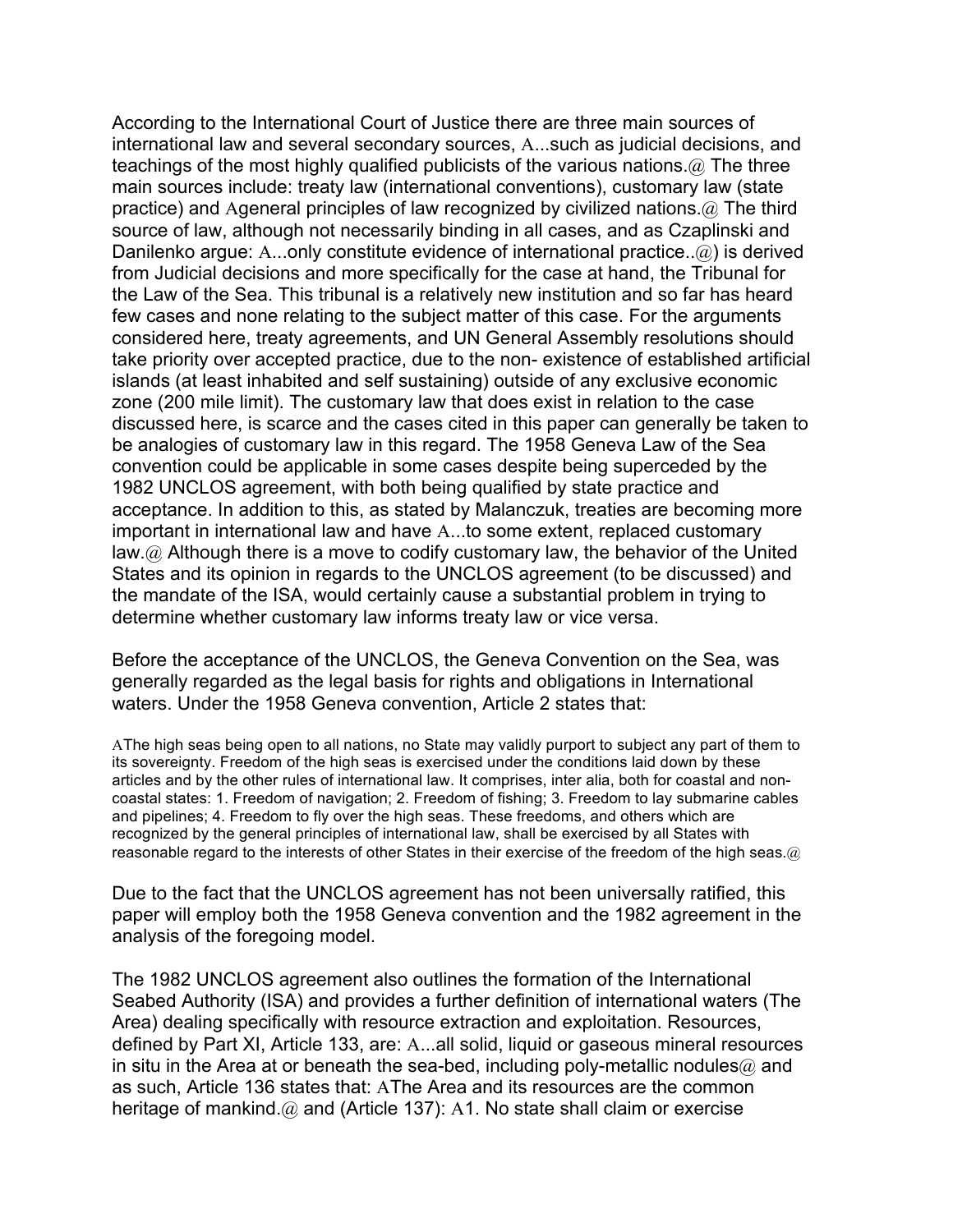sovereignty or sovereign rights *over* any part of the Area or its resources...@ and (3.) ANo state or natural or juridical person shall claim, acquire or exercise rights with respect to the minerals recovered from the Area except in accordance with this Part.@

The International Seabed Authority, established by Article 157, is vested with the

authority stated in Article 153:

A 4. The Authority shall exercise such control over activities in the Area as is necessary for the purpose of securing compliance with the relevant provisions of this Part and the Annexes relating thereto, and the rules, regulations and procedures of the Authority, and the plans of work approved in accordance with paragraph 3. States Parties shall assist the Authority by taking all measures necessary to ensure such compliance in accordance with article 139.@

and is, in effect, a legal document establishing the Authority as the primary agency through which the resources of the seabed of international waters are obtained and subsequently distributed as outlined by the following principles (Article 157):

1. The Authority is the organization through which States Parties shall, in accordance with this Part, organize and control activities in the Area, particularly with a view to administering the resources of the Area.

2. The powers and functions of the Authority shall be those expressly conferred upon it by this Convention. The Authority shall have such incidental powers, consistent with this Convention, as are implicit in and necessary for the exercise of those powers and functions with respect to activities in the Area.

3. The Authority is based on the principle of the sovereign equality of all its members.

4. All members of the Authority shall fulfil in good faith the obligations assumed by them in accordance with this Part in order to ensure to all of them the rights and benefits resulting from membership.

Companies, representing states, (or having a >flag state) have >options= on the exploitation of the sea bed and if interested in deep seabed activities, must file a plan of work and be approved by an international board represented by the ISA.

#### **3.1.2 State practice and discussion of relevant cases**

In terms of the newly formed International Seabed Authority (ISA) and the Division of Ocean Affairs and the Law of the Sea, the organization vested with the mandate to manage the UNCLOS agreement, there have not been any directly related cases (legal cases brought before the International Tribunal for the Law of the Sea) in relation to resource use and exploitation. Most importantly, several key nations had not ratified,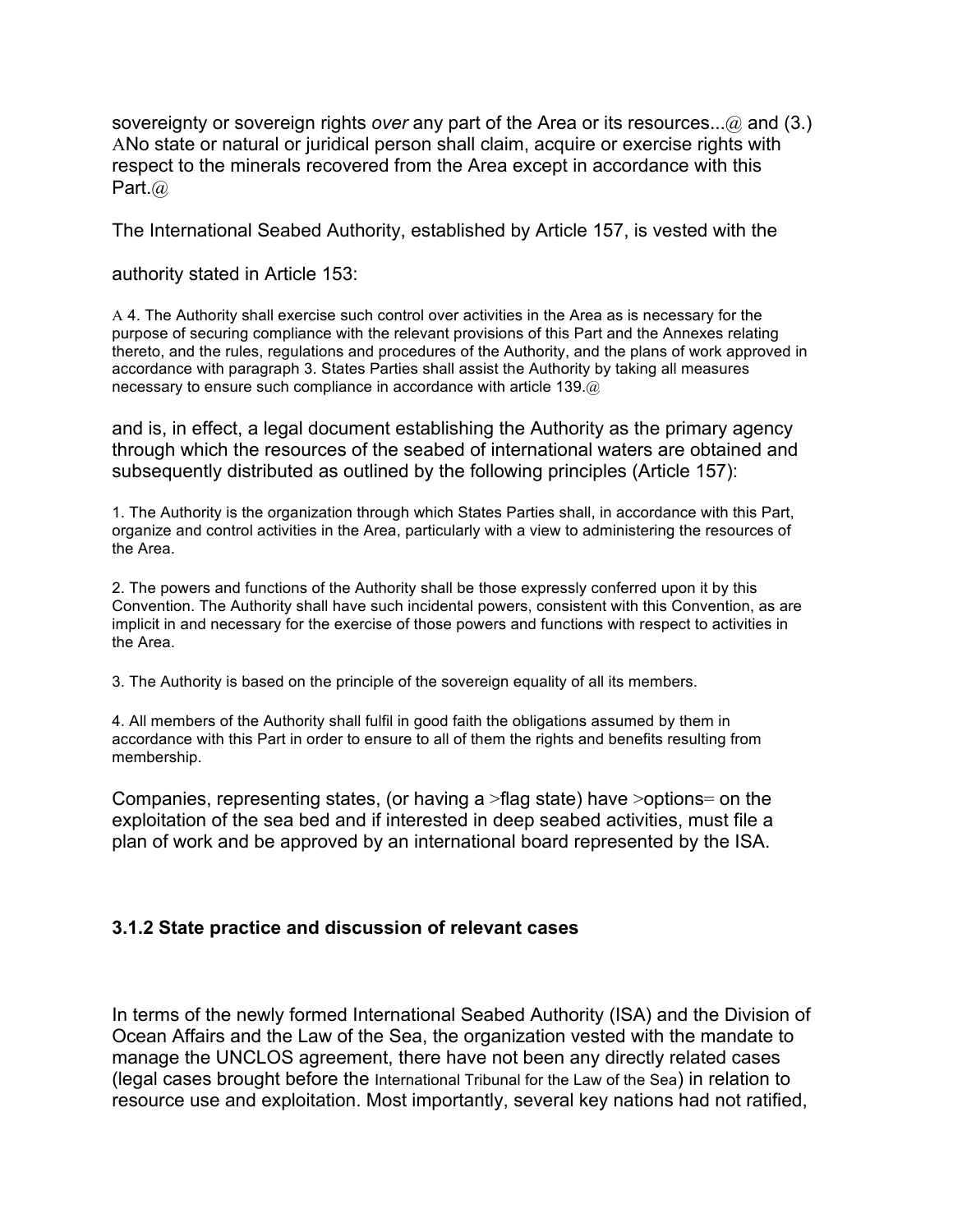in whole, the 1984 UNCLOS agreement. This includes the United States, the United Kingdom and Germany (the United Kingdom and Germany have since ratified, in 1997 and 1994, respectively). This section will outline the position of the American opposition, as key differences in opinion between the American, European and the developing countries.

The U.S. had five points of inclusion (the basis of opposition) for the treaty including: 1) the treaty should not deter development of any deep sea-bed mineral resources to meet national and world demand; 2) the treaty should ensure national access to these resources by current and future >qualified entities= to enhance American security and supply, to avoid the monopolization of the resources by the operating arm of the proposed International Sea-Bed Authority, and to protect the economic development of these resources; 3) the treaty should supply a decision-making role in the deep sea-bed regime which fairly reflected and effectively protected the political and economic interest and financial contributions of participating states; 4) the treaty would not allow for amendments to come into force without the approval of participating states; and 5) would not set undesirable precedents for other international organizations.

The main principles of the United States= opposition were concerns that, according to the voting structure of the Council (Sea-Bed Authority), developing nations, by majority vote, could exclude private companies from participating in the mining of the region and provide instead for a monopolizing, global cartel. To counter the American position, Ambassador Paul Bemela Engo (United Republic of Cameroon), A...the developing countries have reiterated their consistent view that the system was never conceived in terms of competition between the Enterprise and private enterprise of State Parties.@ The United States also requested the removal of the provision requiring that private companies sell their technology to the ISA and instead that developed countries help the Authority find the technology in the open market.

In December 1982, President Reagan decided that the United States should not pay its required one million dollars per year to the UNCLOS Preparatory Commission, claiming they were >destined to finance the very aspects of the Law of the Sea that were unacceptable to the United States=. The National Oceanic and Atmospheric Administration of the U.S. Department of Commerce issued licenses to several consortia to prospect for manganese modules in the Pacific Ocean, which was denounced by the then Soviet Union as a violation of the UN convention and stated that it would not recognize >arbitrary= American decisions on matters of the international area of the sea-bed.

Tommy Koh, president of the UN Conference, proposed that the United States should no longer be invited to periodic meetings of consortia interested in enjoying rights as >pioneer investors=. He also stated that:

AThe Convention was an indivisible whole and that it was >not possible for a state to pick what it likes and to disregard what it does not like=; that it was >factually incorrect and legally insupportable= to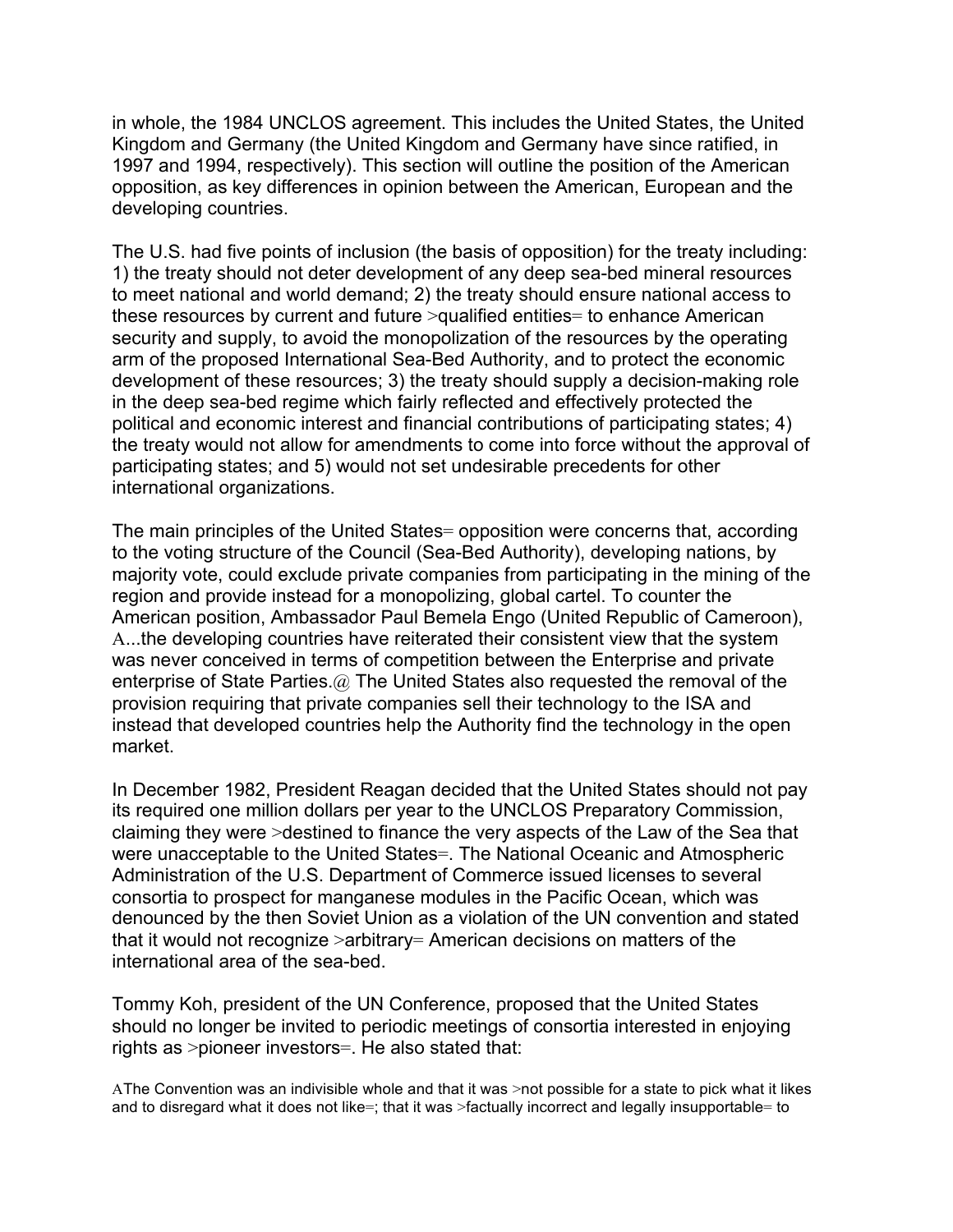argue that apart from the sea-bed mining section the Convention merely codified customary law or reflected existing practice...that any attempt by any state to mine the resources of the deep seabed...would incur grave political and legal consequences.@

The Deutscher Bundestag introduced the ABill on the Interim Regulation of Deep-Seabed Mining $@$  in 1978, with the intention to provide a provisional regulatory instrument until the adoption of an International agreement for deep seabed mining by the United Nations Conference. This bill provided for (Section 3.1): AThe development of hard mineral resources of the deep seabed by residents of the Federal Rebublic of Germany...is permitted only if authorization has been granted under this Act or by a reciprocating state.  $\omega$  The bill also intended to (Section 1.1): A...contribute to the development of the >common heritage of mankind= to the benefit of all nations on the basis of the freedom of the high seas, without claiming sovereign rights over the deep seabed and its mineral resources. @ This indicates that Germany, in establishing this act, was already trying to reconcile the American opinion of >free for all use= with that >benefit to mankind= perspective favored by the Group of 77 (see below). Although Germany eventually signed the agreement (see note 34), in 1984 it had not ratified the convention but indicated that it would not oppose the ratification of the convention by the European Community (which it did in December 1984).

The 1982 conference adopted four resolutions (at the time, opposed by the U.S. and Turkey, with seventeen abstentions, including the U.K., Germany and the Netherlands): 1) to establish a Preparatory Commission to set up the Law of the Sea Tribunal provided for in the Convention; 2) to govern preparatory investments in pioneer activities by states and private consortia relating to polymetallic nodules in the deep sea-bed; 3) to deal with rights and interests of territories which had not yet attained independence; and 4) to grant national liberation movements the right to sign the Final Act of the conference.

In regards to point two of the resolutions, four countries (France, India, Japan and the Soviet Union) and three multinational consortia (Kenecott Group [American] composed of six mining companies, Ocean Mining Associates - composed of four mining companies, and Ocean Minerals Company - composed of five mining companies) were recognized as pioneer investors, stating that prior to 1983, they had expended no less than thirty million U.S. dollars in pioneer activities (mineral extraction) and that the size of one pioneer area should not exceed one hundred fifty thousand square kilometers.

## **3.1.3 Analysis of proposed project**

The group=s assumption that international waters are available for colonization forms the core premise of resource gathering and use. Initially, the group has a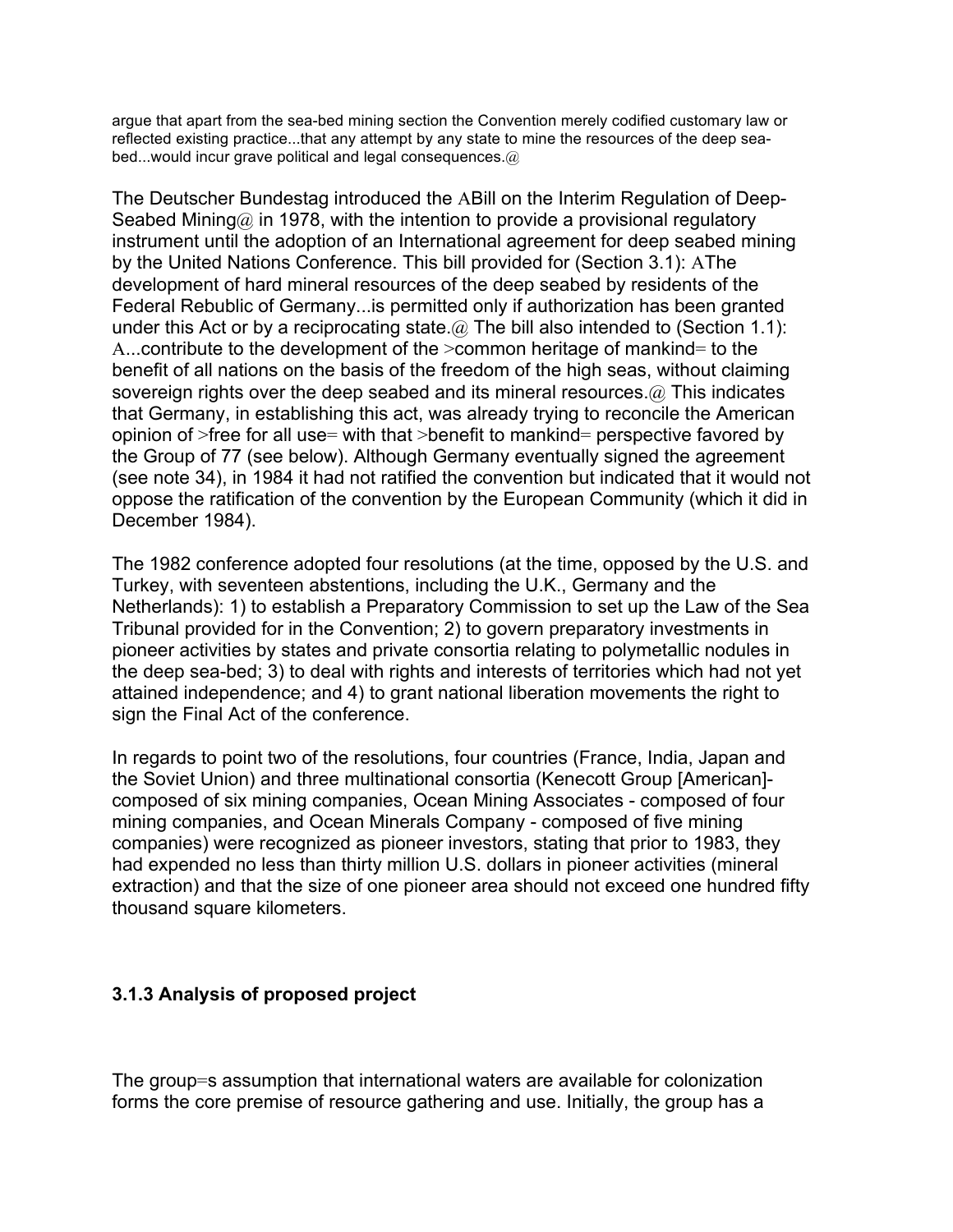logical problem when it interprets  $\geq$ ...no State may validly purport to subject any part of them [the high seas] to its sovereignty= to mean > ..international waters, unclaimed by any sovereign power ...are still available for colonization=. Given that international waters should be free from appropriation of states does not necessarily imply the freedom to colonize, which in actual fact, would be subjecting a >part of them to sovereignty=, if the colonized island were to be recognized as an new, independent state. However, this is really an end argument, in that sovereignty and subjection of the area to sovereignty would be an issue after the establishment of the island and a claim to statehood. That is to say that it is more useful to examine the issue in terms of an organization (non-state, or multi-national) wishing to exploit the resources of the high seas, (an organization without territory) while temporarily disregarding the legal issue of territorial acquisition, and centering the current argument on the principles of the 1958 and 1982 Treaties and the broad concept of Athe benefit to mankind $@$ , as stated in Section XI, Article 140 of the 1982 agreement.

Although the organization has based their assumption on the 1958 Law of the Sea Agreement, the 1982 UNCLOS agreement has largely superceded, or at least enhanced the 1958 agreement with one vital abstention; the United States. With the introduction of Section XI in the 1982 agreement (the establishment of the Area and the ISA), the options for the organization are more clearly defined in the following ways:

The group is intending to use manganese nodules (as well as other mineral, liquid and gaseous substances) for raw materials and export. This metal is clearly in world wide demand, as indicated by the plans of mining companies already listed as >pioneer partners=, and as argued by Buzan, the rise in the economic value of the seabed has caused the issue to politicized and subsequently causing state action ultimately leading to the desire for a legal regime. The group is also intending to use nitrogen, a gaseous substance, and as such would also be included as a resources in Part XI, Article 133 of the agreement, A...=resources= means all solid, liquid or gaseous mineral resources in situ in the Area at or beneath the sea-bed, including poly-metallic nodules.@ Strictly interpreting the mandate of the ISA, the group would have to be licensed as an interested party intending to explore and subsequently mine >the area= in regards to solid and gaseous materials. However this strict interpretation was precisely the point of contention between the industrialized powers (especially and still the United States) and developing countries (Group of 77). During the Law of the Sea Debates, prior to the 1982 agreement, the arguments presented fell largely into three categories: 1. opposed to establishing international machinery (ISA), 2. in favor of establishing a weak machinery/weak licensing regime and 3. in favor of establishing strong machinery and licensing. In most cases the developed countries= position was that of establishing an organization with a weak supervisory role, whereas the developing countries wished to establish an organization with a strong regulatory role.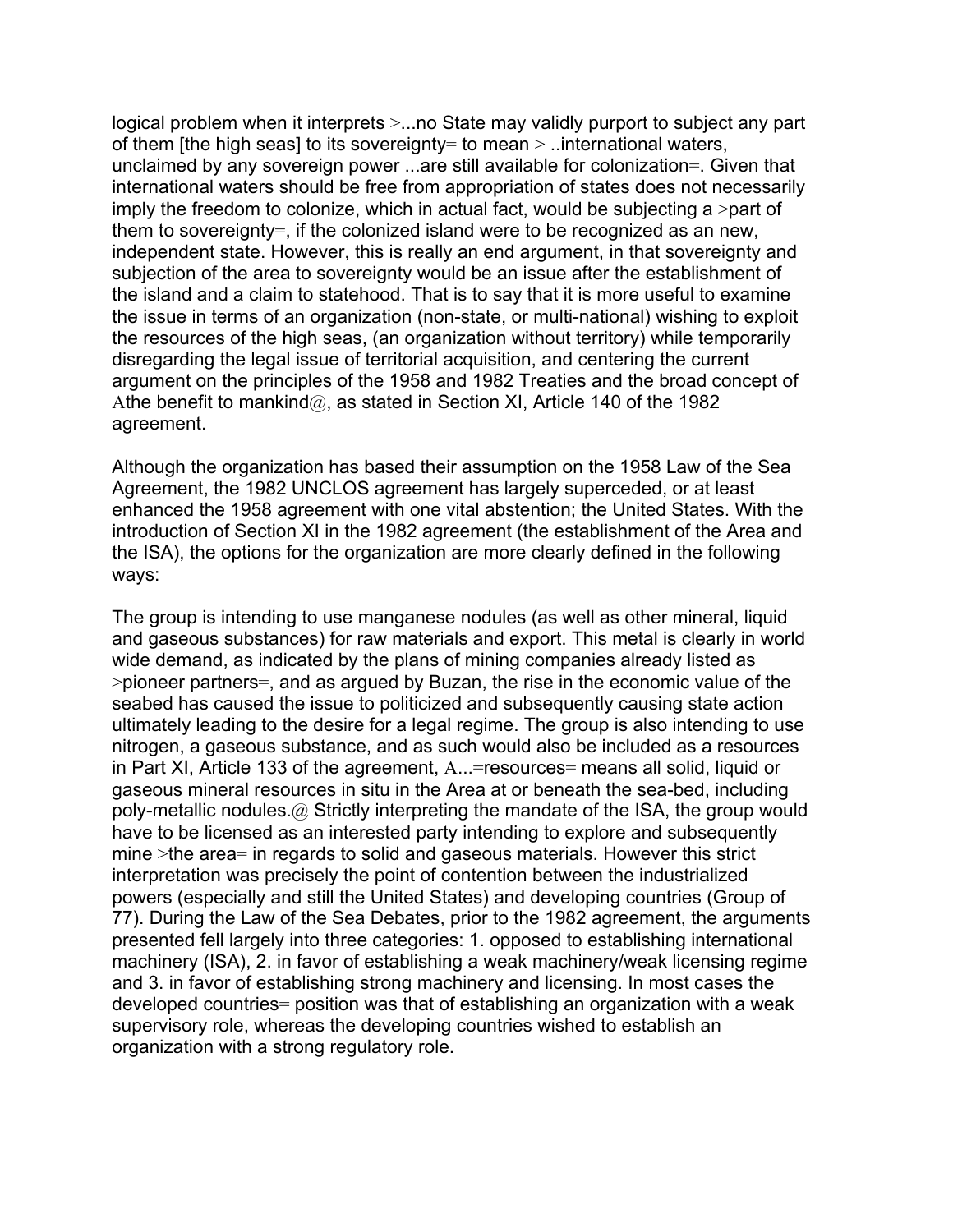In light of the Margue Report and subsequent rulings by the Council of Europe it can be deduced that the European community would be opposed to the plans of the group in terms of resource use. Especially considering its point that:

A...For we can regard maritime areas which do not come under the control of any one State but are available to all as forming, so to speak, the public property of the international community [and]...Domestic legal systems define public property {le domaine public} as >property put at the public=s disposal=, and only allow exclusive use thereof [artificial islands specifically] in exceptional circumstances. The exclusive occupancy of a place must be compatible with its assignment to public property and should not cause excessive inconvenience to other users.@

In terms of the project, it would, in fact, be an exclusive occupation of international property and an exclusive use of the resources in the immediate area. The anchoring cables and water displacement activities of the project would effectively block other activities in the direct area and if other activities were to occur in the area, it would cause significant problems for the colonists. However, in terms of actual space occupied and resources used, the concern of >exclusive occupation= should not be very significant and could constitute grounds for an exception. The exclusive zone would be no larger than two hundred square kilometers (as compared to the sixty-thousand square kilometers claimed by DeepSea Ventures [see below]) and as noted above, the total input of resources would amount to only microscopic levels in relation to the vast expanses of international waters.

The dichotomy, between a more >fair= idea of common heritage and that of >laissez faire= economics or more direct understanding of freedom of the high seas forms the backdrop to this argument in that a >free for all= policy could permit anyone (state or otherwise, as argued by the United States) to exploit the resources of the area, with a simple licensing procedure as opposed to a more regulated and economically distributed policy in which the project could be seen as a long term benefit, not only to its inhabitants, but to the developing world (in terms of surplus power, material and food production).

Judge Shigeru Oda notes that:

AThe concept of benefit to mankind is so vague, however, that it is extremely difficult to derive from it any clear-cut regime for the deep ocean floor, although it does see to set forth an unchallengeable principle that no part of the ocean floor should be appropriated by any State. $\omega$ 

It is possible to argue that the colonization efforts of the islanders are more beneficial to mankind than the seabed resource extraction (only mining) carried out by mining firms licensed by the ISA. One solution for the colonists, is one in which the resources (and subsequent benefit derived from the processing and trading of these resources) are shared with nearby developing countries. This is a solution shared by Oda who suggests that: A...claimant enterprises [under a ISA licensing or registration system] would undoubtedly be prepared to dedicate some of the fruits of their exploration and exploitation [to developing countries]. $@$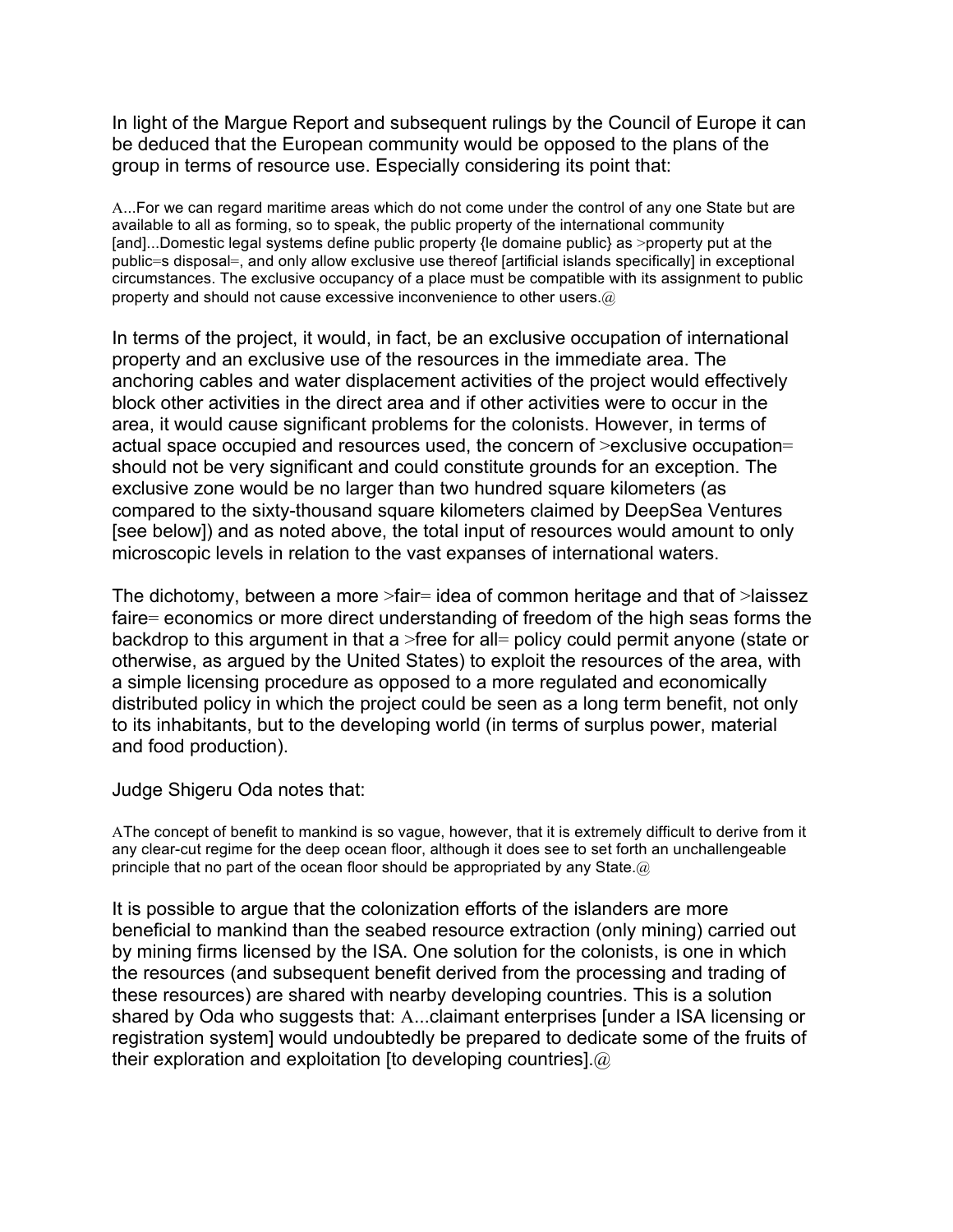In terms of living resources, the group would not be exploiting any of the current wild species, in that all plant and animal material on the artificial island would, be produced by the activities of the islanders. Although the organic production of the island is derived from the non-organic resources (and solar energy), the group would not be in violation of conservation efforts and would, in fact, be helping conservation efforts through its production of alternative seafood sources, and in so doing, abide by the principles of the 1958 Convention on Fishing and Conservation of Living Resources of the High Seas, specifically Article 2 which states that:

AAs employed in this Convention, the expression >conservation of the living resources of the high seas= means the aggregate of the measures rendering possible the optimum sustainable yield from those resources so as to secure a maximum supply of food and other marine products. Conservation programmes should be formulated with a view to securing in the first place a supply of food for human consumption.@

The Council of Europe is also concerned with the level of pollution and the depletion of (living) resources on the high seas. From the Margue Report it is quite clear that this is the most pressing problem of un-regulated use of international resources. Their statement that:

AThe present anti-pollution campaign bears special witness to the effort to co-operate and draw up international laws, and of a new awareness of the international community [and] the tendency of States to extend their zones of sovereignty does not derive only from selfish and appropriative motives inspired by the desire to exploit natural resources {fisheries, continental shelf}, but often stems from the imperious and legitimate need to maintain a certain degree of international law and order.@

indicates the wish of the Council of Europe to integrate conservation efforts and regulatory aims. In this sense, the proposed project would agree with the conservation and anti-pollution concerns of the Council of Europe but would cause difficulty in terms of being acceptable as a member of the international community and judging from the tone of Section 7 of the Margue Report, could be interpreted as a move to >escape= state control, which is one of the goals of the project.

The position that the United States would take in regards to an independent organization exploiting the resources of the high seas, is less clear, with its unilateral licensing of mining companies and its refusal to accept the terms of the UNCLOS agreement (see above). In 1974 DeepSea Ventures issued a >Notice of Discovery and Claim of Exclusive Mining Rights, and Request for Diplomatic Protection and Protection of Investment= to the U.S. Secretary of State. In this notice, DeepSea Ventures indicated that it had Ataken possession of and asserted its exclusive rights to develop, evaluate and mine $@$  a deposit of seabed manganese modules, one thousand kilometers off of the coast of California (in international waters). The company claimed an area of sixty thousand square kilometers and projected a yield of about two hundred and fifty tonnes of manganese per year. As its backing in regards to international law, the company quoted that: AIt is certainly the position of the United States that the mining of the deep seabed is a high seas freedom and I think that would be a freedom today under international law. $@$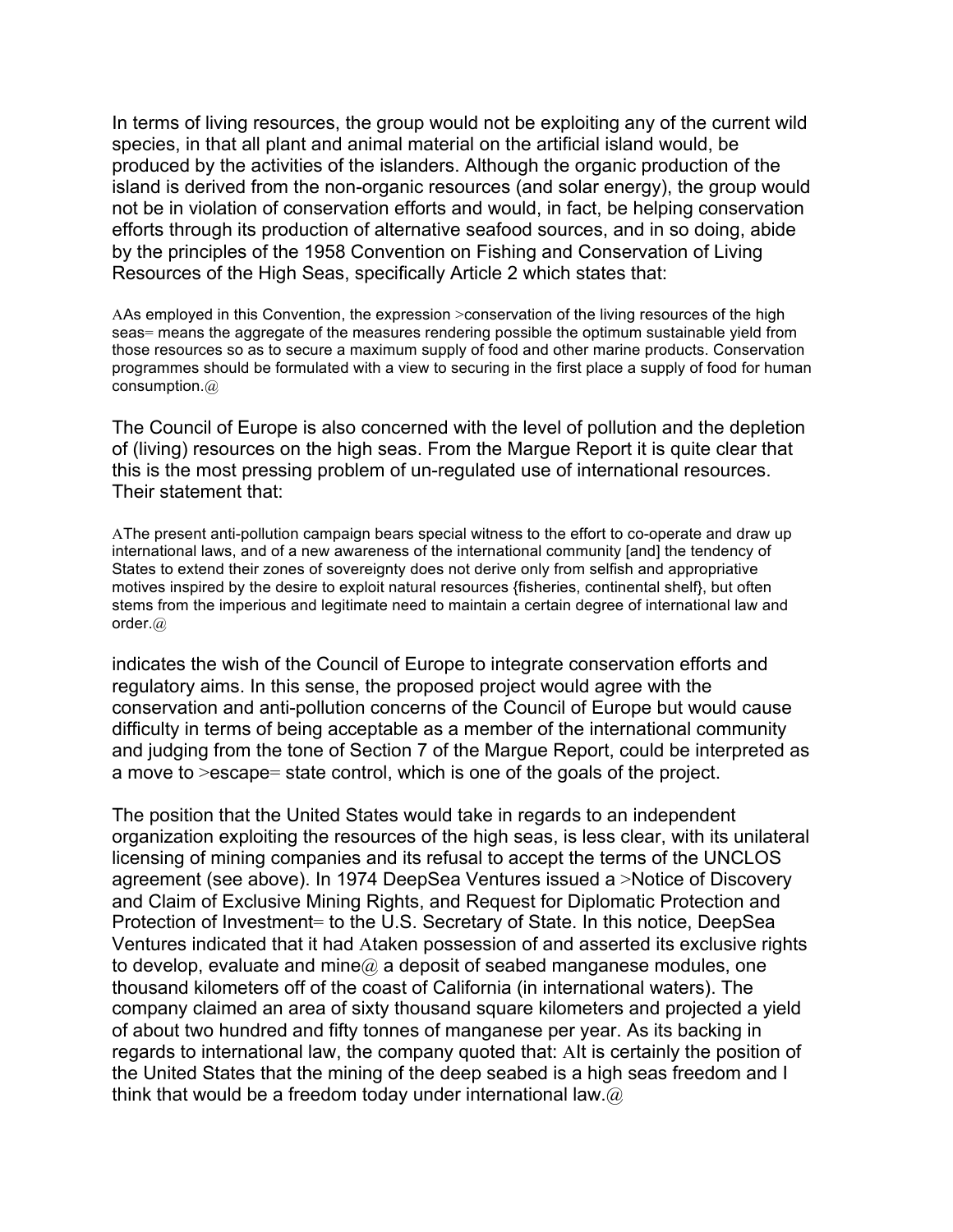In two interpretations of the proceedings of the Third United Nations Conference on the Law of the Sea (1975), the United States admitted that it could not grant or recognize exclusive mining rights to mineral resources beyond its national jurisdiction, however, the U.S. Department of State concluded that: A...pending the outcome of the Law of the Sea Conference, mining of the seabed may proceed as a freedom of the high seas under existing international law $@$ , indicating its interpretation of the 1958 agreement (see above and note 50) to mean that nonstate agencies and private enterprises could freely use the resources of the high seas. Canada, on the other hand, A...did not accept the assertion of DeepSea Ventures Inc. that it has exclusive mining rights or some priority in time over that portion of the international seabed area as described in the notice to the Secretary of State or that it has acquired any rights to that area or the resources thereof through its activities.@ This is not to say that Canada didn=t disagree with the American position in terms of implied freedoms, but disagreed with the opinion of the mining company in regard to exclusive occupation and title - expressing an interpretation similar to that of the Council of Europe (see above).

While some of the European countries, the Council of Europe and the Group of 77 members are more interested in a regulatory approach, the United States is primarily concerned with the ultimate ability to exploit the resources of the high seas in an enterprising fashion so that these resources actually can be used instead of getting bogged down in bureaucratic struggles. It then appears that the colonists have three options: the first being the formation of a(n international) corporation and the subsequent application for licensing by the International Seabed Authority, second, to form a United States company and give notice in much the same manner as DeepSea Ventures, however, the United States will most likely become a full member of the International Seabed Authority and fully ratify the UNCLOS agreement and therefore must abide by its principles and in so doing compel nationals to also uphold the ISA mandate. Finally, the third option is to apply for >special= provisions from the United Nations, arguing that it should have >unique= and >exceptional= considerations to enable an appreciation of a more idealist interpretation of >benefit to mankind=. By employing this argument the organization could suggest a working transfer of technology and resources with developing nations, especially nations in close proximity to the project.

## **3.2 Islands in international waters**

## **3.2.1 Articles of international law in relation to islands and artificial islands**

In considering the legal position of artificial islands on the high seas, it is possible to begin with an outline of the juridical position of natural islands. The history of the settlement and ownership of natural islands is a long one and can provide a few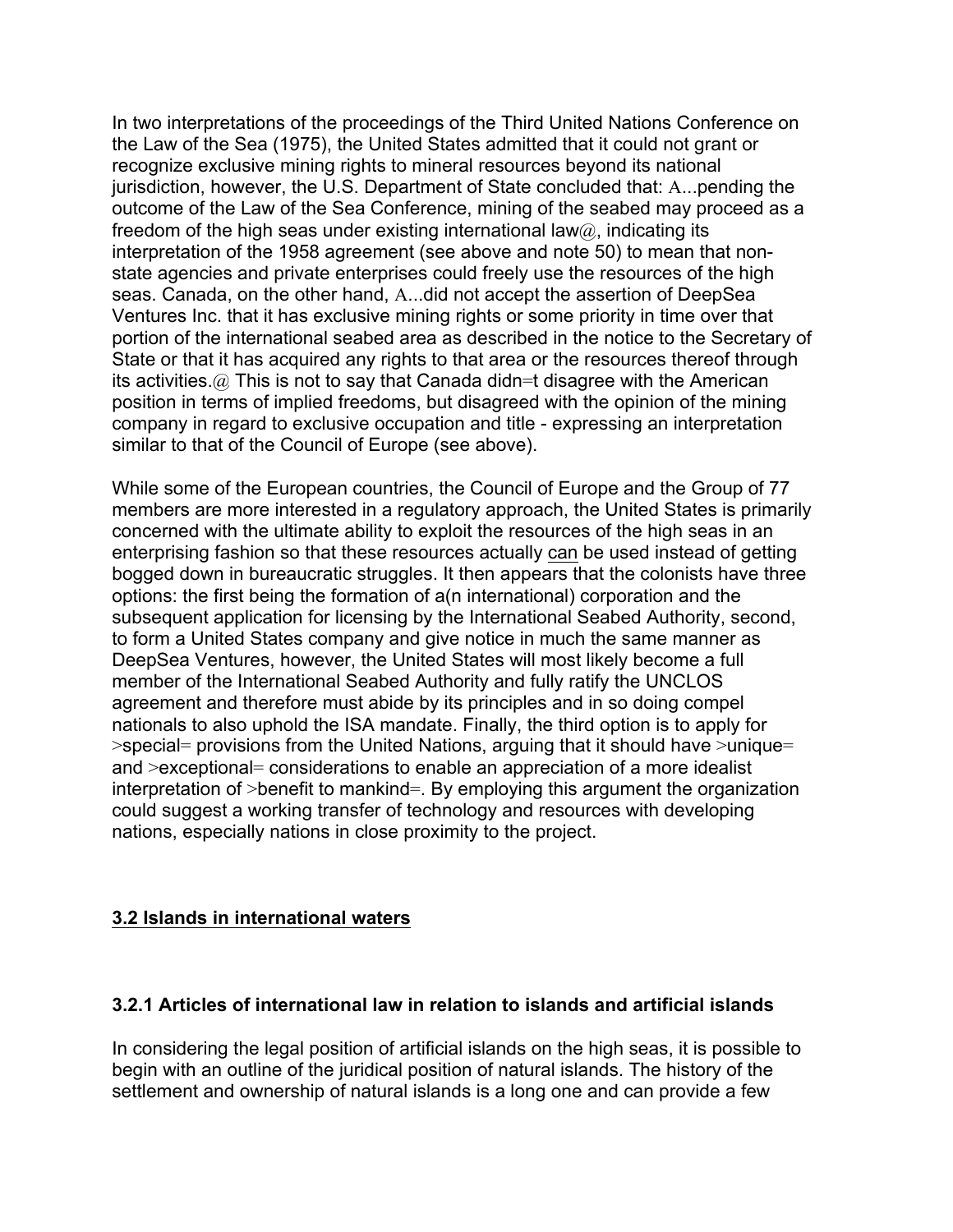useful examples as an analogy for artificial islands. This discussion can be centered around two main ideas; that of discovery and ownership and subsequent claims and counterclaims and secondly, the person of ownership - whether state, multinational company, international organization or private individual.

An uninhabited island (in international waters), previously unclaimed by any state could be claimed on discovery, A...simply by the first state which establishes an effective occupation.@ Title could also be passed through a treaty of cession, for both uninhabited and inhabited islands. However, to effectively pursue a claim, a state should be able to demonstrate a continuous display of sovereignty over an island, or if inhabited, demonstrate an administrative capacity on the island. This is also supported by the opinion of United States Secretary Hughes (1924) A...that actual settlement was required for a valid claim of sovereignty over a discovered country.@ Section 3.2.2. will outline the specific cases in this regard and subsequent discussion in relation to the proposed project.

In terms of the person of ownership, Bowett concludes that: AThe acquisition of sovereignty is a state act and if the act of a discoverer is to have any validity in international law it must be endorsed by the state; the animus occupandi ultimately must be that of the state, not the individual.@ Bowett also claims that A...it is not expected that corporations, however powerful, can acquire and confer sovereignty at the present time.@, however, as mentioned above, the actions of DeepSea Ventures constitute an act of sovereignty because the company stated that it held exclusive rights to the resources of this specific area. In addition to this, Jennings and Watts state that; A..Unless the corporation in question was invested by its state with the public power of acquisition and administration, the corporation=s acts could not serve to enable the state to acquire territorial sovereignty, unless accompanied by, or followed by, a certain measure of exercise of authority by the state itself. $\omega$ They also state that; A...If the individual or corporation which made the acquisition required protection, he could either declare a new state to be in existence and hope for its recognition by the powers.  $\omega$  Historically, states have authorized companies, military officers and private individuals to claim territory on the state=s authorization.

Bowett states that the 1958 convention does not specifically permit the construction of artificial islands. He also insists that the freedom to construct artificial islands (derived from the AInformal Composite Negotiating Text $(a)$ ), is specifically reserved for states and that A...beyond national jurisdiction, [there is no suggestion] that private entities should be free to construct islands or installations. $@$  On the contrary, Waldock argues that; ABoth the Geneva Convention of 1958 and State practice thus support the view that the erection of an artificial structure on the sea-bed of the high seas is an act which in itself falls within and is sanctioned by the principle of the freedom of the high seas.@ Mouton, a Dutch maritime expert concurs in that; AWe maintain that building constructions in the high seas is using the freedom of the seas just as much as navigating on these seas, or fishing in these seas or laying telegraph cables on the bottom of these seas.@On a less, strictly legal note, Papadakis argues that, AUltimately, of course, the establishment of new sovereign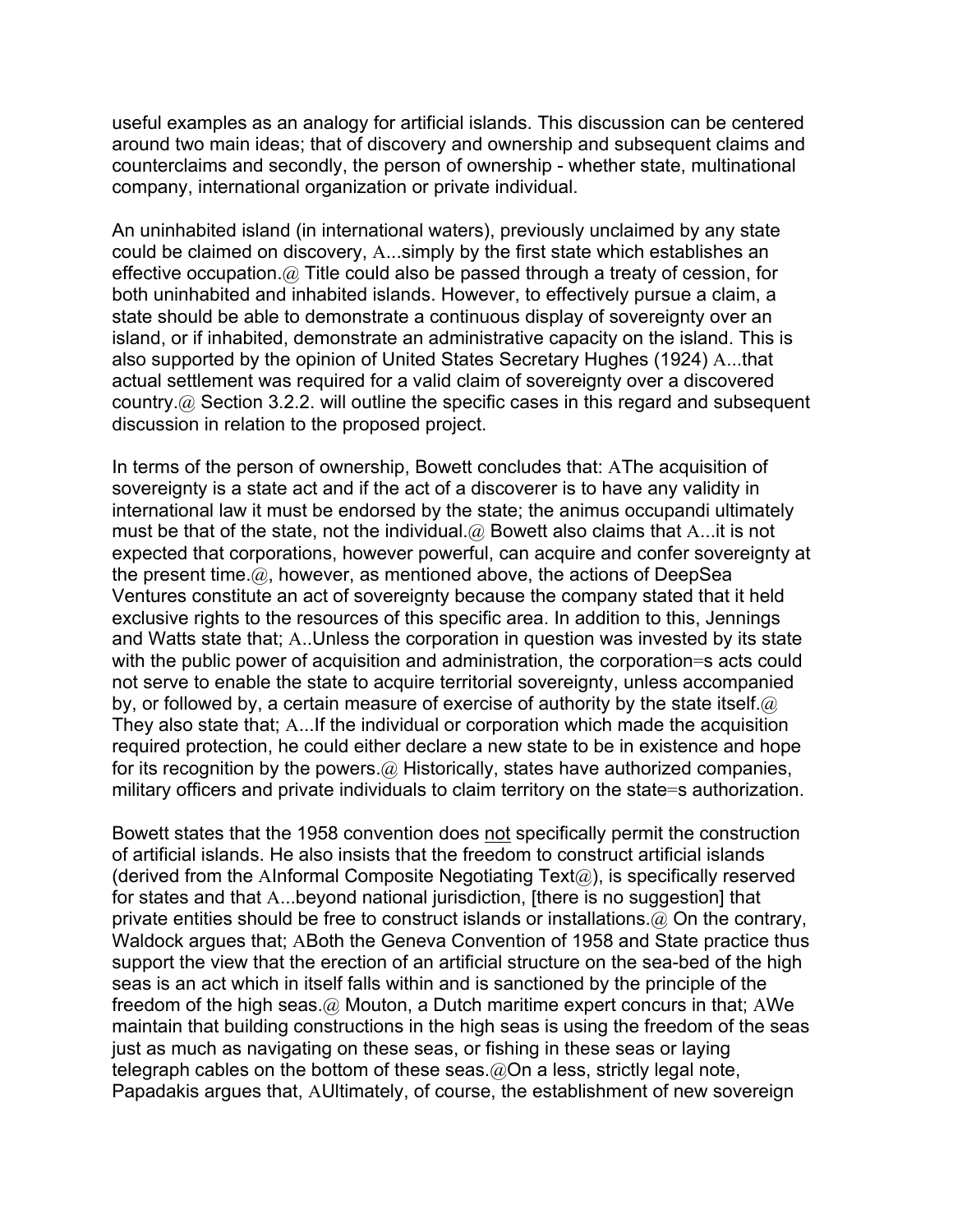states by private individuals and/or corporations may be legitimized through general recognition by the existing subjects of international law. $@$  The establishment of the International Seabed Authority and its prerogative to license agents in the extraction and exploitation of resources could imply a different interpretation in terms of establishing artificial islands in this process, in that private corporations may be licensed (under a flag state) to perform these activities.

With the signing of the 1982 UNCLOS agreement, a specific clause in relation to artificial islands substantially added to the legal definition (artificial islands) of the 1958 treaty. This states that: A1. The high seas are open to all states, whether coastal or landlocked...[and] It comprises, inter alia, both for coastal and landlocked states: d) freedom to construct artificial islands and other installations permitted under international law, subject to Part VI $@$  Part VI deals with matters involving the continental shelf stating that (relating specifically to artificial islands, Article 80): AArticle 60 applies mutatis mutandis to artificial islands, installations on the continental shelf.@

Article 60 lays out the rights and obligations of coastal states in their exclusive economic zones. This deals with: 1. authorization to construct, regulate and use artificial installations; 2. jurisdictional rights, in regard to customs, fiscal, health, safety and immigration laws and regulations; 3. notice of construction (and removal), environmental impact and advisement to other users of the high seas; 4.-7. establishment and rules regarding safety zones and navigation; and 8. limitation of status: AArtificial islands, installations and structures do not posses the status of islands. They have no territorial sea of their own, and their presence does not affect the delimitation of the territorial sea, the exclusive economic zone or the continental shelf.@

Bowett asserts that the purpose of the island is central in determining its legal position but this paper takes the position that these are unrelated matters - that the construction of artificial islands is independent of its purpose and also a freedom in the widest interpretation of the word. He states that A...the >text= does not envisage an unfettered freedom but one to be exercised according to agreed rules and standards $@$  and relates Article 87 (1.d) to Articles 137, 150 and 151. This is not the case as Article 87 (1.d) refers to Part IV of the treaty (relating to The Continental Shelf) and only refers indirectly to the function of the ISA and its mandate for the Area (Section 87.2) while Articles 150 and 151 make no mention of artificial installations or islands.

As a result of concerns raised by European countries, especially in regards to artificial islands and the use of the islands in international affairs, the Council of Europe commissioned the Margue Report. The essential points to the argument of this paper are included below to indicate the level of concern that the European legislators had for the rapidly increasing development of offshore resources and possible attempts to escape national jurisdiction by corporations and/or private persons: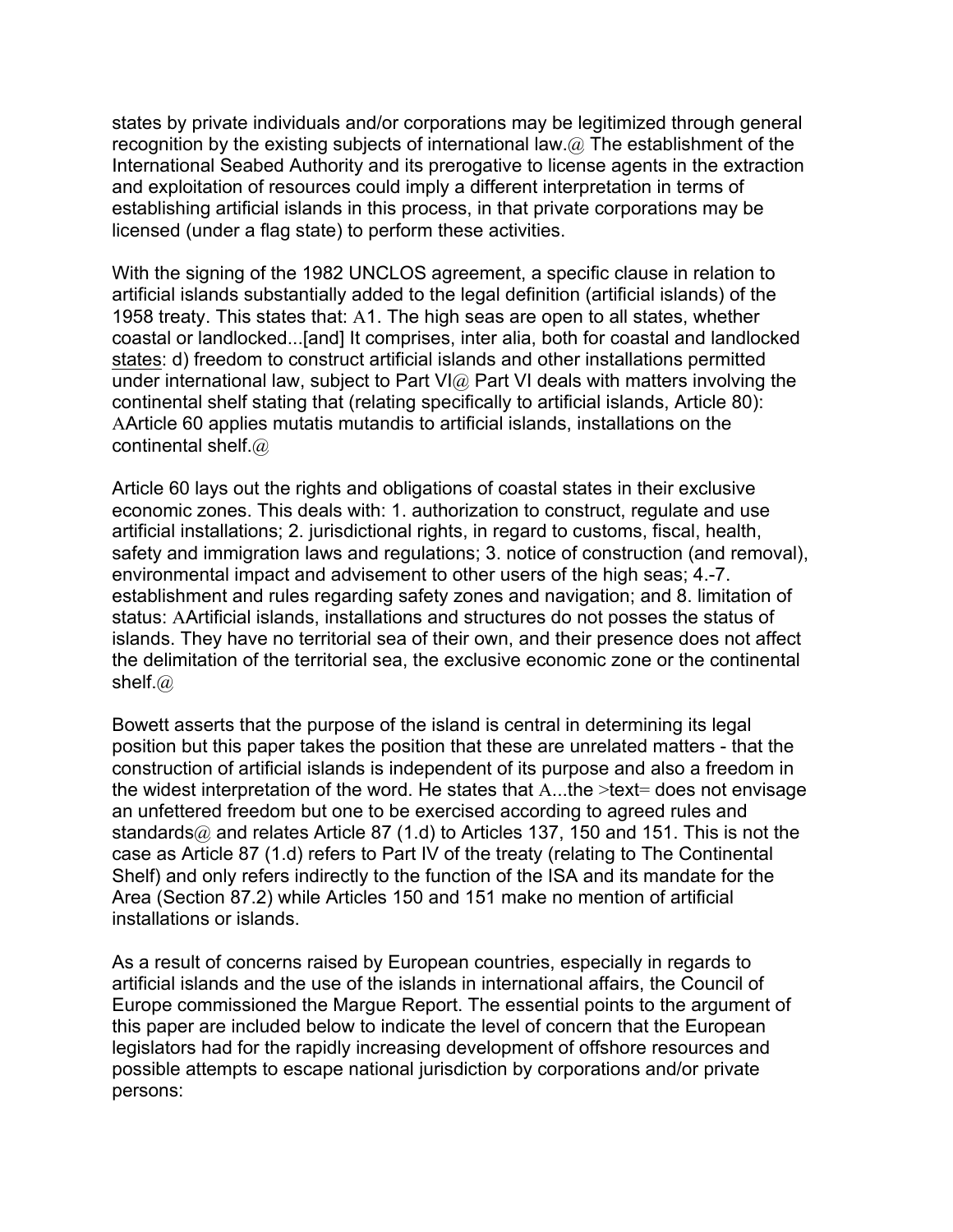#### **3.2.2 State practice and discussion of relevant cases**

In terms of state practice and relevant cases, this section will first discuss several instances of natural islands and also discuss several instances of artificial islands in national waters. Due to the changing nature of territorial waters, from three to five miles for the many coastal European states, to twelve miles to the now accepted two hundred mile exclusive economic zone, classifying an artificial island in international waters is difficult at best. Historically, the >normal= territorial waters that could be claimed by a state was considered to be at the most twelve miles (confirmed in Part II, Section 2, Article 3 of the 1982 UNCLOS agreement) and the continental shelf, deemed to include the seabed and subsoil of the submarine areas adjacent to the coast (including areas outside of the territorial sea), to a depth of two hundred meters. However the Area as defined in Part 1 of the 1982 UNCLOS agreement, is the Asea-bed and ocean floor and subsoil thereof, beyond the limits of national jurisdiction. $\omega$  This implies that the area between the twelve mile territorial sea, the 200 meter continental shelf and the beginning of the >Area= is not precisely defined and is generally considered to be a two hundred mile exclusive economic zone (EEZ) in which the coastal state has jurisdiction. The cases dealing with artificial islands below were once considered to be in international waters. However, due to the introduction of Geneva Convention on the Continental shelf (Article 76.1) which provides: AThe continental shelf of a coastal State comprises the sea-bed and subsoil of the submarine areas that extend beyond its territorial sea throughout the natural prolongation of its land territory to the outer edges of the continental margin, or to distance of two hundred nautical miles from the baselines...[the  $E \in \mathbb{E}[a]$ , most artificial islands, including oil drilling platforms (95% of exploitable offshore resources [oil] are located within the EEZs of various countries ) and cargo terminals (as well as abandoned forts off of the U.K. coast), would now be considered to be in waters under the control of one or more states.

International law is quite straight forward in dealing with natural islands in international waters. Several cases can be elaborated here to enable a comparison to the proposed project and set some type of parameters in terms of state behavior in this regard. Historically the Islands of Palmas case and Cliperton Islands Case are two examples of judicial factors deciding ownership of contested islands. In the Islands of Palmas case, the United States claimed that it had obtained the territory by cession from Spain in 1898, while the Netherlands was in fact performing administrative duties. In arbitration, judge Huber awarded the islands to the Netherlands, on the grounds of its administrative functions and A...denied that any legal requirement existed for Holland to notify other Powers of its claim to sovereignty.@ It should also be noted that the agreements between two individuals, Prince of Tabukan (the ruler of Palmas) and the Dutch East India Company, established, for judge Huber, Aextensive rights of suzerainty.  $\omega$  In this sense, the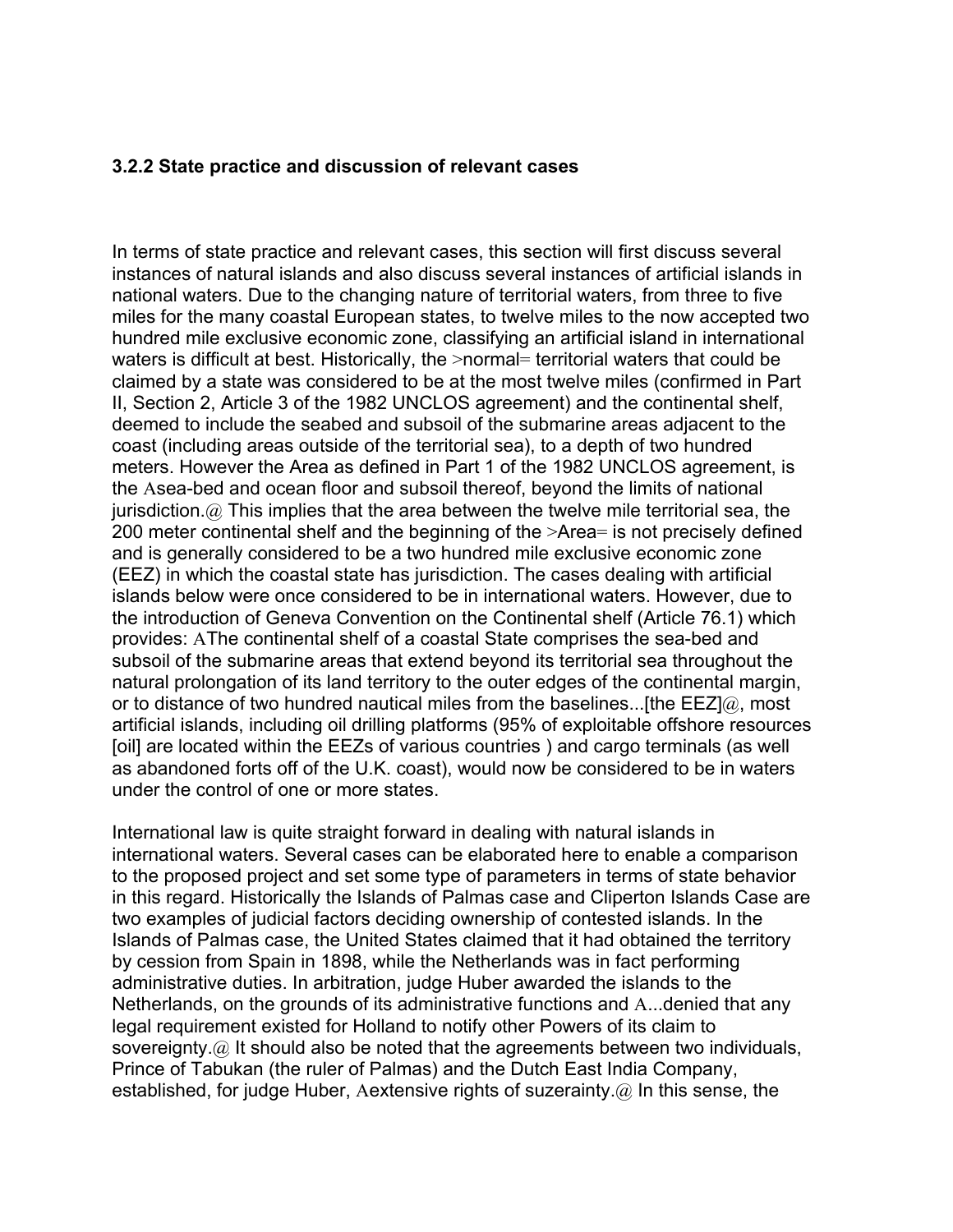establishment of a new colony on an unoccupied and unclaimed island, is possible by individuals and/or corporations as authorized by states. As well as this authorization by states, individuals have also acquired and established independent states. In 1841, Sir James Brooke acquired Sarawak in North Borneo (a British protectorate until 1946 when it was ceded as a Crown colony) and became the sovereign of an independent state. It could be possible, in this regard, for the organization to find an unclaimed, uninhabited island in the vicinity of its planned project and directly connect its artificial island to this natural island, thereby enabling it to >stake= a claim for discovery and subsequent occupation based on international laws for natural islands.

There are many cases of artificial islands being constructed within controlled waters (or on the continental shelf within the exclusive economic zone of one or more states), including oil drilling platforms, offshore ports and airports. The first pertains to the establishment of offshore (just outside of territorial waters) radio transmitters, Radio Veronica and Reclame Explotatie Maatschappij off of the coast of the Netherlands and Radio Caroline, off of the coast of England. The legal debate between the Dutch Government and the owners of the radio stations focused on two issues, the definition of the objects; as ship or artificial island, and the interpretation of the clause >freedom of the seas=. In the first instance the Dutch government took the position that R.E.M. was an >artificial installation= due to the fact that it was a non-movable installation mounted on piers resting on the sea bottom, and that Veronica was a ship, due to its mobility (or at least potential mobility). The resulting action (taken against R.E.M. due to more definitive legal prescriptions for ships) and legislation, the >North Sea Installations Act=, eventually resulted in the shut down of the radio station by Dutch police. While the Dutch government did take action the United Kingdom did not take action against Radio Caroline, and was reluctant to take action on the premise that such action could interfere with the freedom of the high seas and would not take unilateral action, insisting that such problems could only be solved by international agreement. What emerged as a result of the pirate radio stations dispute and future problems related to the uses of the North Sea, was the Margue Report of the Consultative Assembly of the Council of Europe (see above).

Three similar cases occurred in the United States; both in relation to the establishment of artificial islands off of the U.S. coasts by private persons. The first was off of the south-east coast of Florida, in which a private company, the Atlantis Development Corporation (Bahamian registration), A...whose charter authorized it to occupy and develop property in international waters $@$ , proceeded to establish a new country to be called >Atlantis, Isle of Gold=. The company succeeded in constructing part of its island, which was unfortunately destroyed by a hurricane. The United States Army Corps of Engineers informed the company that A...no construction could be undertaken in the navigable waters of the United States without the approval of the Department of the Army and that the Department=s authority extended to artificial islands and fixed structures located upon the Outer Continental Shelf.@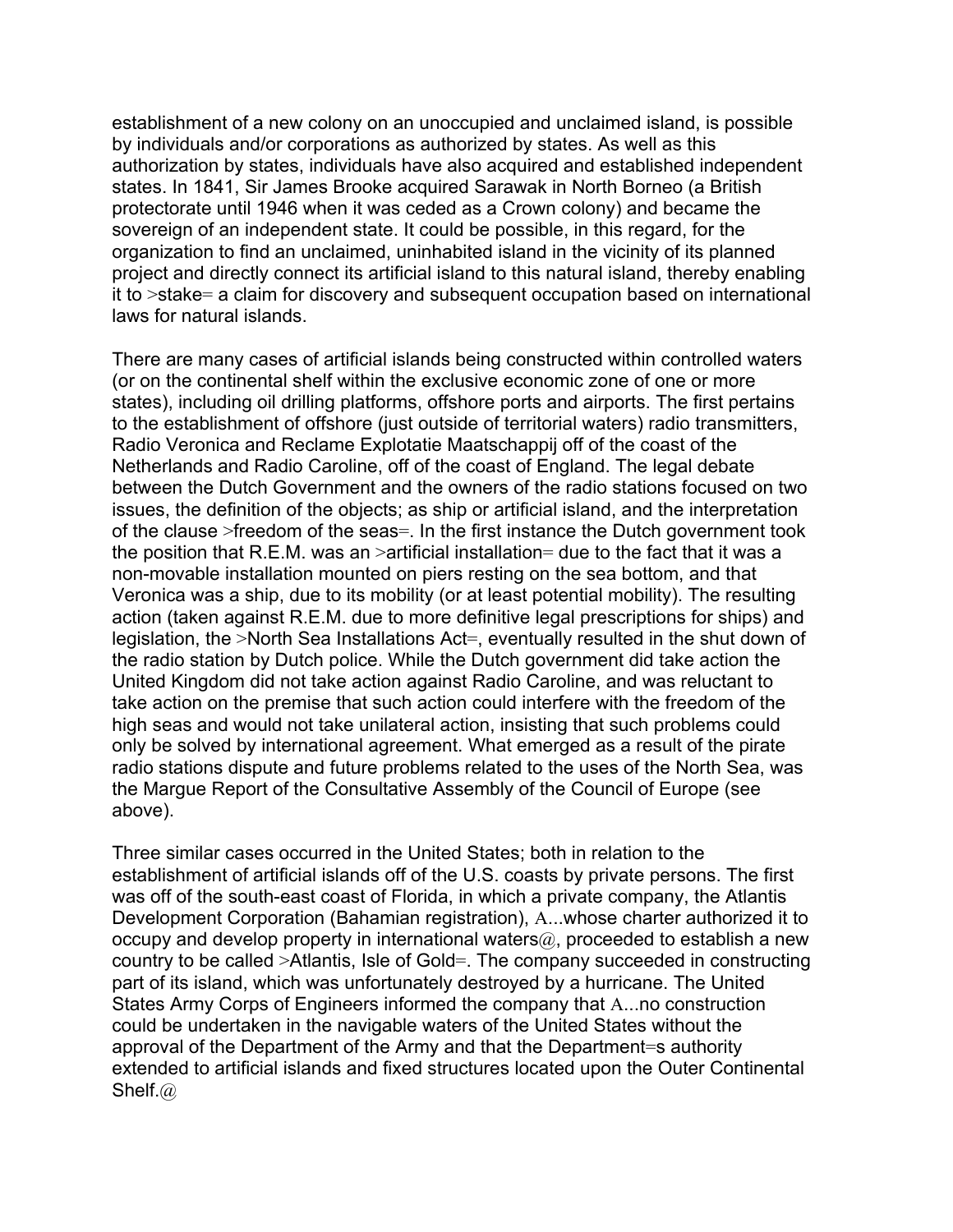Subsequently, a second company, Acme General Contractors, Inc., an American company, applied for and was denied permission to develop the same area. The company commenced with dredging and consequently the United States filed action on the grounds that (1) the area was under the jurisdiction of the United States and as such the defendants action constituted trespass upon Government property, and (2) their activities violated the Rivers and Harbors Act of 1889 and the Outer Continental Shelf Lands Act of 1953. The Atlantis group also filed a claim, stating that the defendants were attempting to divest it of its property and argued that the defendants trespass was actually against its own property. The court decided that since the U.S. did not actually own Outer Continental Shelf, but only had jurisdiction, there could be no recovery based on trespass. This decision was based on the Truman Proclamation on the Continental Shelf, which held that the United States did not assert title to the Continental Shelf but declared that the seabed and subsoil were subject to its jurisdiction and constructions on the Continental Shelf were subject to authorization by the Department of the Army outlined in the Rivers and Harbors Act and the Outer Continental Shelf Act.

Another company attempted to create a new state, >Abalonia=, one hundred miles off of the coast of San Diego, California. A concrete base was to be placed over the sea-mounts in this area and the shellfish rich environs were to be harvested with the catch being processed on the island. Unfortunately, the concrete >ship= sunk, and the United States Corps of Engineers gave notice that the ship was a hazard to navigation. The United States Government subsequently declared the area to be part of the Outer Continental Shelf.

Finally, the Republic of Minerva, designed by the Ocean Life Foundation, was established in the South Pacific, on the Minerva Reefs. The low-tide elevations were raised above sea level at high-tide and a twelve mile territorial sea was claimed. The plan called for twenty five hundred acres of reclaimed land to be used as a >free enterprise= base on which ships could base their registration. The Island was outside the Territorial Limits and Continental Shelf of any country and the First Provisional Government of Minerva was announced with a declaration of sovereignty in January, 1972.

This project soon became a dispute with Tonga, when it [Tonga] also decided to build artificial islands on the reefs and subsequently claimed a twelve mile territorial sea for the reefs, including the territory of the Republic of Minerva. Tonga was a party to law of the sea conventions, while Minerva was not [or more aptly, could not be]. No further information could be obtained in relation to the Republic of Minerva, however, Tonga proposed plans for the reefs indicating a claim to and an effective control of territory. Moreover, the Minerva Reef lays within the 200 mile Exclusive Economic Zone of Tonga (which it claims) and as such is subject to its jurisdiction.

## **3.2.3 Analysis of proposed project**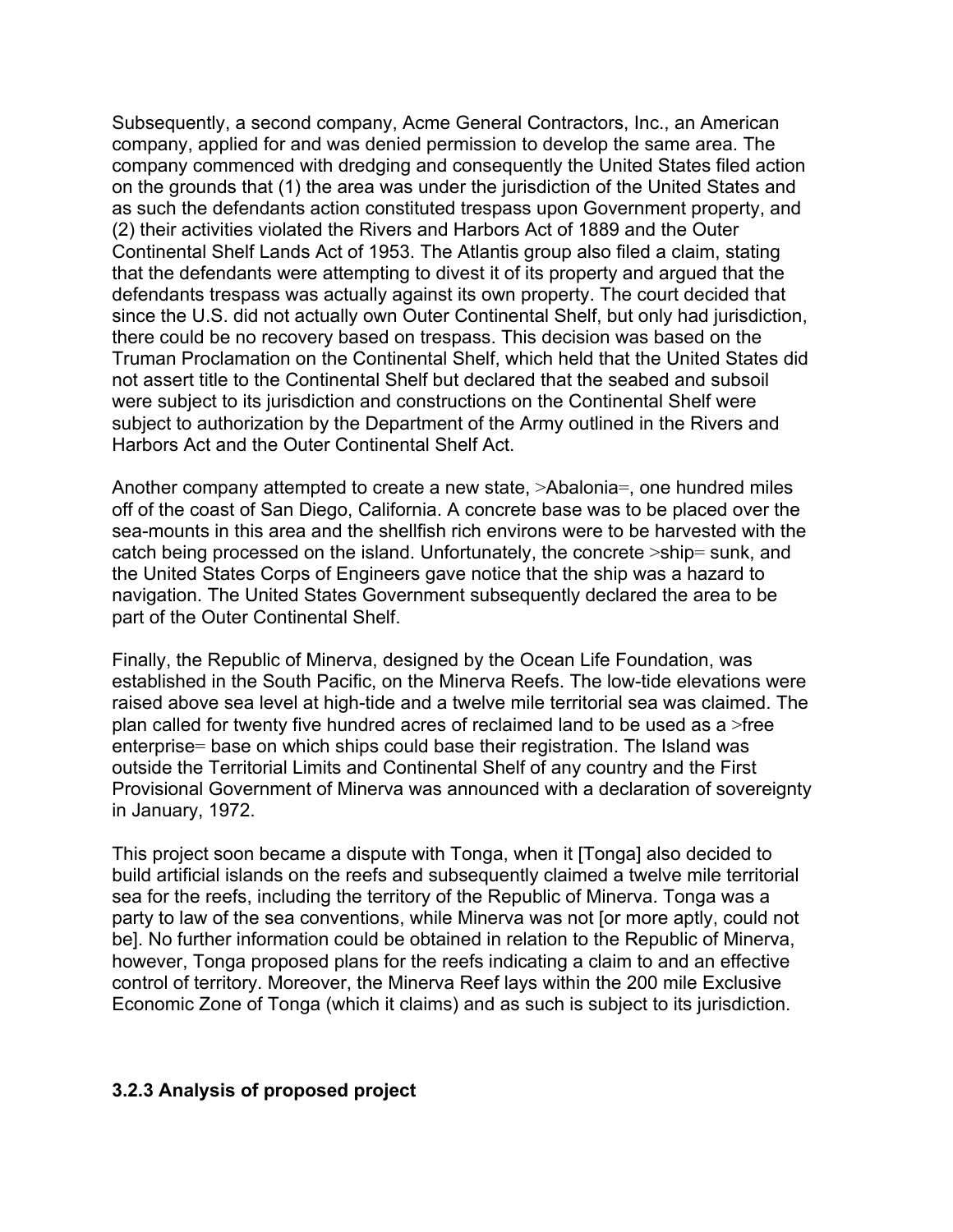The assumptions of the group in relation to the construction of artificial islands in international waters, is closely related to their intentions for the resources of the area. The group interprets the 1958 LOS treaty to imply that anyone (state or not) has the freedom, and in fact, the right to build an island on the high seas. In this regard they would be following the opinion of Waldock and Mouton and would especially appreciate the comments of Papadakis (noted above). In terms of theoretical law and state practice, the plans of the group seem to pose no problems in terms of complying with international law. The organization would have to comply with the technical requirements, such as notification for navigational purpose, determining the placement of submarine cables, and disposal in the event of the abandonment of the project. As in the resource use discussion above, the pro and con argument could again be placed in an American versus the Group of 77 and European (the Council of Europe, but not certain individual countries, such as the United Kingdom and Germany) perspective.

The European perspective is one of concern and subsequently, calls for regulations in respect to >constructions on the seabed=. The Margue Report outlines many of European points in this regard and several important items that should concern the colonizing group. The Report deals specifically with questions regarding the intentions of individuals in establishing new states, or at least, entities that are not subject to the control of other states. The Radio Veronica case shows how Netherlands, was particularly rigorous in applying its control over a perfectly legal (internationally) artificial island. This indicates that the function of an island is especially significant in how the international community would accept its existence. The purpose of the Veronica >island= was to broadcast pirate radio signals to the Netherlands, to escape [I assume] strict licensing and taxation requirements. It was the argument of the Netherlands that there existed a  $>$ legal vacuum= under international law in regards to artificial islands, and it was the responsibility of the affected state to enact laws to protect its interests in this regard. The American delegation, on the other hand, argued that there was no legal vacuum and in fact A...the high seas are an area under a definite and established legal status which requires freedom of navigation and use for all. $@$ 

British unwillingness to actively pursue the Radio Caroline pirate station, also indicates a hesitation on the part of some states to interfere in what are clearly matters of international rights. However, the end result of the affair was the enactment of laws, specifically outlawing artificial islands built for the purpose of pirate broadcasts. It is quite logical to assume that if it became feasible and economical (profitable?) to build artificial islands [in the vicinity of the EU] to function as tax havens, free enterprise havens, and potentially destabilizing production centers, the European Community would quickly enact laws to regulate this behavior.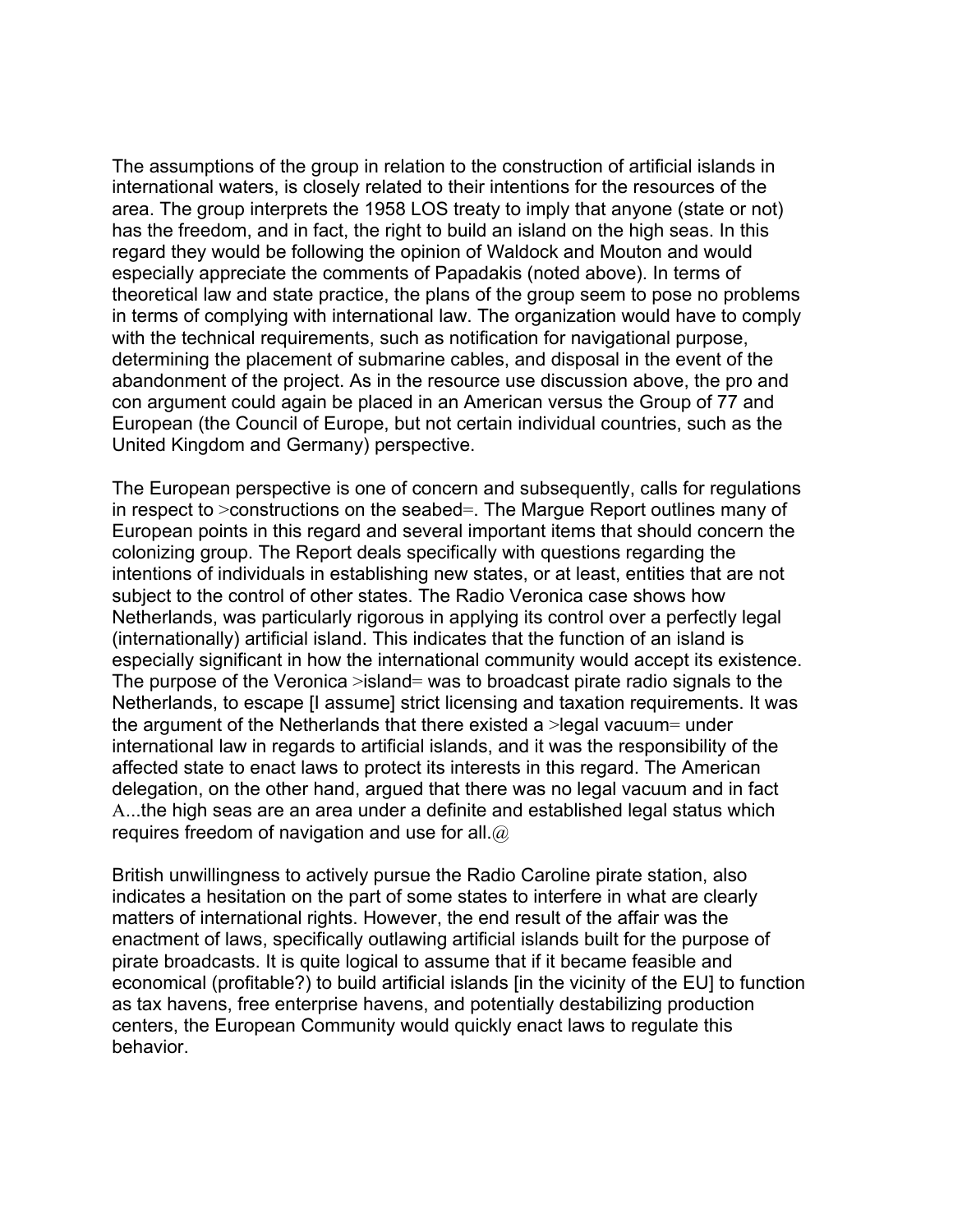The American perspective is less opposed to the idea of establishing artificial islands as new states per se, as it is to the strictly technical aspects of the islands and their existence in U.S. law. None of the examples above were opposed by the U.S. government on similar grounds to the European concern for order and regulation of activities. The U.S. government involved itself only in the matters of, primarily, unauthorized use of state property, and secondarily, hazards to shipping and navigation with the destruction and subsequent abandonment of attempted construction efforts. Specifically, in its ruling on the activities of construction of Atlantis and Abalonia, the U.S. government could only claim jurisdiction on the Outer Continental Shelf and that there is a difference between A...complete sovereignty over its territorial sea [the U.S.] and the lesser interest it has its Outer Continental Shelf.@ As a side note, in the Grand Capris Republic and the Atlantis, Isle of Gold cases, the district court found evidence that the reef was submerged at mean high water, and could not be a natural island. Since the reefs were an island, the court refused to comment on the claims as to occupation, colonization, and possible ultimate sovereignty.

As noted in the Margue Report, the Council of Europe questions the territorial aspect of artificial islands, concluding that A...sovereignty is a territorial concept which cannot be applied to artificial islands.  $(a)$  This is one of the major problems with the proposed project, as this concept has not yet been applied to actual (sustained) cases and the establishment of an artificial island with the intent to establish a new type of state, would create an entity that is presently outside of definition of international law. Part of the reason for including the legal aspects of natural islands in this paper, is to explore the possibilities of establishing the artificial island next to an unclaimed natural island (or sea-mount) and thereby include a defined territorial aspect to the project. The group intends to construct the island over the Seychelles sea-mounts, and could theoretically raise the low-tide elevations above sea level at high-tide and directly connect the artificial island to this natural island - similar to the activities of the >Republic of Minerva= - noted above - although it would be in their best interest to ensure they located the island outside of the EEZ of any nearby state.

In terms of legal standing, the organization could establish the modified natural and artificial island as a territory, which would be defined by international law, and lay claim to this territory. However, here a second problem comes to light, in that historically and legally, only states, or persons authorized by states, have had the  $\rightarrow$ right= to claim new territory. One solution for the group is to  $\rightarrow$ attach= itself to a landlocked (probably African) state, and in so doing, obtain for the landlocked state a way in which to more concretely enjoy its right of access to the high seas. Another possible solution is to >force the hand= of the international community, in which the colonist construct the island, colonize it, effectively administer the >territory=, and subsequently apply to the United Nations for special consideration based partially on the precedents established in the Palmas Islands case. It would be up to the group to show and prove its capability to become part of the international community, as outlined below.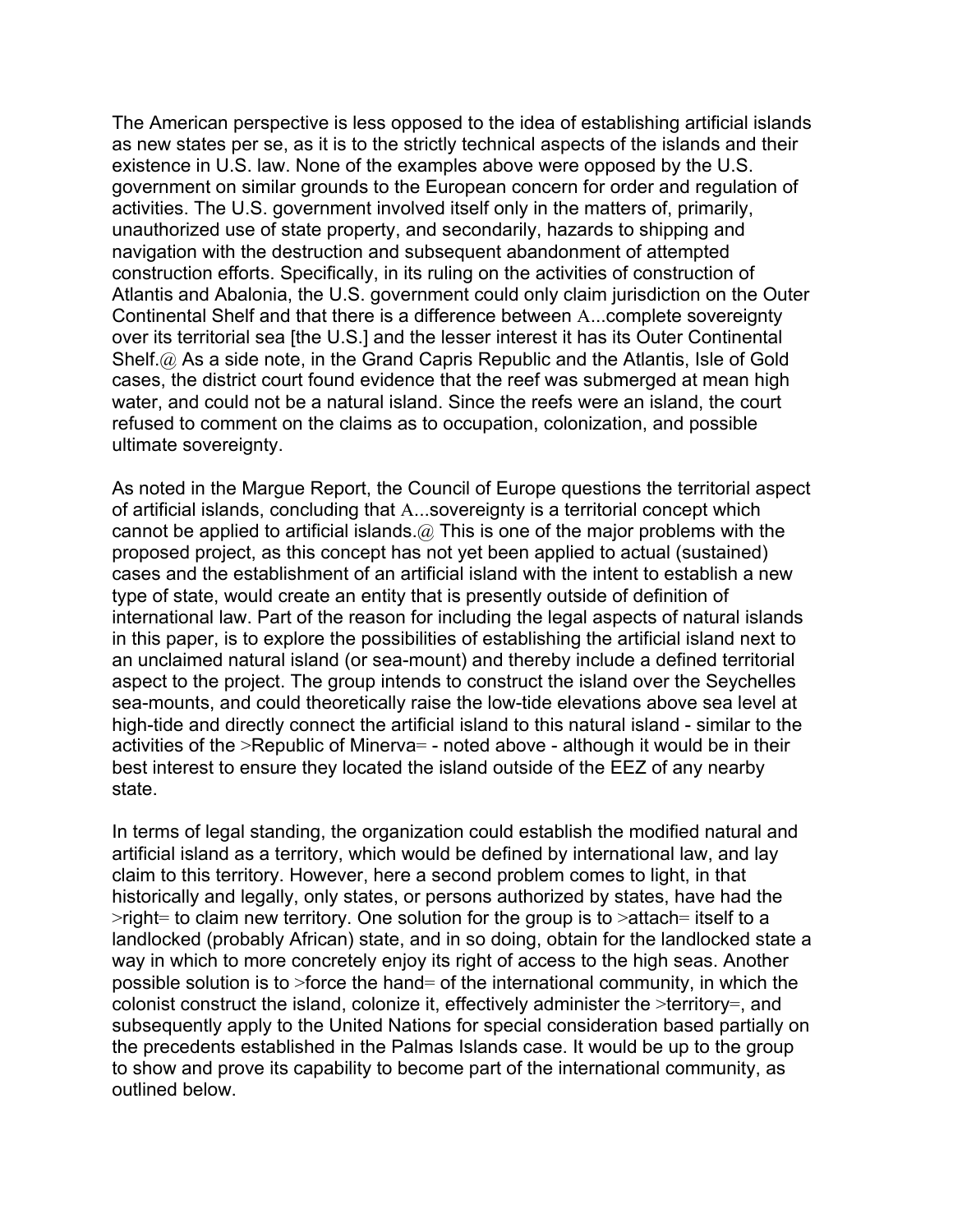## **3.3 Self-determination**

## **3.3.1 Articles of international law in relation to self-determination**

The concept of self determination and the freedom to associate and form states is one of the founding principles of the United Nations and closely linked to Human Rights declarations of the United Nations. The founding Charter of the United Nations states that the purpose and principles of the United Nations is to (Article 1, Paragraph 2): ATo develop friendly relations among nations based on respect for the principle of equal rights and self-determination of peoples, and to take other appropriate measures to strengthen universal peace.  $\omega$  As expounded by Duursma, the development of self determination as a right developed after this initial declaration of principle and developed into several covenants regarding the exact nature of self-determination as a universal human right.

The most important clause in regards to the granting of >nation= status is the General Assembly Resolution 1514 - Declaration of the Granting of Independence to Colonial Countries and Peoples - which declares that:

(Paragraph 1) The subjection of peoples to alien subjugation, domination and exploitation constitutes a denial of fundamental human rights, is contrary to the Charter of the United Nations and is an impediment to the promotion of world peace and co-operation.

(Paragraph 2) All peoples have the right to self-determination; by virtue of that right they freely determine their political status and freely pursue their economic, social and cultural development.

It was also not clear during the drafting of the resolutions, what exactly was meant by >peoples= and in the end is understood in A...its most general sense and means >(...) peoples in all countries and territories, whether independent, trust or non-selfgoverning= $\omega$ . For the argument presented here it is important to discuss how the term >peoples= can be interpreted and understood. Again, Duursma presents arguments for different ideas of determining the nature of >peoples=. There is the objective view, which looks for criteria based evaluations such as race, ethnicity, culture, tradition, history, language and religion, sometimes including these in a common territory. The subjective view holds that there is a type of >psychological group thinking=, in which a group may possess one or more objective characteristics, but more importantly, wish to live as a defined group, and is conscious of, and wishes to preserve its characteristics.

However, given these arguments, what emerged in 1970 was Resolution 2625, which pronounces: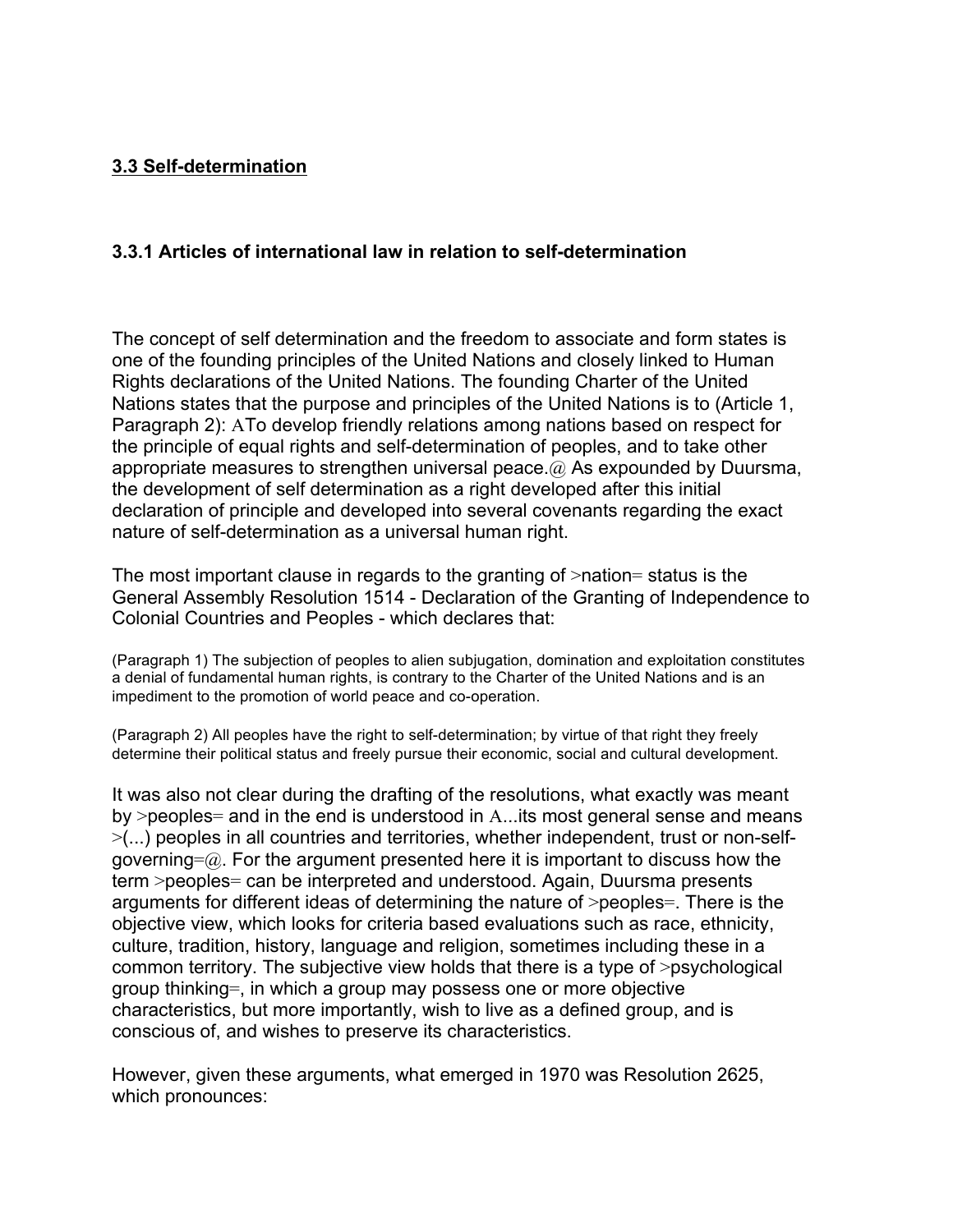ABy virtue of the principle of equal rights and self-determination of people enshrined in the Charter of the United Nations, all peoples have the right to freely determine, without external interference, their political status and to pursue their economic, social and cultural development, and every State has the duty to respect this right in accordance with the provisions of the Charter.

Chowdhury argues that nations should be constructed on the basis of A...multiracial, multi-lingual, secular, non-discriminatory pluralistic nation based on the recognition of human rights and fundamental freedom for all.  $@$  This being the case, the objective principles stated above should not be the criteria in determining a >peoples= and the formative reason for a nation, and given the intentions of the United Nations resolutions, the subjective principle should be the primary determining principle.

Another author summarizes claims of self-determination into two basic categories:

A1. Claims involving establishment of a new entity - that is claims by a group within an established entity to form a new entity from part of the pre-existing entity.

2. Claims not involving establishment of a new entity, notably

a) claims of an entity to be free of external coercion;

b) claims of a people to overthrow their effective rulers and establish a new government in the whole of an entity;

c) claims of a group within an entity to such special protection as autonomy. $@$ 

This construction is realized in trying to encompass the ideas of internal selfdetermination, in which the relationship between a state and its (internal) population is expressed in a democratic fashion, and that of external determination in which the status of a group of people is expressed in relation to another group of people.

At this point it becomes important to discuss the idea of succession and the relation of rights of self-determination to this idea. Mursweik states that:

AIn a world consisting only of Sovereign States, secession from an existing sovereign State is the only possibility peoples have in order to found a new sovereign State, except when a State has ceased to exist....Secession and disruption of a State, these two results of self-determination, seem to conflict with another fundamental principle of international law, namely with sovereignty, and especially with the territorial integrity of States.@

This contradiction is also acknowledged in the very principles of United Nations. Firstly, the Declaration on Friendly Relations states that:

AThe establishment of a sovereign and independent State, the free association or integration with an independent State or the emergence into any other political status freely determined by a people constitute modes of implementing the right of self-determination by that people.@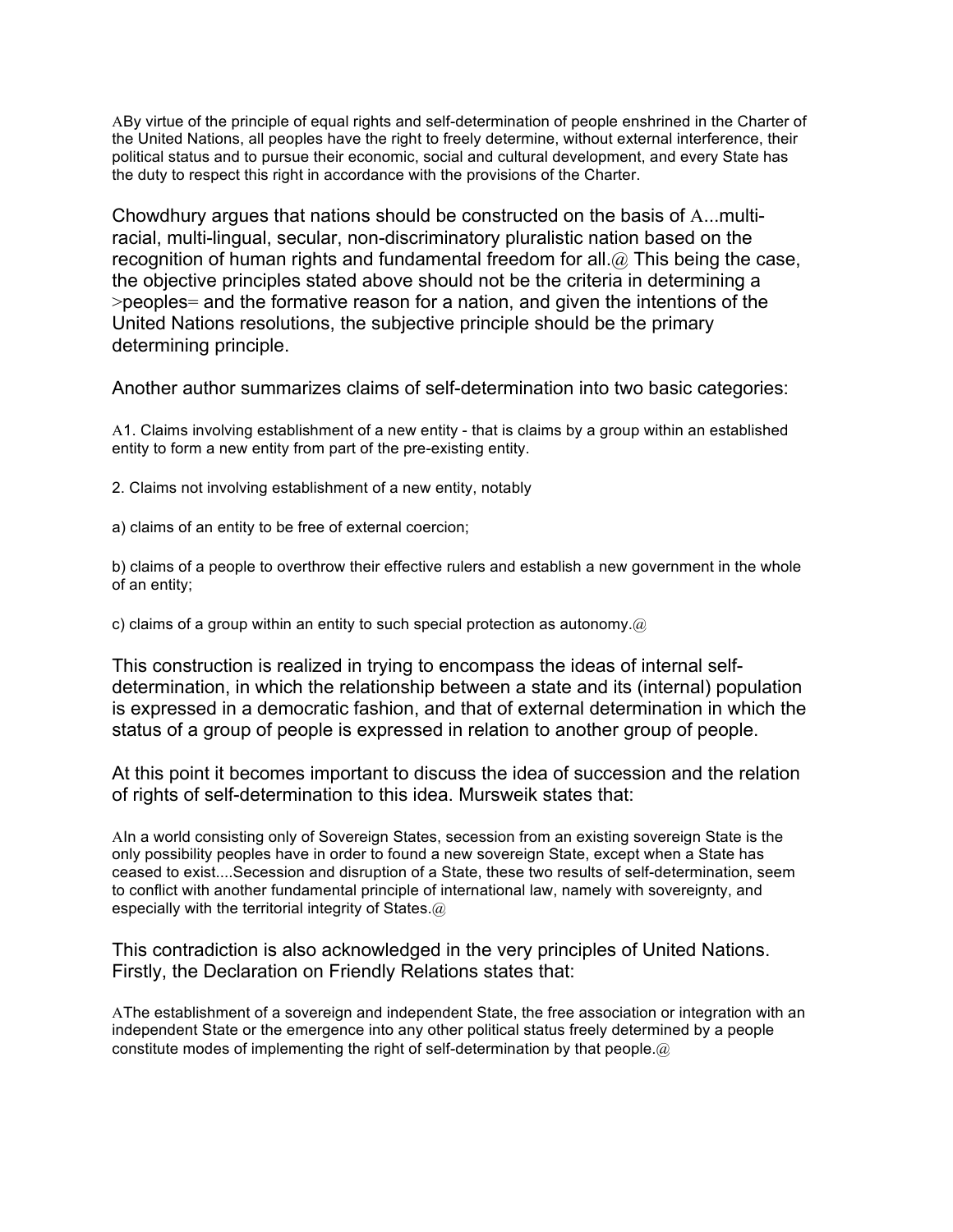However, the Declaration on Decolonization states that: AAny attempt aimed at the partial or total disruption of national unity and the territorial integrity of a country is incompatible with the purposes and principles of the Charter of the United Nations. $\omega$ 

Territorial delimitation in terms of self-determination is very important to the proposed project. Mursweik claims that: A...Sovereignty encompasses the right to preserve the territorial status quo, whereas the right of self-determination is at least potentially aimed at territorial change. $@$  But how does this relate to the territorial status quo in terms of new territories which have never been under the jurisdiction of any state? Emerson states that; AGiven a geographically distinct territory, secession or some form of territorially based self-government is at least conceivable, whatever the political complications, particularly if the territory is wholly separate from the state concerned, as in the case of an island or overseas dependency.@ Mursweik goes on to discuss that perhaps the right of self-determination must guarantee a right of secession if the people in question have no other chance of self-determination. Quite logically he states that the formation of rights of self-determination (as agreed to by Sovereign States) would certainly not include an automatic right of secession (leading to the destruction of these States), but, the conservation of the status quo in this regard also has no legal value. He concludes that, perhaps the best way to interpret this contradiction is to somehow validate the right of self-determination without calling into question the territorial integrity of states. This is exactly the case for the proposed project. While the people do come from various states, a claim to secession would not alter the territorial/political geography of their home countries, but only have a bearing in terms of the new territory.

The form of self-determination could also be manifested in different ways. Self determination does not necessarily imply the formation of a sovereign or independent state. Other options include free association or integration with an independent state and the A...emergence into any other political status freely determined by the people $@.$  There would however, remain the problem of A...reconciling the freedom of choice of the people concerned and the viability of the State in the form chosen. $\omega$  Given the assumption that the population of the island would be drawn from a number of states, the matter of political representation for the group as a whole would be difficult to achieve for any one home state (due to its territorial distance and multinational character - and fitting in with the general political and economic aims of the group). However, Emerson notes that the 1970 Declaration of the Special Committee on Friendly Relations allows for the principles of self-determination and independence to be achieved in association with an established state and in fact several >alternative relationships= between independent states and small peoples and territories which provide for selfgovernment and at the same time allows for representation in the world at large.

## **3.3.2 State practice and discussion of relevant cases**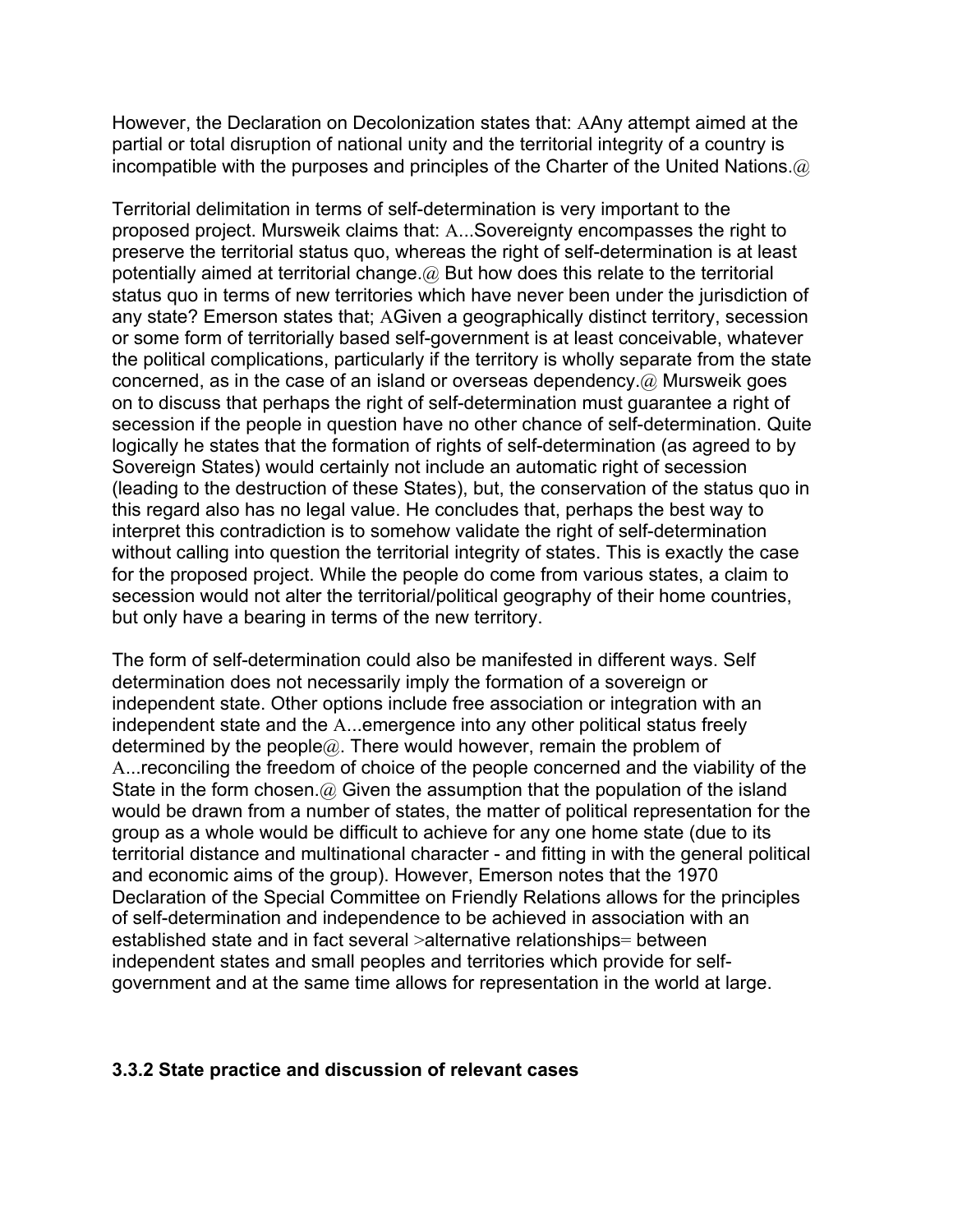In looking at state practice in regards to self-determination, this paper will briefly outline an historical approach which includes a brief discussion of several key cases illustrating first, changing opinion in regards to the increasing deference to the United Nations and second, a move towards a more open interpretation of the idea of self-determination.

The Aaland Islands, composed mainly of people of Swedish origin, were part of the territory of Finland which was ceded to Russia in 1809. Finland declared itself as independent in 1917, and subsequently the Aaland Islanders requested to be politically joined to Sweden and asked Sweden to back their claim. After diplomatic attempts by Sweden failed to secure Aaland=s wishes, Finland sent troops to Aaland and proceeded to arrest the leaders of the Aalanders on charges of treason.

The matter was brought before the League Council, (with the objection of Finland, who claimed that the Council was not competent to rule in this matter) who decided that: AThe right of disposing of national territory is essentially an attribute of the sovereignty of every State [under normal conditions], [however] ...the dispute between Sweden and Finland does not refer to a definite established political situation. $\omega$  In this decision, it was determined that a Commission of Inquiry be set up. However, this Commission then decided that:

A...to concede to minorities, either of language or religion, or to any fraction of the population the right of withdrawing from the community to which they belong, because it is their wish or their good pleasure would be to destroy order and stability within states and to inaugurate anarchy in international life; it would uphold a theory incompatible with the idea of the state as a territorial and political unity.@

In this situation the ultimate solution was to establish a set of guarantees (from Finland) that if not granted, would form the grounds for a plebiscite to the Aalanders and subsequent separation from Finland. Sureda concludes that the question of the disposal of part of a territory is a domestic jurisdiction of the state and that this state has the ultimate authority on wether or not to allow a plebiscite to be held, with the exceptional circumstances in which the population is treated in a discriminatory manner. It is interesting to note that Malanczuk casts a different perspective on this case in which Sweden applied to the Council of the League on the basis of Finnish >aggression=- Finland was erecting fortifications on the islands. In this matter the Council decided that the 1856 treaty was actually designed as a balance of power in Europe in which Sweden could claim the benefit of the treaty, and could be invoked by >directly interested= parties, including Sweden, but was not actually party to it.

In this case it is evident that the power of the individual states concerned, in relation to territorial claims, had considerable input into how sovereignty was determined, while the will of the people was only held up as a threat to the status quo and not a determinate of this sovereignty. If this could be applied to the proposed project, (and supposing that a majority of the population were from a specific country) the will of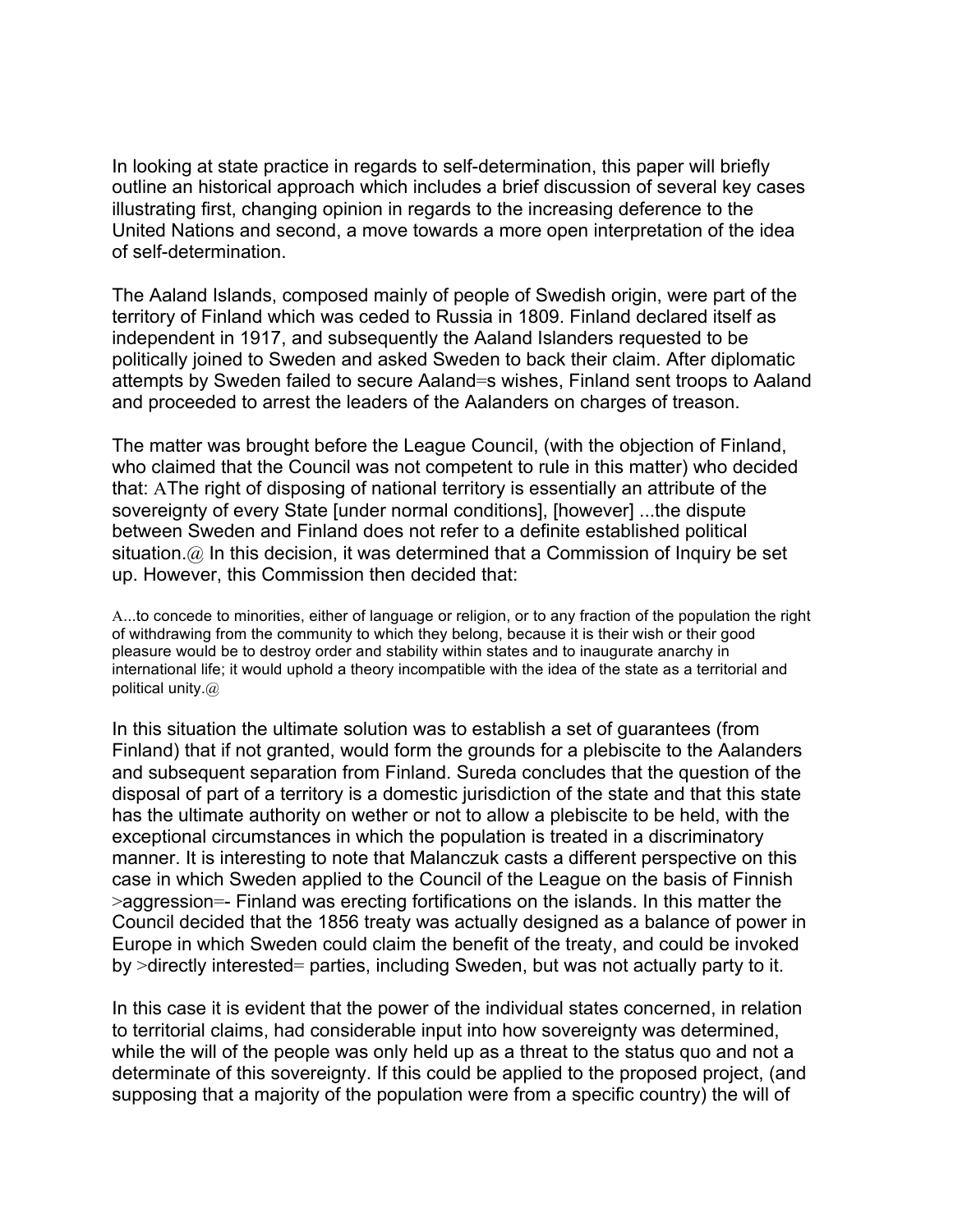the people would have little bearing in deciding ultimate self-determination if another country were to claim jurisdiction based on proximity.

Before the dissolution of the League of Nations and the creation of the United Nations, a mandate system was set up in which certain territories (colonies and territories which were no longer under the sovereignty of states which formerly governed them), were deemed to be entitled to self-determination (although, this was decided beforehand by the Allied Powers) and therefore should be under the supervision of the international community. Palestine, then under the mandate of the United Kingdom, became one of the first cases under the mandate system, to be granted a self-determinate position (although this was completed by the United Nations and the drafting of Resolution 181). What is important in this discussion, indicating a move away from the >right of disposing of national territory as an attribute of the sovereignty of every state=, is that the United Kingdom decided (in small measure still indicating the state=s right to dispose of territory), that: AThey [the U.N.] had to decide who was to assume the central responsibility in Palestine for law and order and all the administrative and economic functions of government. $\omega$ 

The trusteeship system, similar to mandate system of the League of Nations, was also restricted to territories that were detached from enemy states. The General Assembly and the trustee=s Administering Authority would together decide on claims of self-determination within the Trust Territory. Several claims, involving British Togoland and Cameroons and Ruanda-Urundi (under Belgium administration), were initiated. British Togoland became part of Uganda, and the northern British Cameroons became part of Nigeria, while the southern part became independent with the creation of the Republic of Cameroon. Ruanda-Urundi gained independence in the form of two states: the Republic of Rwanda and the Kingdom of Urundi. In terms of the process of self-determination, several plebiscites were held in each section of the territories. However, the ultimate wishes of each territory as a whole were largely influenced by the interpretation of the General Assembly and at the consent of the Administering Authority in each territory. Here we can see a further integration of the idea of self-determination as a separate entity in that it was no longer states (or previous trustees - although consent was required) that determined the status of a territory but to a greater extent, the will of the people (demonstrated through plebiscites) and the general movement towards an acceptance of the United Nations as the final authority in this matter.

The Declaration regarding Non-Self-Governing Territories, was established to further dealing with the colonial situation. The evolution of the competence [and authority] of the U.N. to deal with cases of emerging states became more clear with the contents of resolution 567(VI) which made no mention in regards to this issue and resolution 742(VII) which states that: A...a decision may be taken by the Assembly on the continuation or cessation of the transmission of information required by Chapter XI of the Charter [in which a Non-Self-Governing Territory is one in whose people have not yet attained a full measure of self-government].@ The competence of the General Assembly was re-affirmed in 1961, in deciding that Athe territory of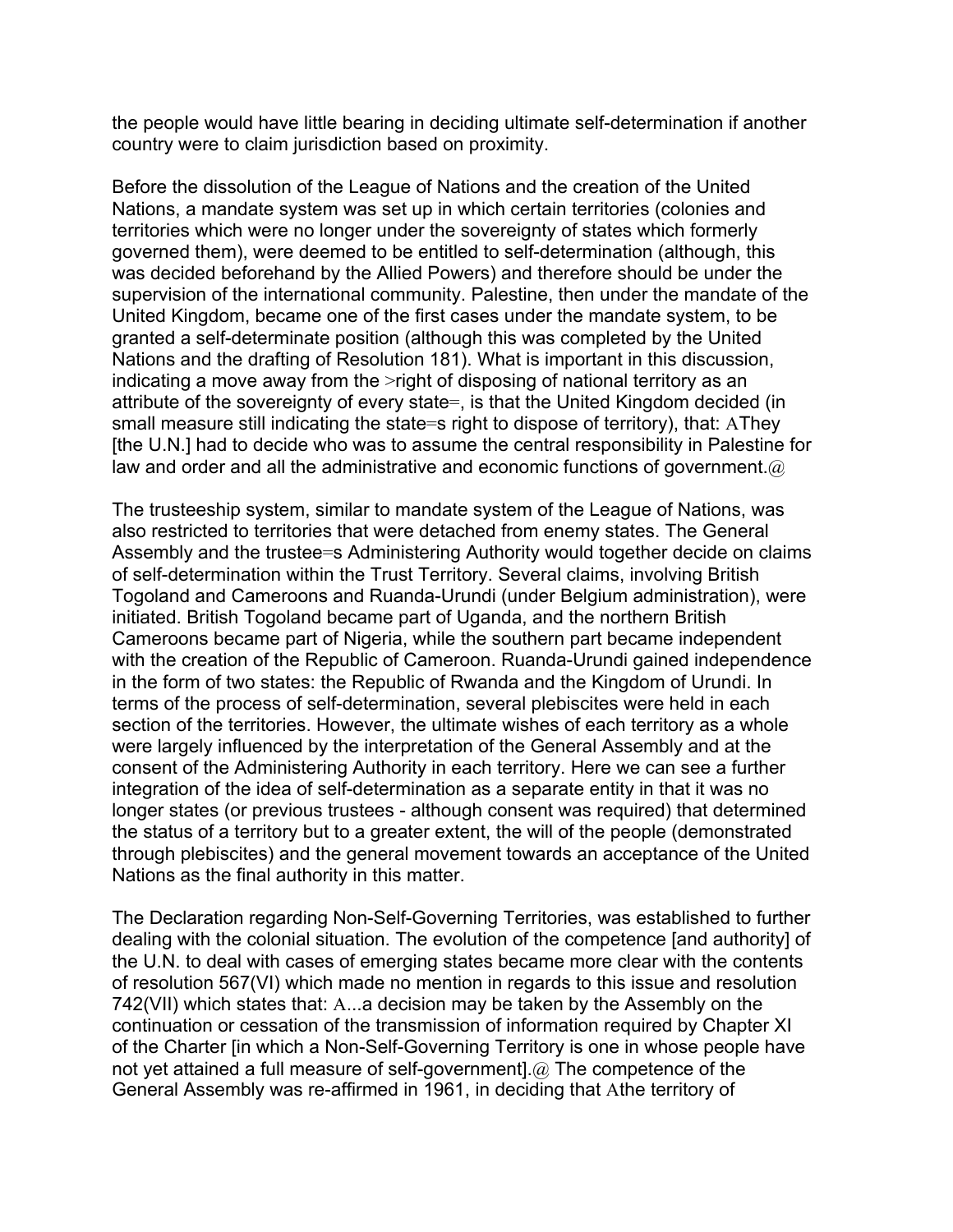Southern Rhodesia is a Non-Self-Governing Territory within the meaning of Chapter XI of the charter $@.$ 

In 1965, elections were held in the Cook Islands to decide on a draft constitution in which the Islands were to become a Self-Governing Territory in association with New Zealand (which administered the territory as a Non-Self-Governing Territory since 1946), and if the people wished in the future, achieve complete independence. Under resolution 2064(XX) the General Assembly decided that the transmission of information was no longer necessary and that: A...the responsibility of the United Nations under General Assembly resolution 1514(XV), to assist the people of the Cook Islands in the eventual achievement of full independence, if they so wish, at a future date.@

Finally, on more humorous note, the Internet community of New Utopia was established (in Tulsa, United States) in September 1996, based on the Aprinciples of free enterprise and capitalism, embracing a tax free economy, with assurance of freedom and privacy in connection with any commercial enterprise.@ The country has even written to the Secretary General to apply for membership in the United Nations. While this is intended to be a humorous example, the intent of the group is very similar to goals and aims of the organization that is the subject of this paper.

# **3.4 International recognition**

## **3.4.1 Theoretical overview and state practice**

Given the preceding context, it is possible to examine the possibility of creating a new state, or, given the context of the proposed model, a micro-state. There are several clearly defined criteria for a >region= or >group of people= to be considered a state in international law. This is expressed in the Montevideo Convention on Rights and Duties of States Article 1:

AThe State as a person of international law should possess the following qualifications:

- a) a permanent population;
- b) a defined territory;
- c) government; and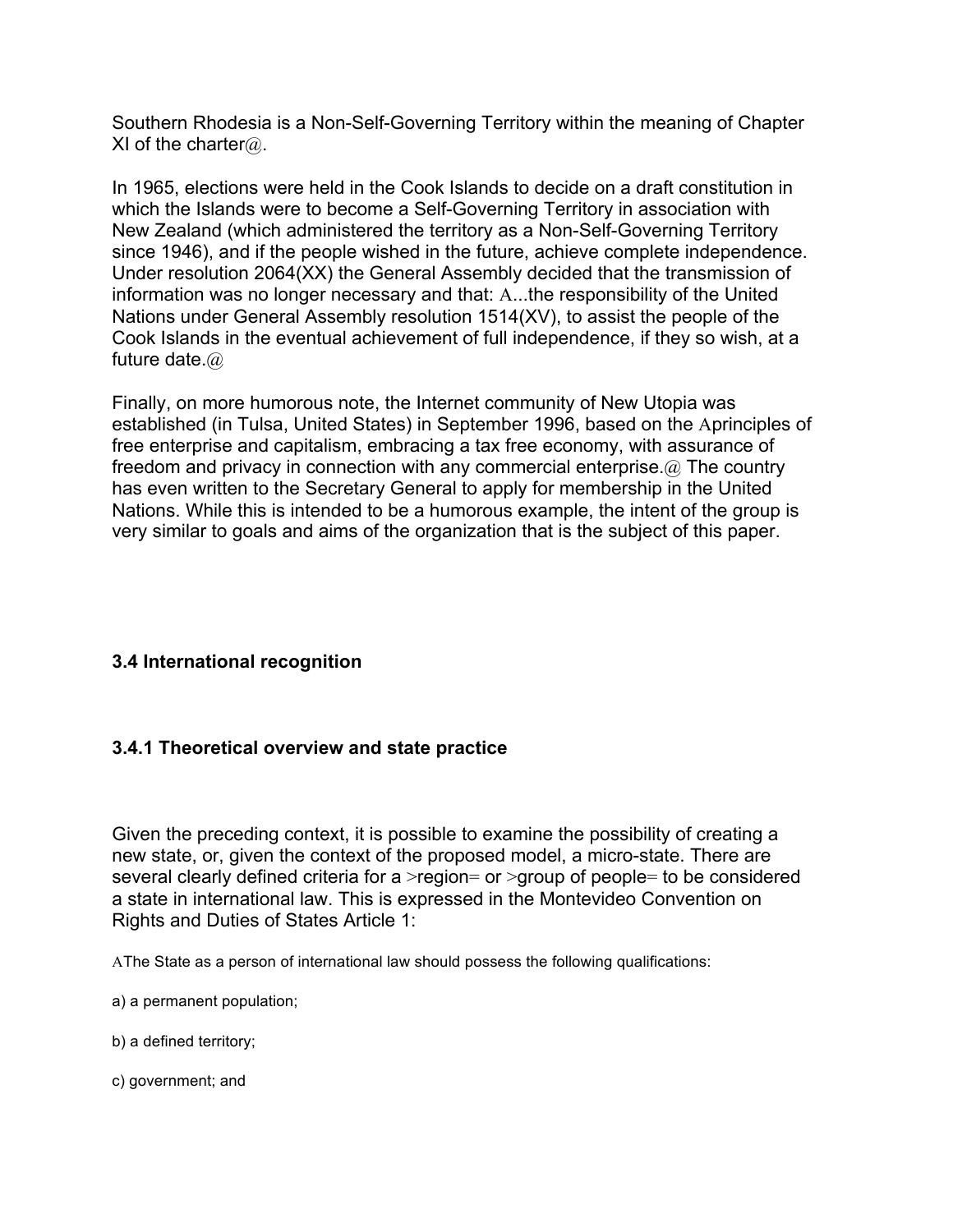d) capacity to enter into relations with other states. $@$ 

Duursma defines population as A...an organization of human beings living together as a community [and] the population of a State comprises all individuals who, in principle, inhabit the territory in a permanent way. $\omega$  This population could be of any ethnic, linguistic, cultural or religious composition as outlined by United Nations resolutions above and A...it would be absurd to legally require a such homogeneities $@$  in terms of national composition, and A...the essential aspect, therefore, is the common national legal system which governs individuals and diverse groups in a state  $\omega$ 

There is no minimum number of individuals necessary to form a state. Nauru has eight thousand inhabitants, Liechtenstein and Monaco with around thirty thousand inhabitants and Pitcairn, which has the legal option to form a state has only ninetytwo residents.

Territory requirements follow similar arguments to population requirements. There is no absolute minimum size, with the Vatican city at half a square kilometer and Monaco at two square kilometers. However, a state does need either, a A...defined territory, [...] a reasonable well-defined territory, [...or] a fixed territory.@ Malanczuk adds that Athe control of territory is the essence of a state $@$ , which in effect, A...allows legal action within the territory and excludes other states from exercising jurisdiction in said territory.  $\omega$  He adds that A...the concept of territory is defined by geographical areas separated by borderlines from other areas and united under a common legal system@, although A...absolute certainty about a state=s frontiers is not required.@

Most cases of self-determination and subsequent formation of (new) states, occurred with the decline of colonialism and the newly gained independence of what were previously colonies. In this regard the formation of new states based on the desire of a group of (whether previous colonies or not) could pose a problem for the U.N. which may be weakened by a large number of mini-states which, due to small populations and low economic resources couldn=t meet their Charter obligations.

With the break-up of the Soviet Union and Yugoslavia, recognition became much more of a political issue and a factor in the ability of the international community to intervene in what were previously civil wars. This was certainly the case with the recognition of Slovenia, Croatia and Bosnia-Herzegovina, who were, until their recognition as independent states, constituent republics of Yugoslavia. This is true even for Bosnia-Herzegovina, which lacked the ability to effectively govern its territory, although, as discussed below, is not an essential criteria for statehood. What is important, is the matter of political expediency in the matter of Yugoslavia: as a legal consequence of recognition, the prohibition of the use of force (Chapter 7, Article 2 of the U.N. Charter) was to become applicable, and the international community could then legally intervene in the prevention of genocide.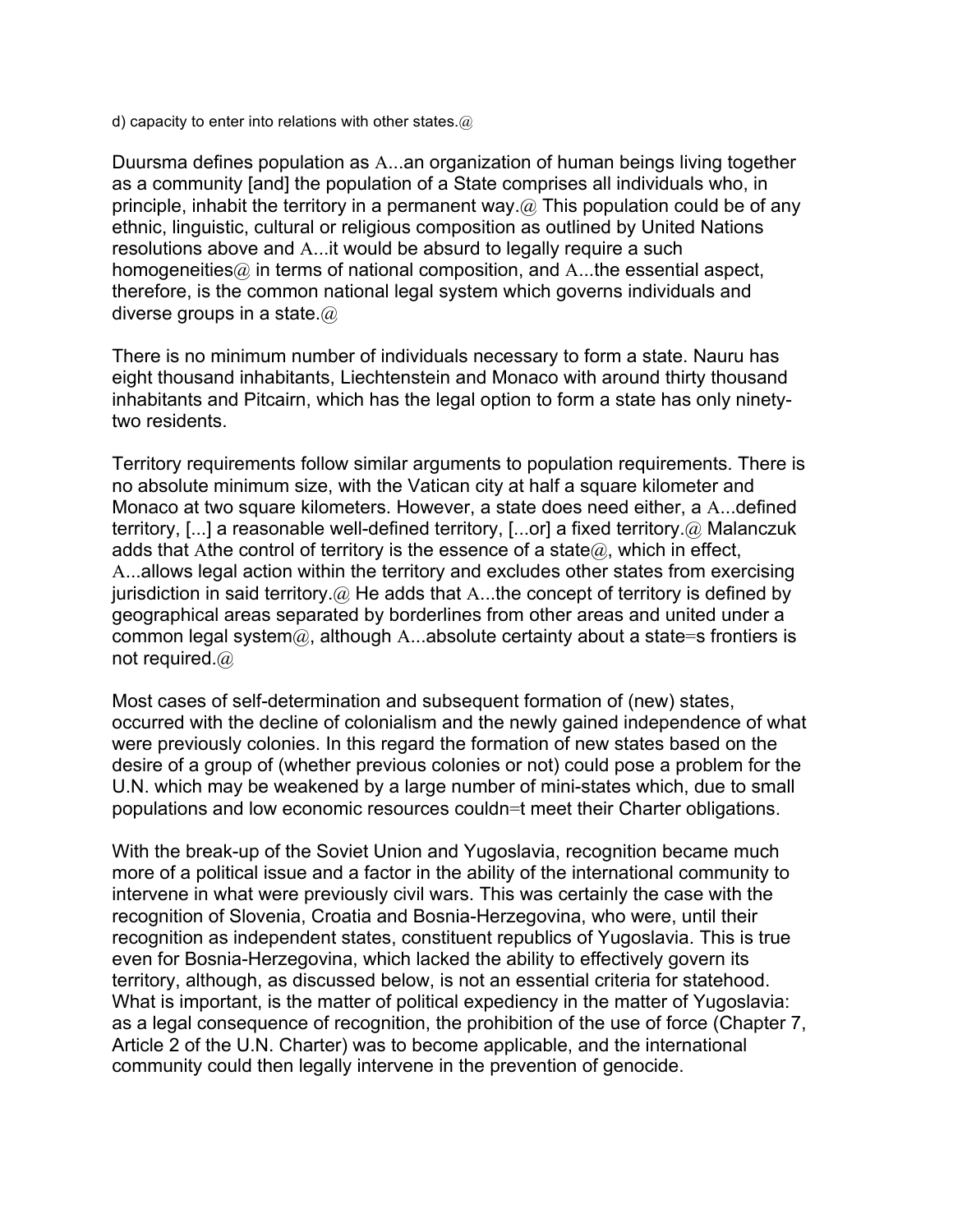On the other hand, non-recognition of >formative states= could have negative implications, in that by casting the state in question as an >outlaw=, the international community would effectively prevent it from performing its international obligations and responsibilities. Hillgruber concludes that:

A...non-recognition is only considered an option if the unreliability of the new state as a partner in international relations appears to be so serious that the community of states, on account of its selfimage as a legal community, refrains from integrating the new state and keeps it away from the international community...@

In fact, Hillgruber also argues that the phrase >able and willing to carry out these obligations [international responsibilities]= set out in Article 4(1) of the U.N. charter is becoming the overriding criteria for the recognition of new states. He also states that by focusing on the ability and willingness of new states to carry out international obligations, it enables a flexibility in terms of international law and subsequent international recognition. However it is not only the external properties of the state that should satisfy this requirement but the internal qualifications as well. The European Community, committed to the principles of the Helsinki Final Act (1975) and the Charter of Paris (1990) sets up more concrete guidelines in which a new state should also be able to meet the CSCE obligations: acceptance of the rule of law, the acceptance of democracy and human rights standards, and must guarantee the Arights of ethnic and national groups and minorities in accordance with the commitments subscribed to in the framework of the CSCE.@

Duursma interprets the criteria of >government and sovereignty= as a criteria of independence for several important reasons. The first being that some authors argue that sovereignty is equivalent to independence or, Athe ability to act in their territory at the exclusion of other states.@ Others argue that sovereignty is not a criteria for statehood but a product of statehood and should be considered separately from independence. It is also possible for states to share sovereignty and government, despite still being considered a separate state (or states) such as the states of the European Union. It should also be mentioned that the absence of government or effective control does not alone diminish the state to be qualified as such. Malanczuk cites the case of Alack of governmental control $@$  in Somalia, in which the United Nations authorized humanitarian intervention. The state of Somalia did not cease to exist during this period. What is important in respect to governmental control, is the exclusion of control of other states. Internal politics and form of government are incidental to state criteria (with due regard to Resolution 2625). As Malanczuk states: AThe legality or legitimacy of such an establishment [internal government] are not decisive for the criteria of the state...[and] international law ... does not generally inquire into the question of whether the population recognizes the legitimacy of the government in power. $\omega$ 

Although the above criteria define what could be a state an important qualification for the actual existence of a state, is recognition by other states. This follows two lines of argument, the constitutive and declarative theory. The constitutive theory argues that: A...a state or government does not exist for the purposes of international law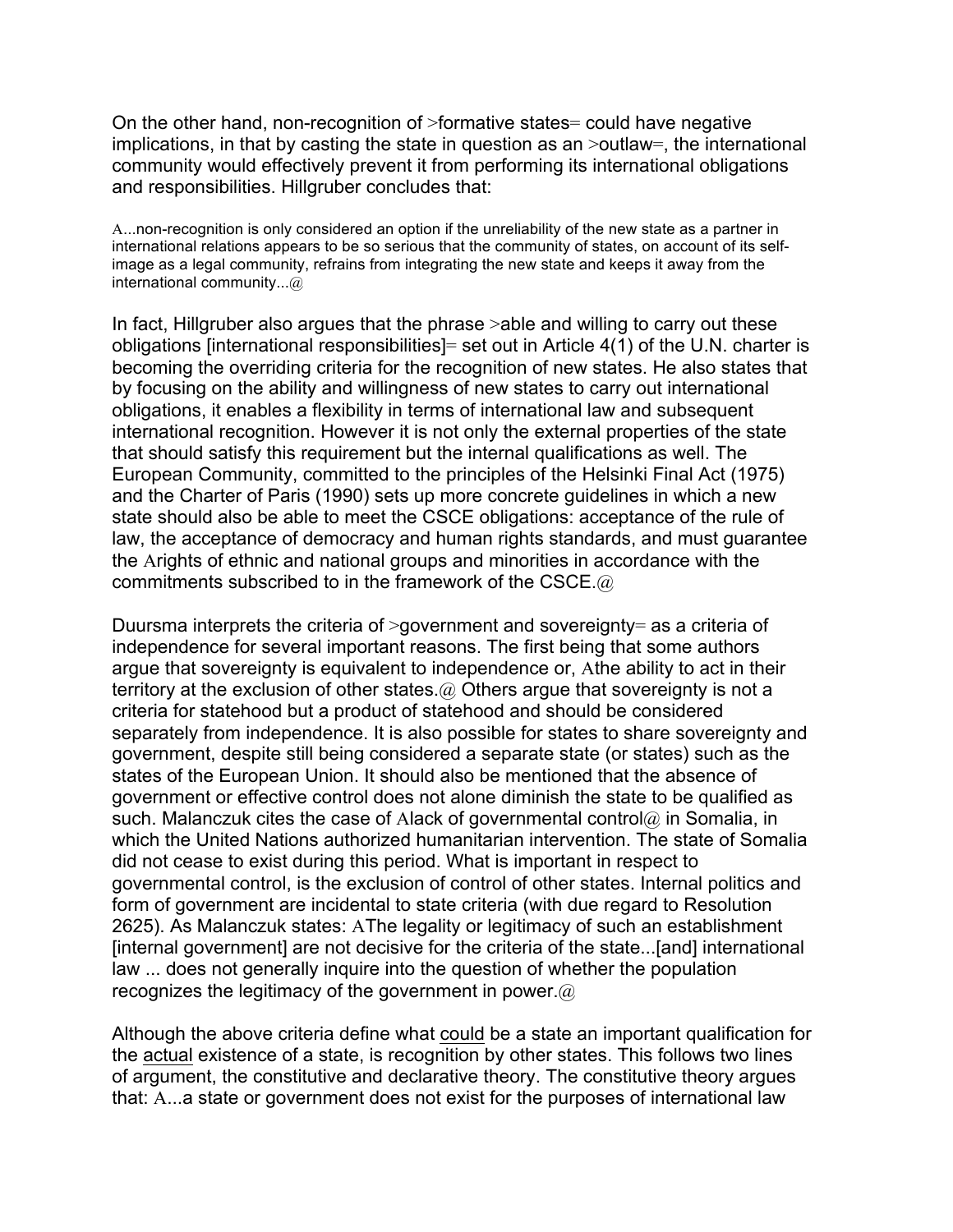until it is recognized. $\omega$  in effect recognition causes the creation of the state. Declarative theory on the other hand argues that: A...recognition has no legal effects...the existence of a state or government is a question of pure fact, and recognition is merely an acknowledgment of the facts. If an entity satisfies the requirements of a state objectively, it is a state with all international rights and duties and other states are obliged to treat it as such. $@$  Each theory has been used in different political circumstances. East Germany was not recognized as a state until 1973, despite having met other criteria of statehood and in this sense, with recognition, was constituted (at least for western countries) in 1973.

There is very little precedent and accepted practice >law= in regards to the establishment of new states in previously unclaimed international waters. In regards to unoccupied land, customary law accepts that: A...unoccupied dry land is res nullius, and sovereignty over it may be acquired by a State which establishes an effective occupation@. Further to this, Bernfeld concludes that: AClaims of dominion by right of discovery are reserved to nations and sovereigns alone. It is a principle which cannot be asserted by an individual.  $@$  This is also not to say that international law and its subjects don=t change over time. The Foreign Relations Law of the United States (1986), describes international law as dealing with Athe conduct of states and of international organizations, and with their relations *inter se*, as well as some of their relations with persons, whether natural or personal. @ Despite the fact that for the most part, individuals are still regarded as merely objects of international law, it is unclear what a group of one hundred thousand individuals from different states would become.

Papadakis cites several examples of attempts to establish >sovereign states= in international waters (Atlantis - Isle of Gold, Minerva Republic, Grand Capris Republic) but these attempts did not fulfil the requirements of the Montevideo Convention and concludes that:

Aa) Private individuals and/or corporations cannot establish new independent States, under existing international law, through the construction of artificial islands. Ultimately, of course, such establishment may be legitimized through general recognition by the existing States; and

b) States must be capable of acquiring the generally accepted criteria of independent statehood as described above [Montevideo Convention]. None of the attempted new >sovereign States= so far would appear to posses the said criteria of statehood, and they cannot, therefore, claim and independent existence as States in present international law. $@$ 

In light of the points above, it is possible to conclude that, in relation to unclaimed territories, such as a natural island in international waters, it is possible for a state and in certain cases for individuals and corporations to annex the territory. However, as concluded by Hackworth, ATitle by occupation is gained by the discovery, use and settlement of territory not occupied by a civilized power. Discovery gives only an inchoate title, which must be confirmed by use or settlement. $(a)$  In contrast, Von der Heydte maintains that: AWithout prejudice to the general principle which requires effective occupation, sovereignty over a region completely uninhabited and seldom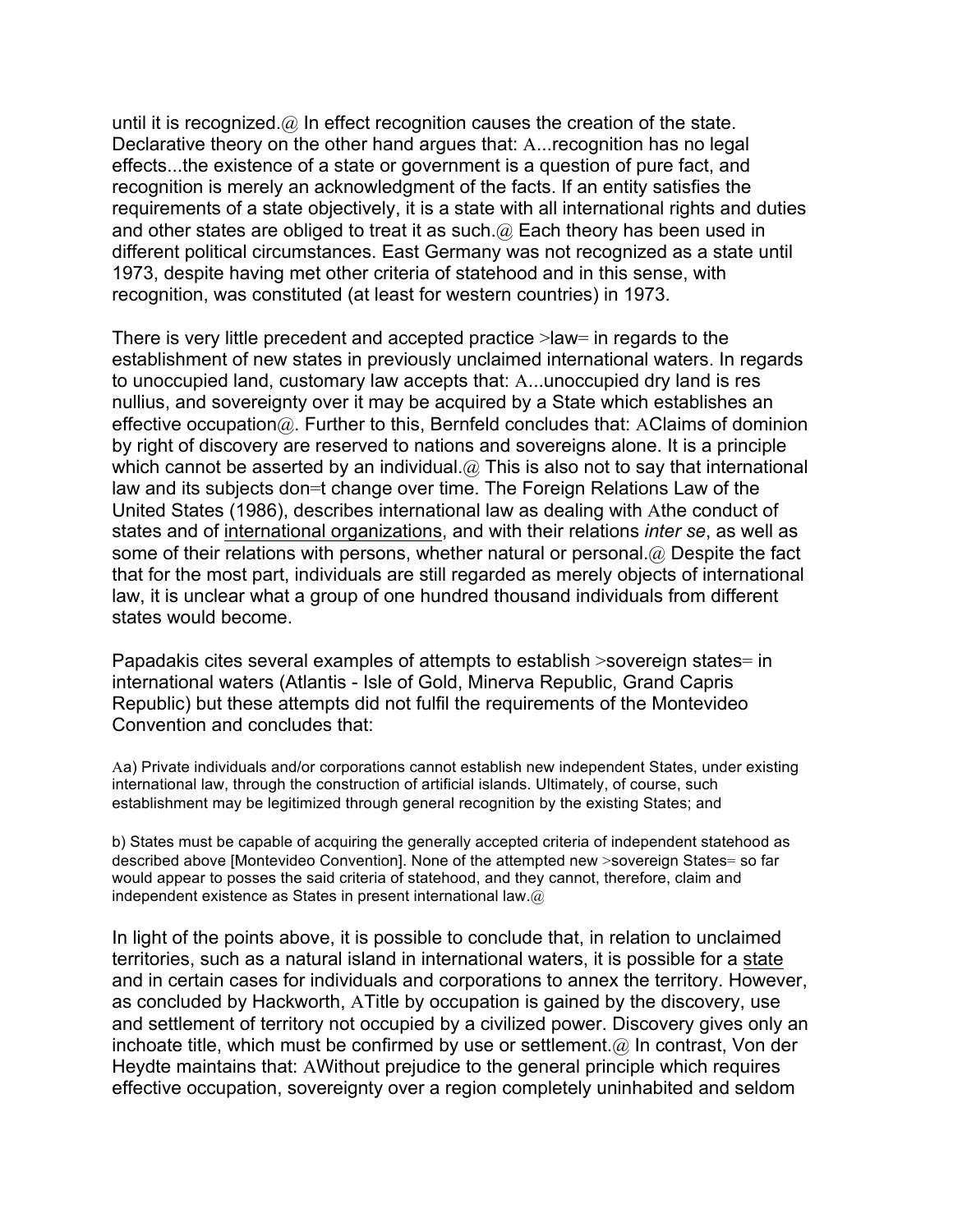frequented is acquired merely by symbolic annexation.  $\omega$  In terms of claims by groups of individuals (or corporations), Okeke states that; A...though in terms of international expenditures they do not approach states in importance, nonetheless, the resources and attention of the larger philanthropic foundations...can be critically important in specific sectors of other societies. $\omega$  He goes on to cite Arnold Wolfers who noted that

Athe Vatican, the Arabian-American Oil Company, and a host of other non-state entities are able on occasion to affect the course of international events. When this happens, the entities become actors in the international arena and competitors of the nation state. Their ability to operate as international or transnational actors may be traced to the fact that men identify themselves and their interests with corporate bodies other than the nation state. $@$ 

## **3.4.2 Self-determination and international recognition in regards to the proposed project**

In terms of self determination, the model of individual autonomy proposed by Mr. Savage would work quite well and would in fact be the most direct manifestation of Resolution 1514 paragraph 2, in that the colonists would be pursuing a new model of economic, social and cultural development, which would lead to a new and perhaps ideal determination of political autonomy. With this line of reasoning the formation of the new state would essentially follow the subjective model. Any objective qualification would be meaningless, except for that of common territory, and the inhabitants would optimally be forming a new political group >thinking= based on a common purpose, that being the scientific, economic, social and political advancement of an entirely new way of utilizing the earth=s resources.

From the point of view of the authors of the constitution of >New Utopia= and the ideas of the group discussed in this paper, the level of taxation and individual control by modern states is grounds for establishment of new communities. Dissatisfaction with and claims of tyranny have historically been the grounds for claims of selfdetermination and wars of secession (in various forms amongst other factors - such as >national identity= etc.) Frowein states that Aself-determination was invented as a rule creating counter-rights.@ The Netherlands when it declared independence form Spain in 1581, referred to tyranny exercised against them by the Spanish kings, and French recognition of the United States in 1776 also refers to unjust oppression exercised by the King of England against the American colonies. The problem with this position is the question of the political, and if necessary, the military force, to bring about self-determination. Both the Netherlands and the United States resorted to military action to enforce its claims. The question is whether or not the international community has reached a point in which it will accept instead the substitution of international decisions.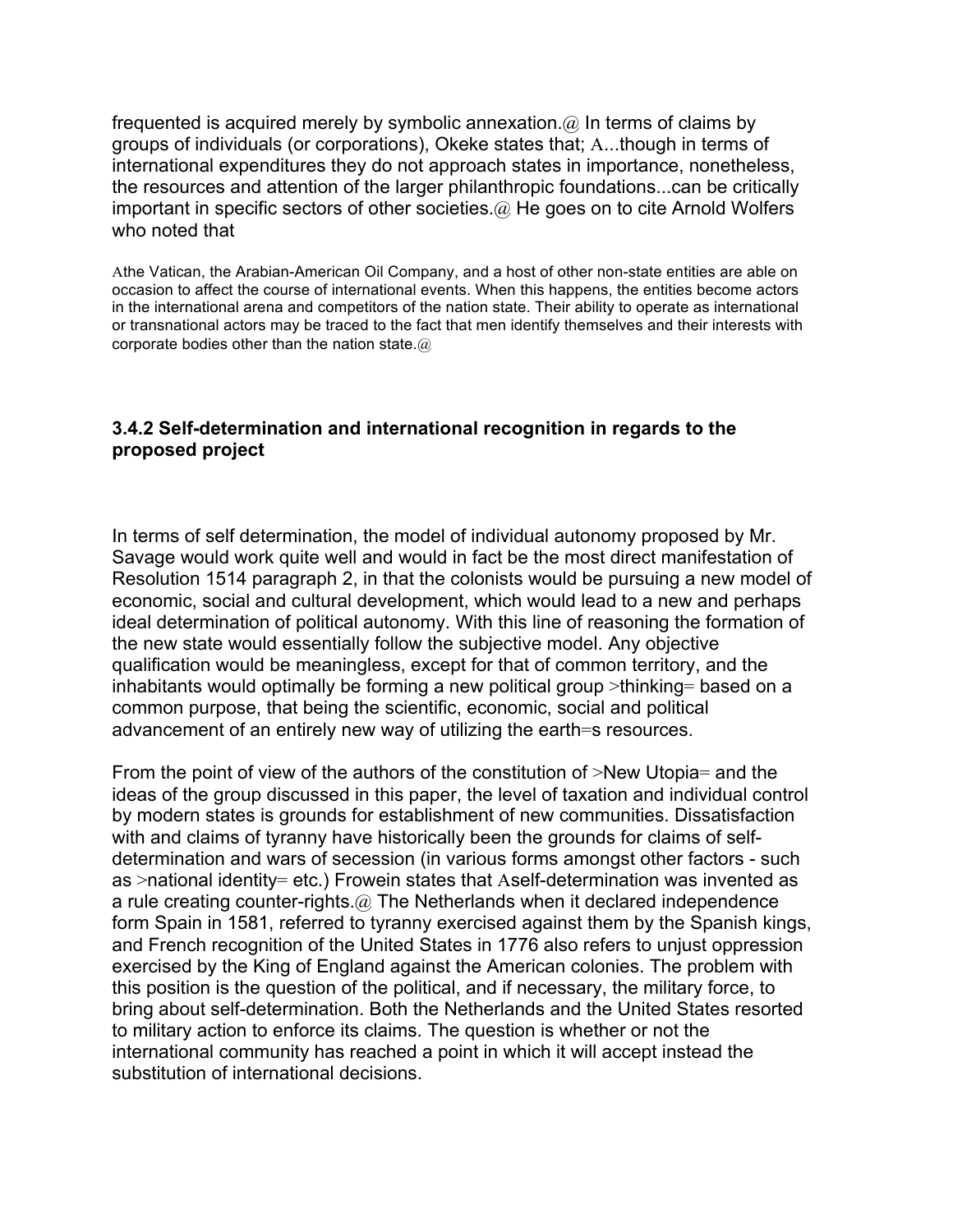In terms of further qualifications for fulfilment of United Nations requirements of establishing a pluralistic society, the colonists would also be drawn from many different nationalities, and would have a wide variety of ethnic, linguistic and religious backgrounds. In this regard the formation of a this type of pluralistic society would certainly be in agreement with Resolution 2625 and given the context of individual autonomy would also fit in line with the founding charter of the United Nations; in respect to the principle of equal rights and self determination of peoples. Of course it could also be possible for the inhabitants of the sea city model to form a political association with a nearby state, and with the current proposal, a neighboring African state, in which case the assumed prosperity in terms of food, energy, raw material production and most importantly, technology transfers, would certainly be beneficial to struggling African economies. Another option is to dispose of the state model altogether and given the corporate model proposed, the colonists on the artificial island could simply be a contracting company authorized by the ISA, to exploit and utilize a specified section of the international seabed for an indeterminate length of time.

One significant problem, as already mentioned in the context of territorial concerns for the establishment of artificial islands, is the question of territorial sovereignty and territorial delimitation in context of independence. Most cases of self-determination are bound to the claim of territorial rights in an existing country. Given the concerns raised in the U.N.=s Declaration on Decolonization, the proposed project would not disrupt the status quo in terms of internal territorial boundaries. However, for external territorial questions the project would create a major paradigm shift and if many such colonies were established, would establish a significant need to redefine territorial concepts. For example, if colonists were successful in a claim to selfdetermination and the establishment of a new state, they would also have the right to claim a territorial sea. If many such islands and groups were formed, the amount of territory claimed would quickly cover much of the international sea. One solution is the setting out of conditions (one being >no territorial sea=) to be met pending recognition by other states.

If the colonists did wish to pursue the separate state option, how would the proposed model work in regards to the Montevideo Conventions? The colonizing organization anticipates a permanent population of at least one hundred thousand inhabitants. Given that there are currently micro-states (such as the Solomon Islands and Andorra) with smaller populations, the proposed colony would certainly fulfill the population requirement. How permanent the population is, is another question. Because of the scientific nature of the proposal, it would be assumed that large numbers of the population would be temporary, perhaps employed as contract workers to fulfil certain temporary technical requirements. It could also take quite some time before the population of the artificial island reached its full capacity.

In relation to territory, the size of the island, one hundred square kilometers, should not significantly impact its qualification as a state. Nauru, with an area of twenty one square kilometers, is smaller. It would also be a permanent territory, with the facility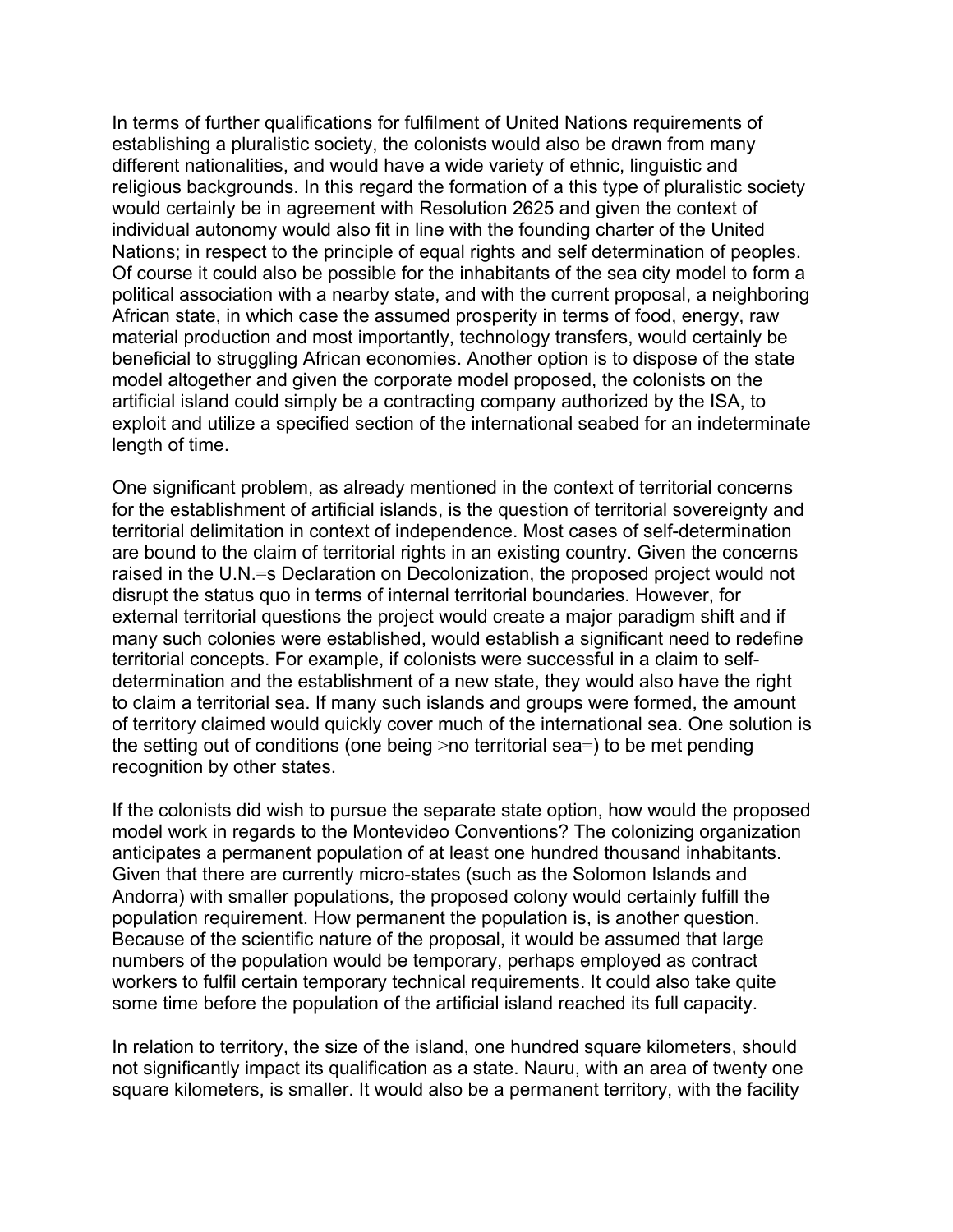having a definite size (although, theoretically the colonists could increase the size by >growing= more concrete), shape and structure, and anchored to the sea bottom, in a specific location, in international waters. However, as Papadakis argues, the island (in this case qualifying as a  $>$ sea city=, or urbanized artificial island) may have to be considered a new legal entity for several reasons. First, it shares characteristics of natural islands -- being surrounded by water and showing permanently above water at high tide. Second, it theoretically has the essential characteristic of a portion of territory, in that it is capable of being subjected to the sovereignty of a state. Given that thousands of people will be living here and the >territory= is a self-sustaining, productive, economic and social enterprise, it would certainly qualify as territory according to the Montevideo guidelines.

In terms of forming a government, this would be one of the natural functions of an artificial island manned by one hundred thousand people. The island would have to be managed in a sustainable fashion and activities governed to ensure productivity. To ensure the orderly utilization of resources, the colonists would effectively control the territory of the island. With the level of technical expertise and specific knowledge required in the operation of the island, it would appear that the best qualified >government= should be an autonomous, island centered and as noted by Savage, independent corporation of colonists.

On the other hand, the exclusion of other states may be a problem for the colony. If the proposed model were constructed and proven to be viable, the amount of energy and food produced by such a colony could be a challenge to the established global political-economy status quo. Established states may be interested in obtaining (or, at least politically influencing) the artificial islands for their own ends, in terms of increasing their international competitiveness, and as seen in the case of Tonga, which annexed the Minerva reefs, now wishes to exploit the area for its own commercial gain. This could especially be true for poorer African states who could benefit substantially from gains in technology inputs (as well as surplus energy, material and food production). How the colony would protect itself from military or other actions of other states could be a problem as military defense expenses could detract from the viability of the project. Mr. Savage does propose sharing the technology, economic and food benefits with neighboring African coastal states, however, this could aggravate already serious inequality problems on the African continent and >force= some states to intervene militarily.

The final Montevideo qualification, recognition, is the most difficult to deal with in a systematic way. Recognition by other states always carries political ramifications, such as the Palestinian-Israeli and China-Taiwan issues. Despite fulfilling territory, population and government requirements, some >proto-states= have not been recognized and as argued above, are not states in the true sense of the word. Recognizing a myriad of micro-states and admitting them to the United Nations could have serious implications for the status-quo and voting characteristics of the United Nations. If enough micro-states were recognized the General Assembly could quite possibly become very biased to countries with very small populations at the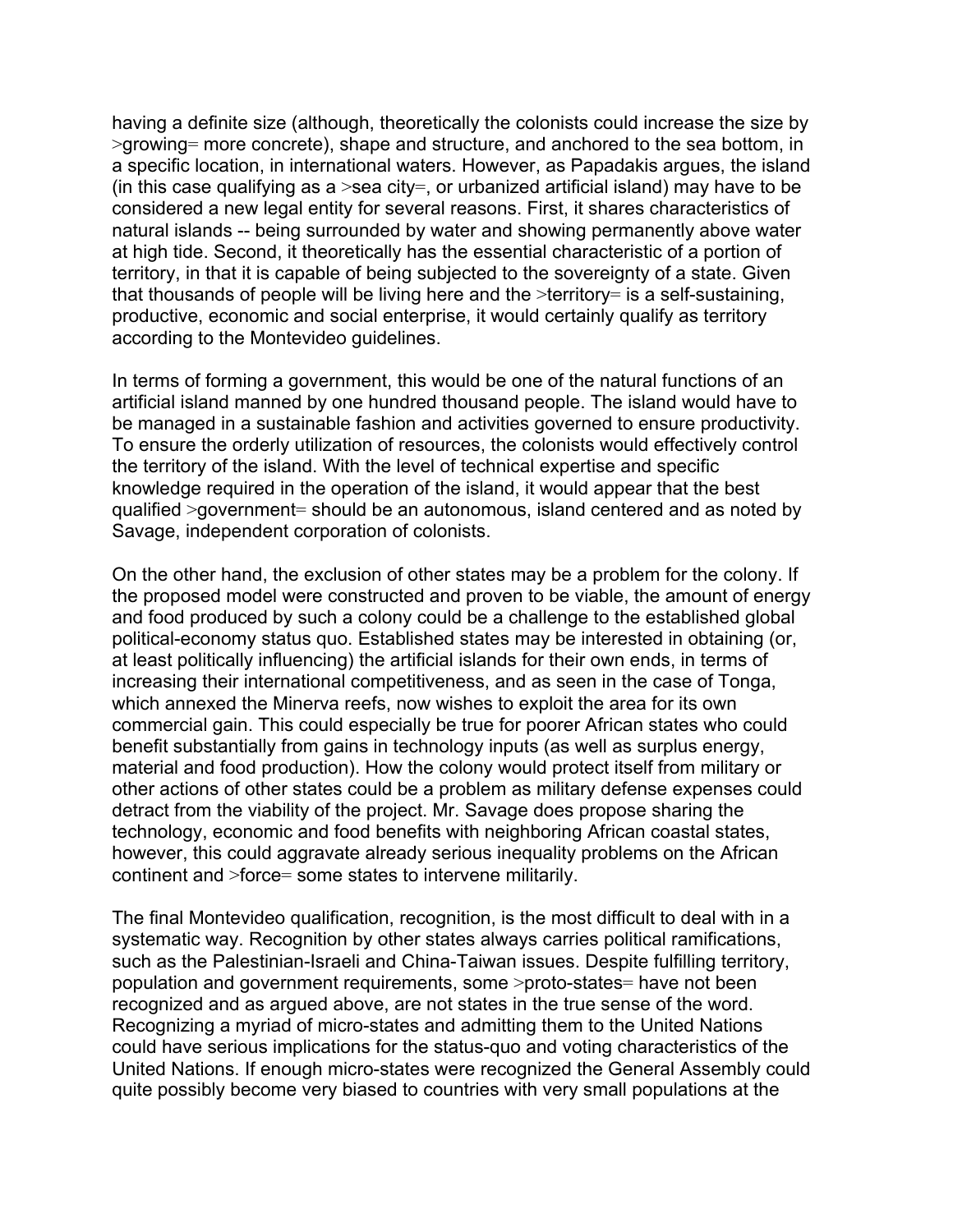expense of bigger, more historically established states. However as noted by Duursma, A...their [Micro-states] participation [in international organizations] did not obstruct the decision making process of the organization and that the cooperation of the micro-state could add to the overall work of the organization. $@$ 

This being said, the recognition of micro-states per se, is not generally a problem for other states in the United Nations. The problem remains, in terms of the proposed model, of recognizing a newly created state, with no historical background, situated on international waters on an artificial island and composed of peoples from already established states. However, as argued above, the subjective model is beginning to take precedence not only in international theoretical law but state practice as well. Duursma contends that: AThe subjective element, i.e., the will to form a community, an the attachment to the territory are the fundamental factors which determine the recognition of the right of self-determination of micro-peoples.@ Alexandrowicz-Alexander, also notes that AUnrecognized communities are treated in many respects as if they were subjects of international law, and unrecognized governments are often considered as endowed with quasi-governmental capacity. $@$ 

## **4. Conclusion**

In terms of resource use in international waters the proposed project could be considered in two ways. First, it could be conceived of as an expression of the >laissez faire= economic philosophy argue by the United States and follow the same lines of establishment as DeepSea Ventures= exclusive claim to the resources of the seabed. However, with the eventual ratification of the UNCLOS treaty by the United States, this could be a risky proposition especially considering the European position that this would be an exclusive exploitation of international property, not withstanding the  $\ge$ special provisions= and that the island would not cause a  $\ge$ significant inconvenience= to other states. Second, and more advantageous in the long run, the use and subsequent processing and sale of resources could be seen as a >benefit to mankind= as envisioned by the Group of 77. The project could apply for special consideration to the United Nations and also apply for a license from the International Seabed Authority. This course of action would ensure an international legal conformity as well as more defined position with the international community.

The right to construct an artificial island in international waters is legal if the Convention were interpreted in line with Mouton=s argument, but would be an exclusive occupation of international property according to the Council of Europe. With the 1982 UNCLOS agreement, which more specifically sets out rights concerning artificial islands, it would be legal, by international treaty law to construct an artificial island in international waters. However, this >legality= would be circumvented by the intended use of the island. If the intention was to exploit the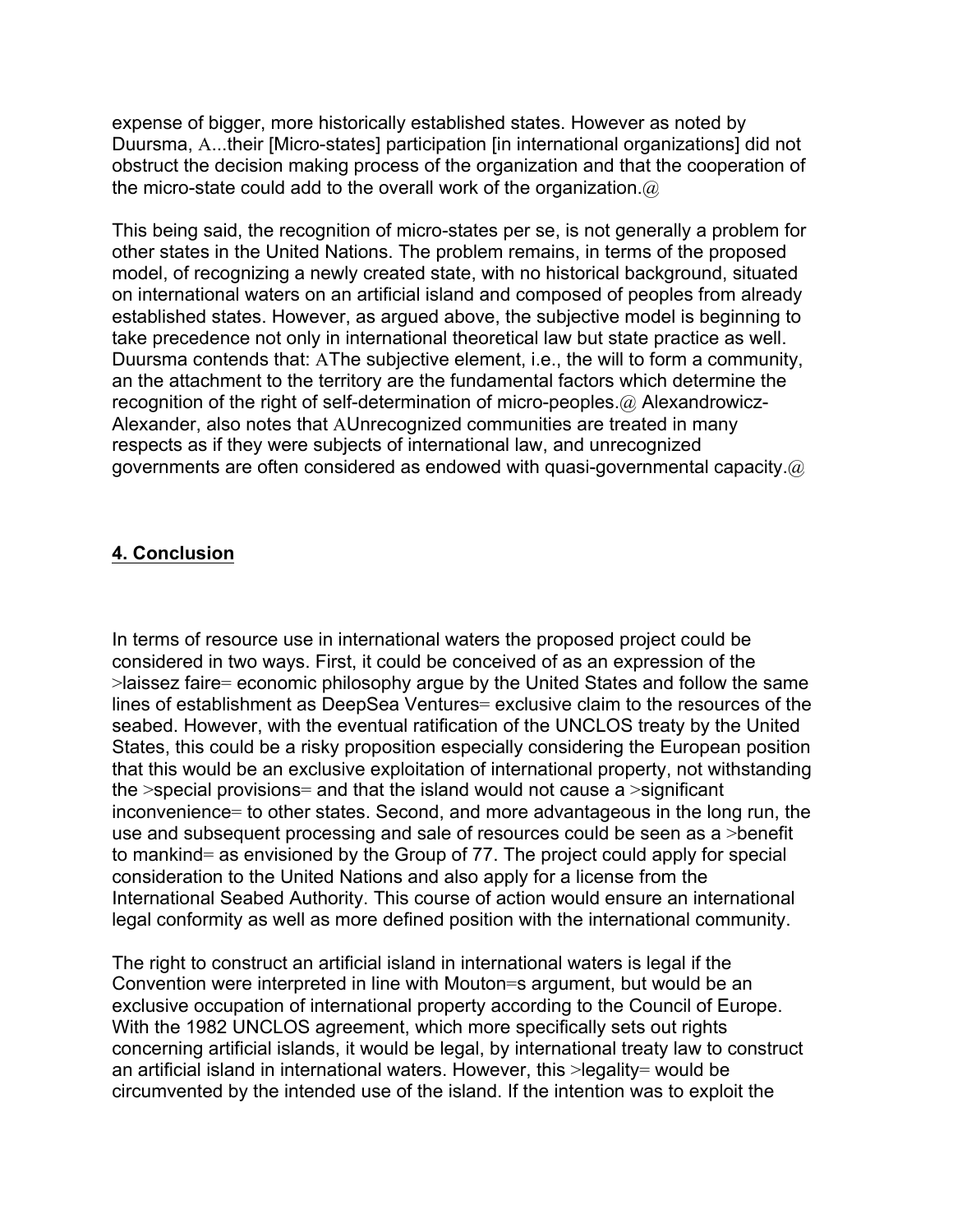resources of the seabed, then the >owners= of the island, ideally corporate/state partnerships, should obtain authorization and licensing from the newly formed, International Seabed Authority. Despite these arguments it is my conclusion that it is legal for states (and private corporations) to construct artificial islands without special authorization (based on Article 87 of the UNCLOS agreement).

If this proposal became a reality and the island were built and then legally challenged, most likely by a coastal state, the legality of such an island could be argued on two fronts. The first being that the long term technological, and economic benefit to mankind would be in agreement with the >spirit= of international protocols, especially Resolution 2749, Paragraph 1. The second contention being that the exploration and exploitation of, as well as the construction of artificial islands in international waters (not the seabed) is guaranteed in the UNCLOS agreement (Article 87). Conversely the illegality of the island could be argued on the basis of exclusive occupation of international territory as well as the exploitation of (mostly water borne) minerals and resources without ISA licensing. If the colonists did not form an >association= with an existing state, the legality of individuals (or corporations) occupying international waters (by building a permanent artificial island) could pose a problem since individuals are not typically objects of international law, given that the UNCLOS agreement only makes clear and distinct reference to the rights of states.

In terms of self determination and state formation, results can be drawn from two general lines of thought. First of all, in extent to general rights and principles, especially expressed in U.N. Resolution 1514, Paragraph 2 and Resolution 2625, the rights of communities of people to self determination are quite clear, and as such the formation of a self governing colony of >peoples= would be quite legal. Following the subjective principle and the wishes of the colonists to form a new model of social, economic and political governance, the formation of a new state would in fact agree directly with Article 1, Paragraph 2 of the U.N. Founding Charter. Conversely, one could argue that there are no objective qualifications of the group of colonists. There would be no shared history, traditions, religions, ethnicities, or cultures on which to base this new >nation=. However, given the history of warfare and national internal civil relations, one could ask if these were actually desirable distinctions to make.

The second line of reason, follows from the Montevideo qualifications, objective but yet abstract general principles of state formation. As argued the proposed model would theoretically fulfil of these conditions; territory, population and sovereign control. Yet, arguably the most contentious condition, recognition by other states, is difficult to predict and would be subject to various political maneuvering of other states. The micro-states recognized above all have historical basis= and some unrecognized states which fulfil the other Montevideo conditions, and do have long histories and >group-thinking= have not been recognized for political reasons (for example, Taiwan).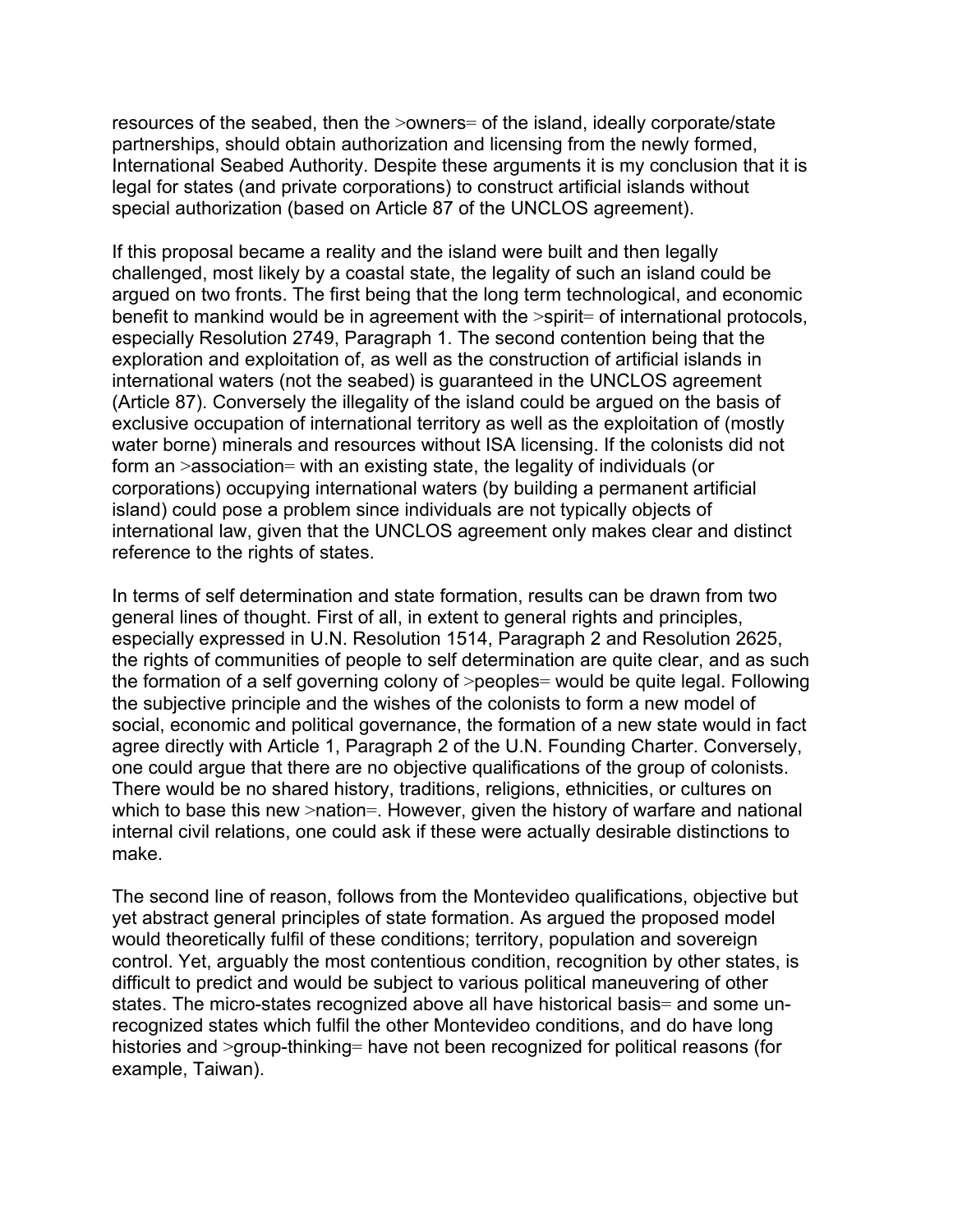Perhaps the best legal solution for the proposal would be the formation of a corporation, owned by the colonists (and perhaps a few interested corporate sponsors). This corporation should then form an >loose= political-economic association with a land-locked African state to ensure recognition as an international legal >object=. Once this partnership is completed, the corporation, via the participating state, could apply for licensing from the ISA to ensure at least partial title to the minerals and other resources located in >the Area=. Once the feasibility of the project is demonstrated, new policies in regards to artificial islands (or better, sea-cities) would have to be enacted by the United Nations. In this respect, accepted practice would become much more clear as existing states would then have to account for the existence of such islands and international law would by redefined by necessity, rather than conjecture. This being said, the most important aspect of such a proposal is the way in which the resources of seventy percent of the earth could be utilized in an environmentally friendly way, with spin-offs in technology, energy and food production that could actually benefit the southern hemisphere and therefore a greater proportion of mankind. In summary, the idealistic conception of the term Abenefit to mankind@ and the more ideal conceptions of self-determination could be expressed concretely if the proposed project were initiated and these concepts were embodied in its constitution.

#### **References**

American Journal of International Law, Vol. 47, 1953, pp. 87-93

American Journal of International Law, Vol. 63, 1969, Judicial Decisions, pp. 642-643

Allen, Scott and John P. Craven. Alternatives in Deepsea Mining, Law of the Sea Institute, University of Hawaii, 1978

Auburn, F.M. ASome Legal Problems of the Commercial Exploitation of Manganese Nodules in the Pacific Ocean@, pp. 185-200, Ocean Development and International Law Journal, Vol. 1, No. 2, 1973, Crane, Russak & Company, Inc., New York

Bowett, D. W. The Legal Regime of Islands in International Law, 1978, Sijtoff & Noordhoff, **Netherlands** 

Brownlie, Ian. Basic Documents in International Law, 1995, Oxford University Press, Oxford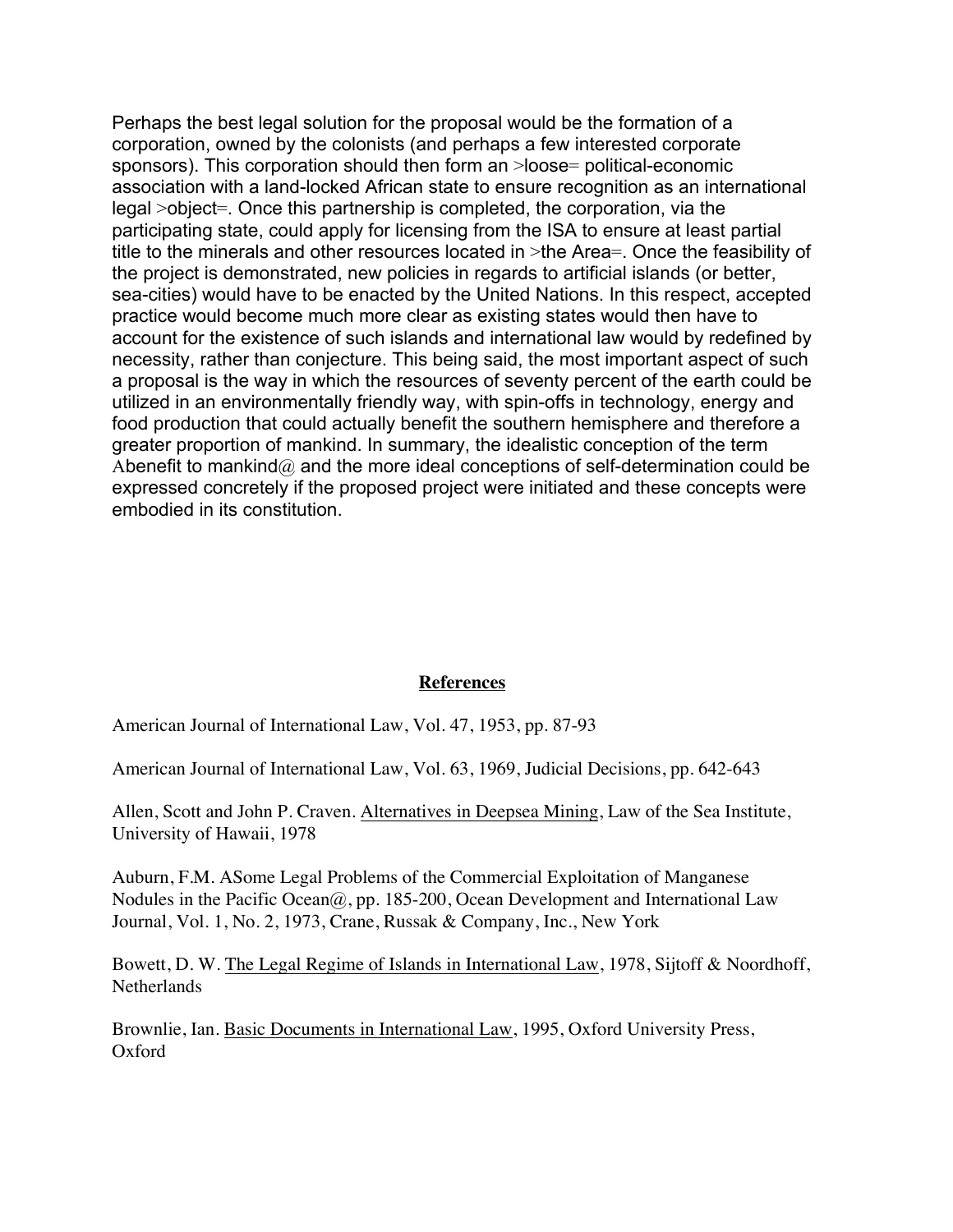Buderi, Charles L.O. and David D. Caron. Perspectives on U.S. Policy Toward the Law of the Sea: Prelude to the Final Session of the Third U.N. Conference on the Law of the Sea, Law of the Sea Institute, University of Hawaii, 1985

Buzan, Barry. Seabed Politics, 1976, Praeger Publishers, New York, New York

Chowdhury, Roy Subrata. AThe Status and Norms of Self-Determination in Contemporary International Law@, Netherlands International Law Review, volume 24, 1977

Czaplinski W. and G. Danilenko. AConflicts of Norms in International Law $(\hat{\omega})$ , in NYIL, 1990

Degenhardt, Henry W.. Maritime Affairs - A World Handbook, 1985, Longman, Harlow

Duursma, Jorri. Self-Determination, Statehood and International Relations of Micro-States, 1994, University of Leiden (thesis)

Emerson, Rupert. ASelf-Determination@ in American Journal of International Law, Vol. 65, 1971, pp. 459-475

Frowein, Jochen A. ASelf-Determination as a Limit to Obligations under International Law@, in Modern Law of Self-determination, ed. Christian Tomuschat, 1993, Martinus Nijhoff, Dortrecht

Hillgruber, Christian. AThe Admission of New States to the International Community  $(a)$ , pp. 491-509, European Journal of International Law, Vol. 9, No. 3, 1998, Oxford University Press, Oxford

Hollick, Ann L. U.S. Foreign Policy and the Law of the Sea, 1981, Princeton University Press, Princeton, New Jersey

International Legal Materials. Vol. 24, No. 1, 1975, American Society of International Law, pp. 63-68

Jennings, Sir Robert and Sir Arthur Watts, Oppenheim=s International Law, (Vol. 1, Part 1- 4), 1996, Longmans, London

Malanczuk, Peter. Modern Introduction to International Law, 1997, Routledge, London

Marque. ADocument 3054", Consultative Assembly of the Council of Europe, 1971

Mifsud-Bonnici, Aron. The Aim of Public International Law,

Mursweik, Dietrich. AThe Issue of a Right of Secession - Reconsidered@ in Modern Law of Self-determination, ed. Christian Tomuschat, 1993, Martinus Nijhoff, Dortrecht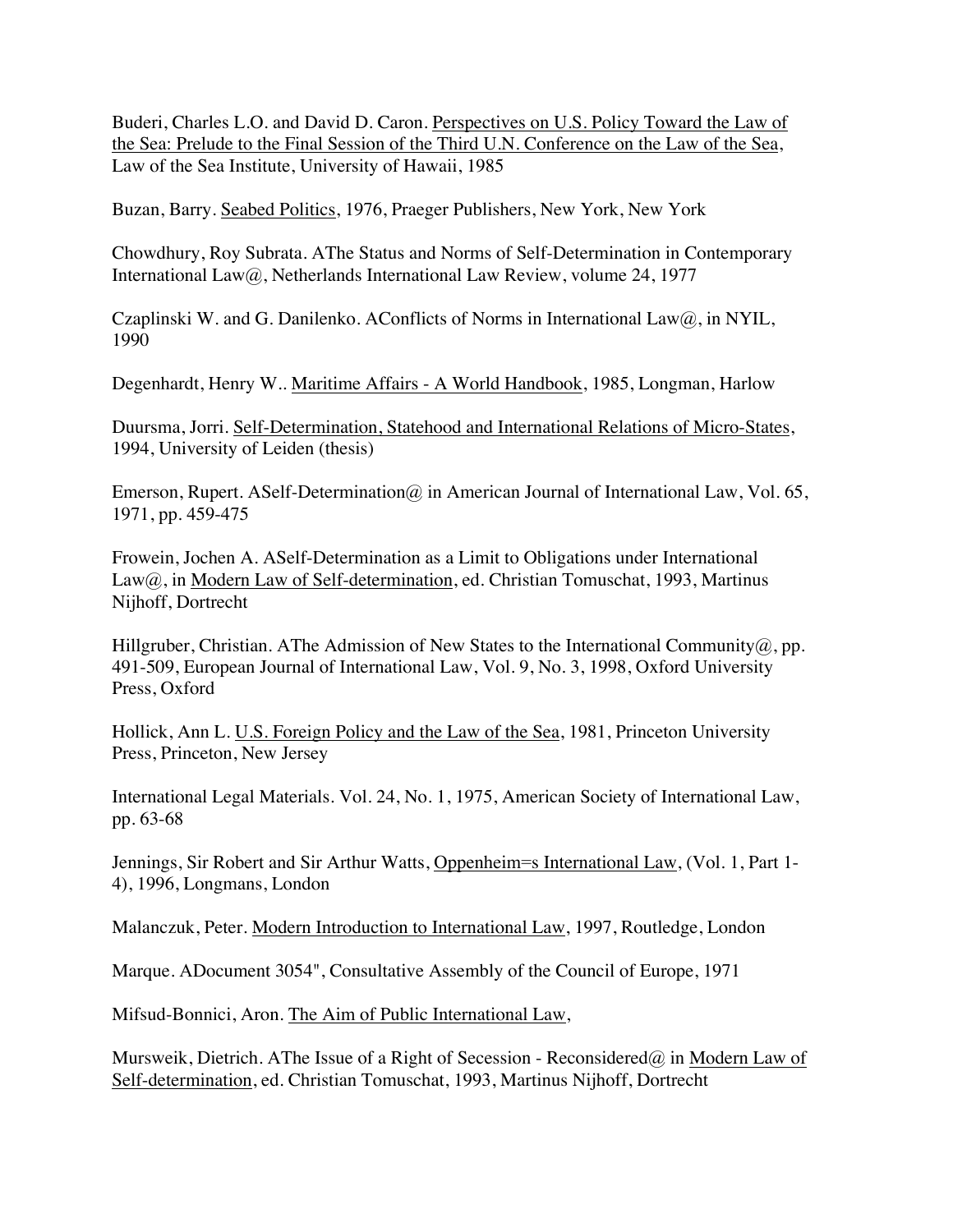Oda, Shigeru. International Law of the Resources of the Sea, 1979, Sijthoff & Noordhoff, **Netherlands** 

Okeke, C.N. Controversial Subjects of International Law, 1974, Rotterdam University Press

Papadakis, Nikos. The International Legal Regime of Artificial Islands, 1977, A. W. Sijthoff, Leiden

Savage, Marshall T.. The Millennial Project: Colonizing the Galaxy in Eight Easy Steps, 1992, Empyrean Publications, Denver

Sureda, A. Rigo. The Evolution of the Right of Self-Determination, 1973, A.W. Sijthoff, Leiden

Thirlway, H.W.A. International Customary Law and Codification, 1972, A.W. Sijthoff, Leiden

Thornberry, Patrick. AThe Democratic or Internal Aspect of Self-Determination with some remarks on Federalism@, in Modern Law of Self-determination, ed. Christian Tomuschat, 1993, Martinus Nijhoff, Dortrecht

Tomuschat, Christian. Modern Law of Self-Determination, (Developments in International Law; vol. 16), 1993, Martinus Nijhoff, Dordrecht

Virginia Law Review Annual Index, (Recent Decisions) pp. 1005-1008, Volume 55, 1969, Virginia Law Review Association, Charlottesville

Von der Heydte, Dr. Friederich August Freiherr. ADiscovery, Symbolic Annexation and Virtual Effectiveness in International Law@, American Journal of International Law, Vol. 29, 1935 pp. 448-471

http://www.geocities.com/CapitolHill/3555/publicint.html

http://www.clark.net/pub/diplonet/dod-jcs.html

http://www.isa.org.jm/unclos/unclos.htm

http://seawifs.gsfc.nasa.gov/OCEAN\_PLANET/HTML/ps\_power.html

http://www.motherjones.com/coral\_reef/tonga.html

http://www.un.org/Depts/los/los94st.htm

http://www.bigisland.com/nelha/otec.html

http://www.un.org/Depts/los/ITLOS/ITLOSproc.htm